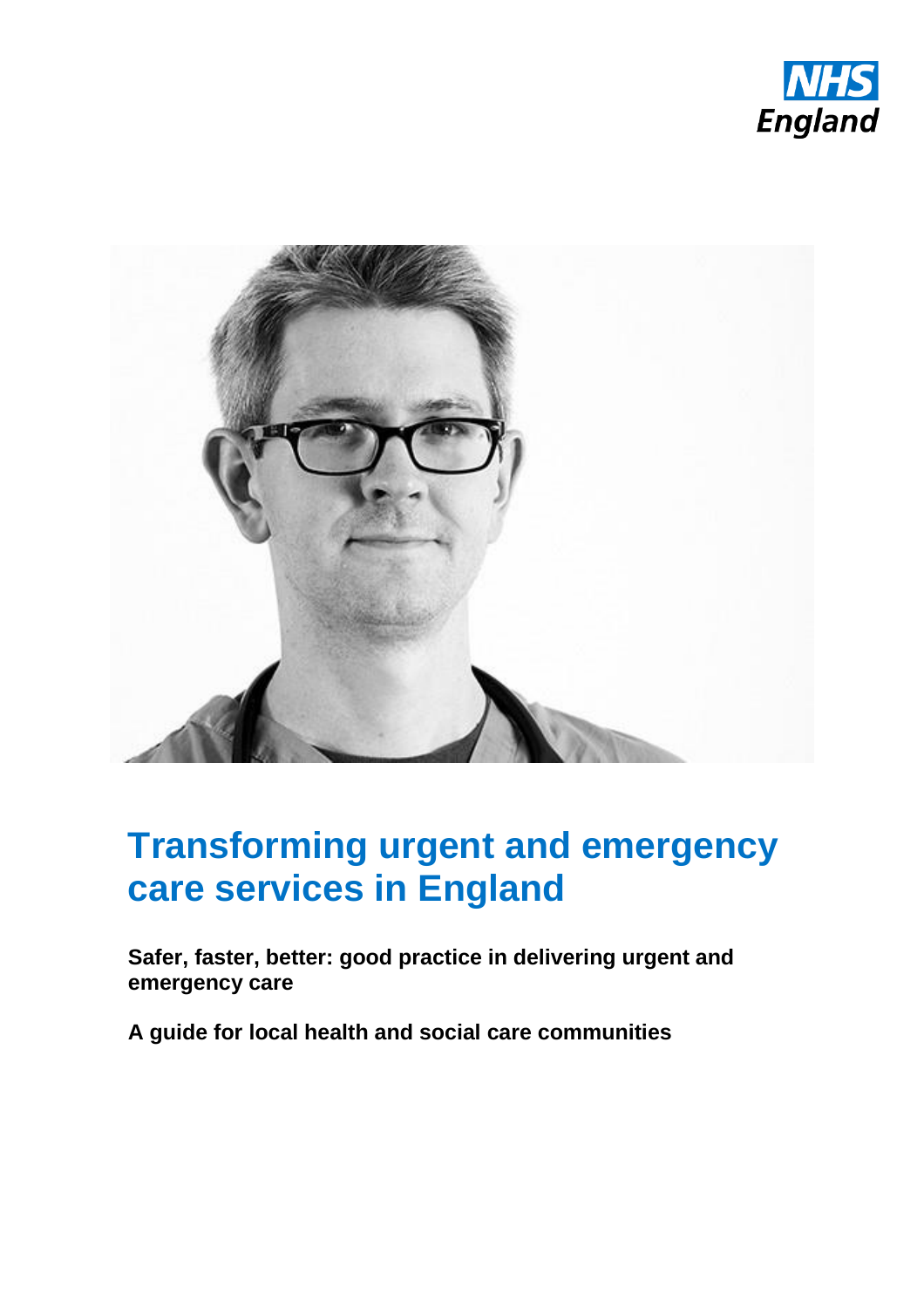#### **NHS England INFORMATION READER BOX**

| <b>Directorate</b> |                                 |                               |
|--------------------|---------------------------------|-------------------------------|
| Medical            | <b>Commissioning Operations</b> | Patients and Information      |
| Nursing            | Trans. & Corp. Ops.             | <b>Commissioning Strategy</b> |
| Finance            |                                 |                               |

| <b>Publications Gateway Reference:</b><br>03926   |                                                                                                                                                                                                                                                                                                                          |  |
|---------------------------------------------------|--------------------------------------------------------------------------------------------------------------------------------------------------------------------------------------------------------------------------------------------------------------------------------------------------------------------------|--|
| <b>Document Purpose</b>                           | Guidance                                                                                                                                                                                                                                                                                                                 |  |
| <b>Document Name</b>                              | Safer, Faster, Better: good practice in delivering urgent and emergency<br>care. A Guide for local health and social care communities.                                                                                                                                                                                   |  |
| Author                                            | <b>UEC Review Team and ECIST</b>                                                                                                                                                                                                                                                                                         |  |
| <b>Publication Date</b>                           | August 2015.                                                                                                                                                                                                                                                                                                             |  |
| <b>Target Audience</b>                            | CCG Clinical Leaders, CCG Accountable Officers, Care Trust CEs,<br>Foundation Trust CEs, NHS England Regional Directors, NHS England<br>Directors of Commissioning Operations, Emergency Care Leads,<br>Directors of Children's Services, NHS Trust CEs, System Resilience<br>Groups; Urgent and Emergency Care Networks |  |
| <b>Additional Circulation</b><br>List             | CSU Managing Directors, Medical Directors, Directors of Nursing,<br>Local Authority CEs, Directors of Adult SSs, NHS Trust Board Chairs,<br>Allied Health Professionals, GPs, Special HA CEs                                                                                                                             |  |
| <b>Description</b>                                | This document is designed to help frontline providers and<br>commissioners deliver safer, faster and better urgent and emergency<br>care to patients of all ages, collaborating in Urgent and Emergency<br>Care Networks to deliver best practice.                                                                       |  |
| <b>Cross Reference</b>                            | Revised planning guidance for 2015/16; Five Year Forward View                                                                                                                                                                                                                                                            |  |
| <b>Superseded Docs</b><br>(if applicable)         | N/A                                                                                                                                                                                                                                                                                                                      |  |
| <b>Action Required</b>                            | Best practice                                                                                                                                                                                                                                                                                                            |  |
| <b>Timing / Deadlines</b><br>(if applicable)      | N/A                                                                                                                                                                                                                                                                                                                      |  |
| <b>Contact Details for</b><br>further information | england.urgentcarereview@nhs.net                                                                                                                                                                                                                                                                                         |  |

#### **Document Status**

This is a controlled document. Whilst this document may be printed, the electronic version posted on the intranet is the controlled copy. Any printed copies of this document are not controlled. As a controlled document, this document should not be saved onto local or network drives but should always be accessed from the intranet.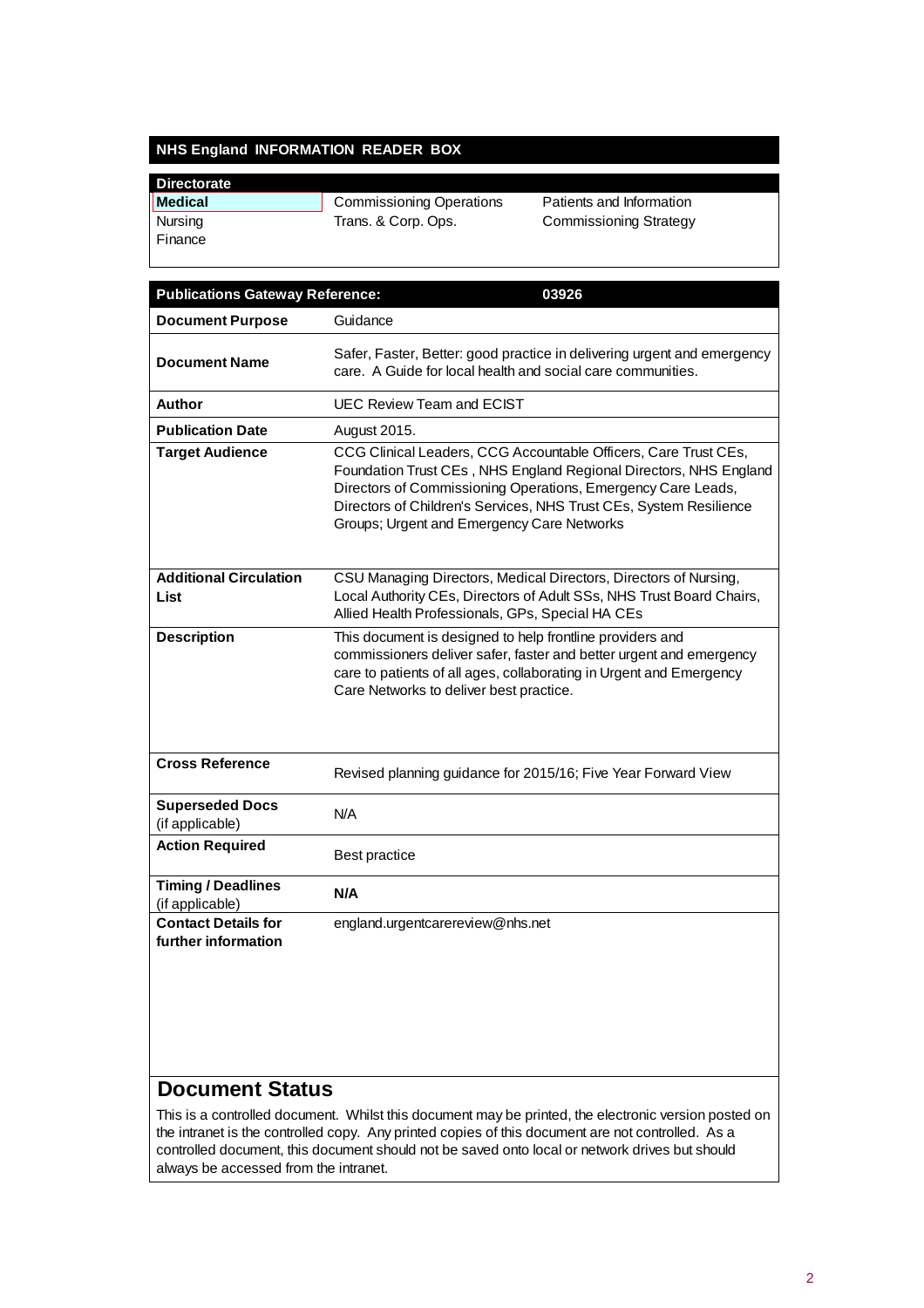### **Transforming urgent and emergency care services in England**

#### **Safer, faster, better: good practice in delivering urgent and emergency care**

#### **A guide for local health and social care communities**

Version number: 28 FINAL

First published: FINAL

Updated: (only if this is applicable)

Prepared by: UEC Review Team and ECIST

The National Health Service Commissioning Board was established on 1 October 2012 as an executive non-departmental public body. Since 1 April 2013, the National Health Service Commissioning Board has used the name NHS England for operational purposes*.* 

Promoting equality and addressing health inequalities are at the heart of NHS England's values. Throughout the development of the policies and processes cited in this document, we have:

- Given due regard to the need to eliminate discrimination, harassment and victimisation, to advance equality of opportunity, and to foster good relations between people who share a relevant protected characteristic (as cited under the Equality Act 2010) and those who do not share it; and
- Given regard to the need to reduce inequalities between patients in access to, and outcomes from healthcare services and to ensure services are provided in an integrated way where this might reduce health inequalities.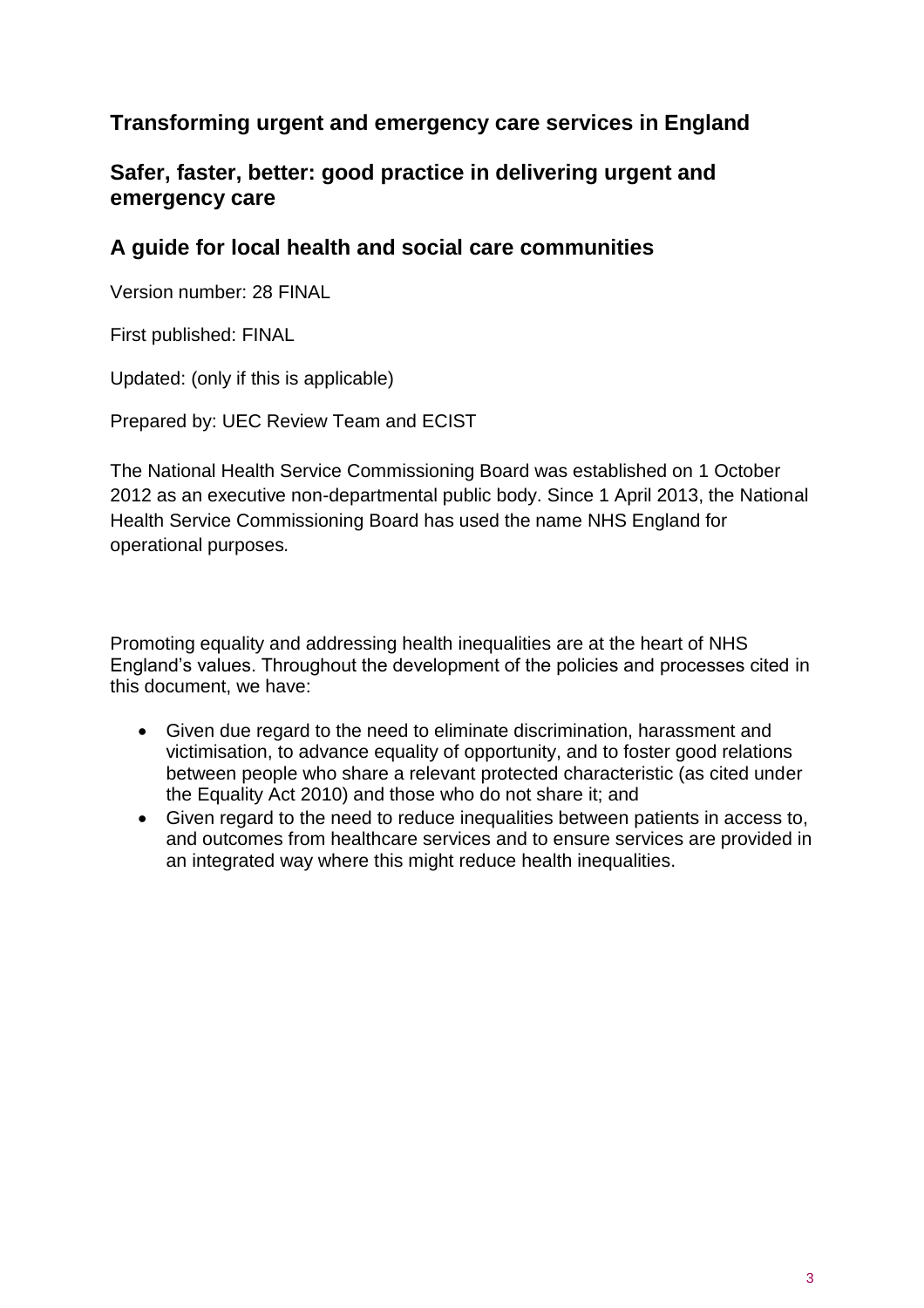This report has been endorsed by the following partners:















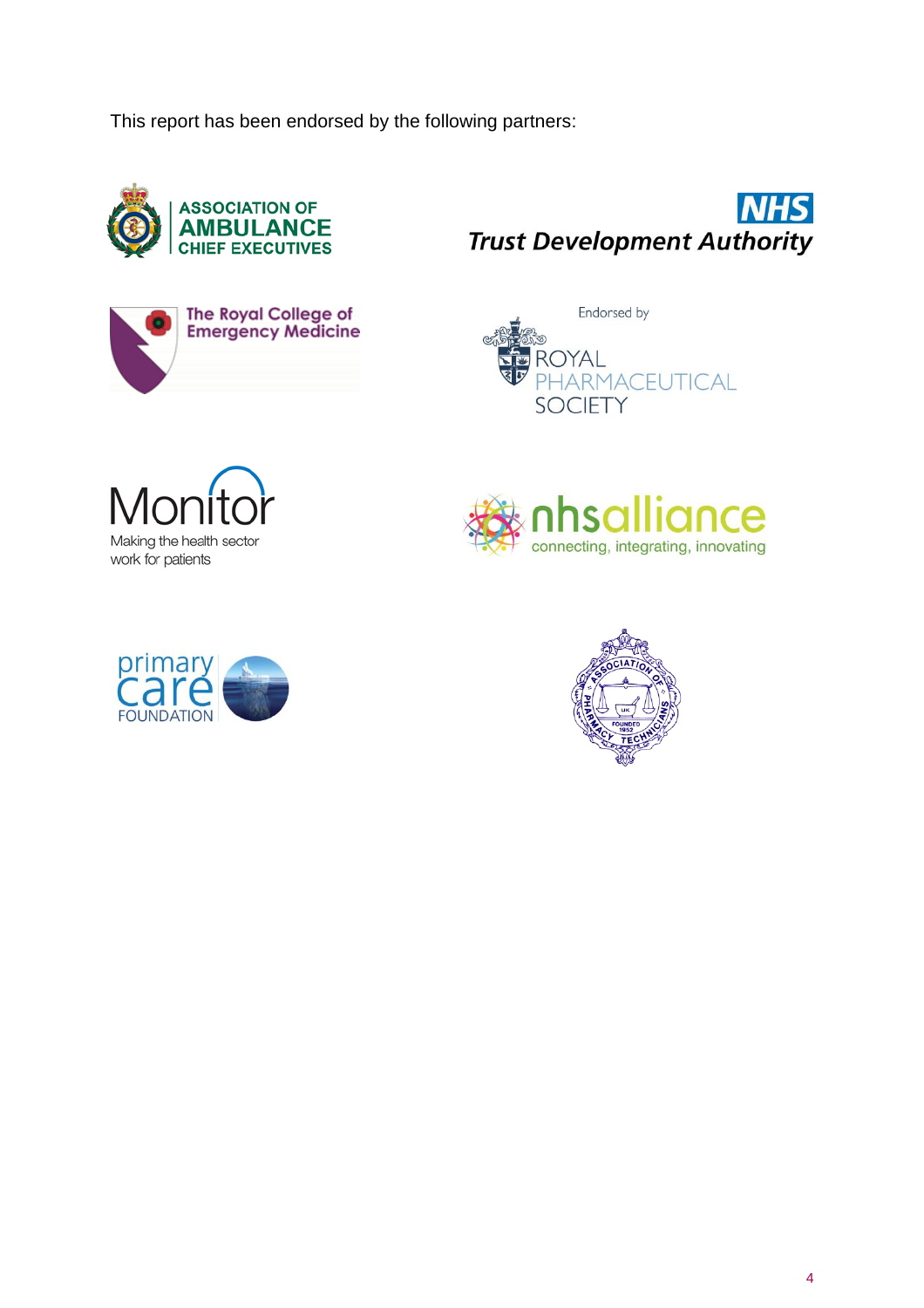# <span id="page-4-0"></span>**Contents**

| 1              |                                 |                                                                 |  |
|----------------|---------------------------------|-----------------------------------------------------------------|--|
|                | 1.1<br>1.2<br>1.3<br>1.4<br>1.5 |                                                                 |  |
| $\overline{2}$ |                                 |                                                                 |  |
| 3              |                                 |                                                                 |  |
| 4              |                                 |                                                                 |  |
|                | 4.1<br>4.2<br>4.3<br>4.4        |                                                                 |  |
| 5              |                                 |                                                                 |  |
| 6              |                                 |                                                                 |  |
| 7              |                                 |                                                                 |  |
|                | 7.1<br>7.2<br>7.3<br>7.4        |                                                                 |  |
| 8              |                                 |                                                                 |  |
| 9              |                                 |                                                                 |  |
|                | 9.1<br>9.2<br>9.3<br>9.4        |                                                                 |  |
| 10             |                                 |                                                                 |  |
|                | 10.1<br>10.2                    | Community nursing, rapid response, early supported discharge 27 |  |
| 11             |                                 |                                                                 |  |
|                | 12                              |                                                                 |  |
| 13             |                                 |                                                                 |  |
| 14             |                                 |                                                                 |  |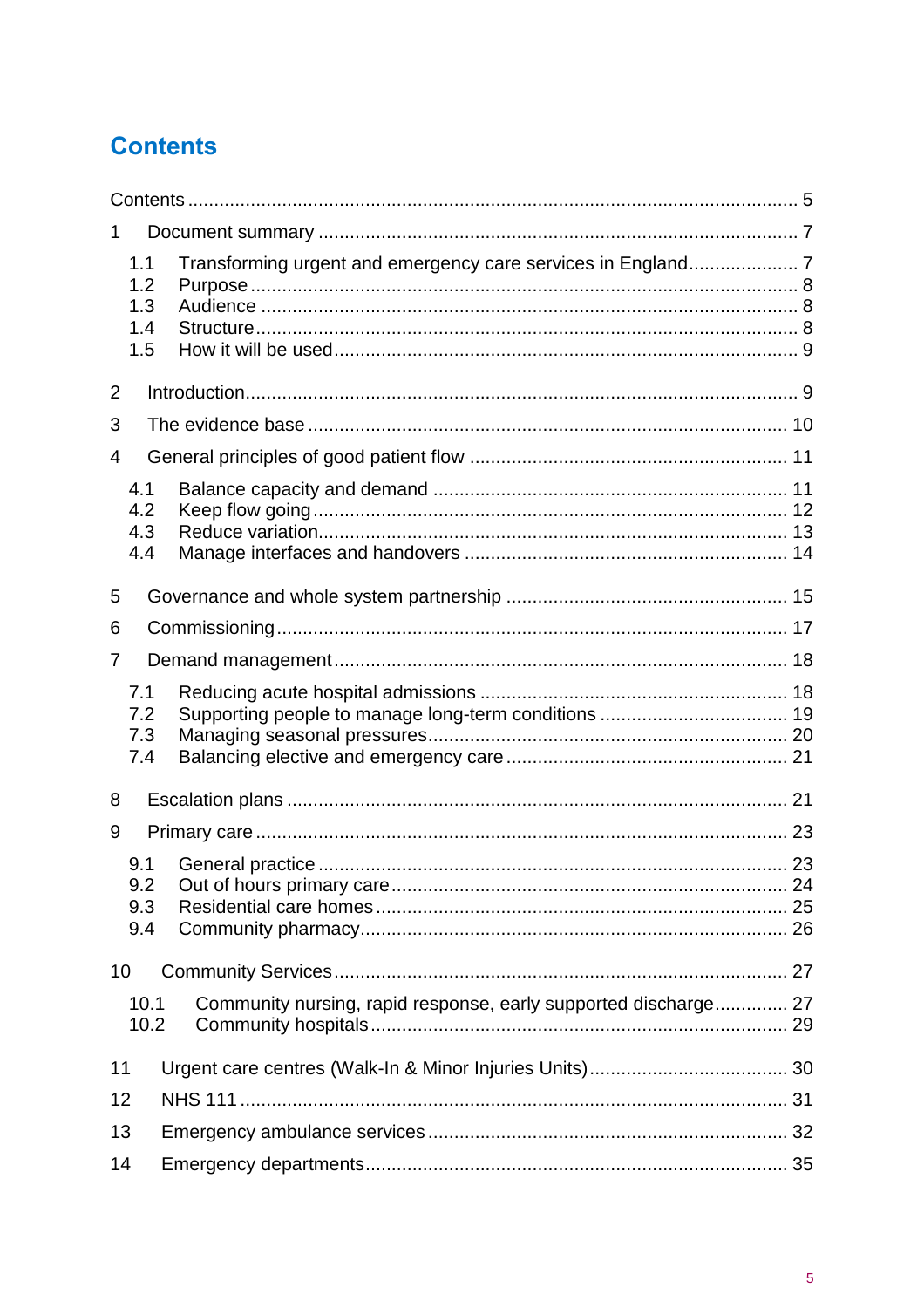| 15                           |                            |                                                          |  |  |
|------------------------------|----------------------------|----------------------------------------------------------|--|--|
| 16                           |                            |                                                          |  |  |
| 16.1<br>16.2<br>16.3         |                            |                                                          |  |  |
| 17                           |                            |                                                          |  |  |
| 18                           |                            |                                                          |  |  |
| 18.1<br>18.2<br>18.3<br>18.4 |                            | Streaming of patients referred to medical specialties 41 |  |  |
| 19                           |                            |                                                          |  |  |
| 20                           |                            |                                                          |  |  |
| 21                           |                            |                                                          |  |  |
| 22                           |                            |                                                          |  |  |
| 23                           |                            |                                                          |  |  |
| 24                           |                            |                                                          |  |  |
| 24.1<br>24.2                 |                            |                                                          |  |  |
| 25                           |                            |                                                          |  |  |
| 26                           |                            |                                                          |  |  |
| 26.1                         | 26.1.1<br>26.1.2<br>26.1.3 |                                                          |  |  |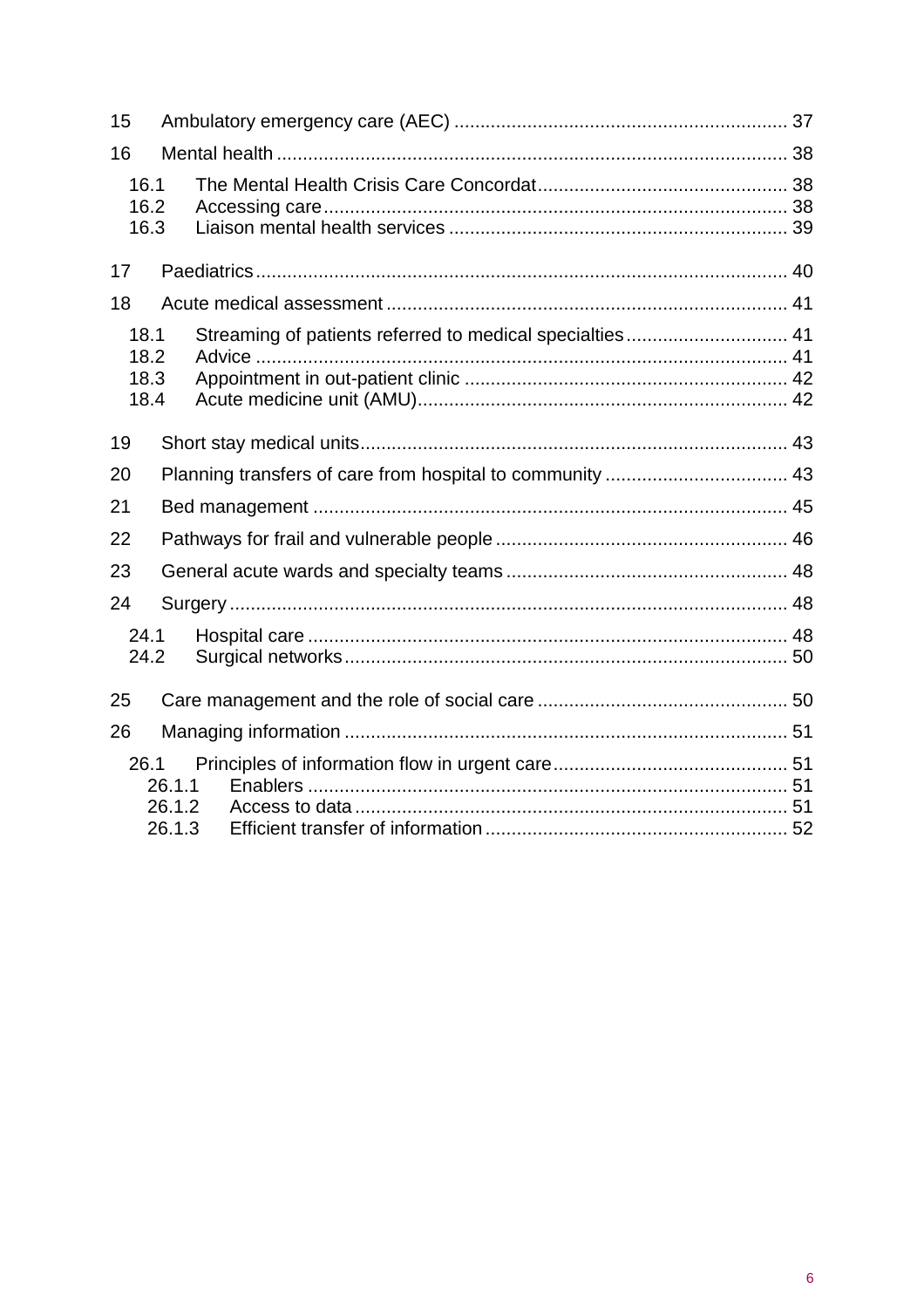### <span id="page-6-0"></span>**1 Document summary**

#### <span id="page-6-1"></span>**1.1 Transforming urgent and emergency care services in England**

The NHS Five Year Forward View (5YFV) explains the need to redesign urgent and emergency care services in England for people of all ages with physical and mental health problems, and sets out the new models of care needed to do so. The urgent and emergency care review (the review) details how these models of care can be achieved through a fundamental shift in the way urgent and emergency care services are provided to all ages, improving out-of-hospital services so that we deliver more care closer to home and reduce hospital attendances and admissions. We need a system that is safe, sustainable and that provides high quality care consistently. The vision of the review is simple:

- For adults and children with urgent care needs, we should provide a highly responsive service that delivers care as close to home as possible, minimising disruption and inconvenience for patients, carers and families.
- For those people with more serious or life-threatening emergency care needs, we should ensure they are treated in centres with the right expertise, processes and facilities to maximise the prospects of survival and a good recovery.

As part of the review, a number of products are being developed to help create the conditions for new ways of working to take root and when combined, deliver an improved system of urgent and emergency services. The review proposes that five key changes need to take place in order for this to be achieved. These are:

- Providing better support for people and their families to self-care or care for their dependants.
- Helping people who need urgent care to get the right advice in the right place, first time.
- Providing responsive, urgent physical and mental health services outside of hospital every day of the week, so people no longer choose to queue in hospital emergency departments.
- Ensuring that adults and children with more serious or life threatening emergency needs receive treatment in centres with the right facilities, processes and expertise in order to maximise their chances of survival and a good recovery.
- Connecting all urgent and emergency care services together so the overall physical and mental health and social care system becomes more than just the sum of its parts.

NHS England is collaborating with patients and partners from across the system to develop a suite of guidance documents and tools to promote best practice and support commissioners and providers in achieving a fundamental shift towards new ways of working and models of care. These guidance documents are being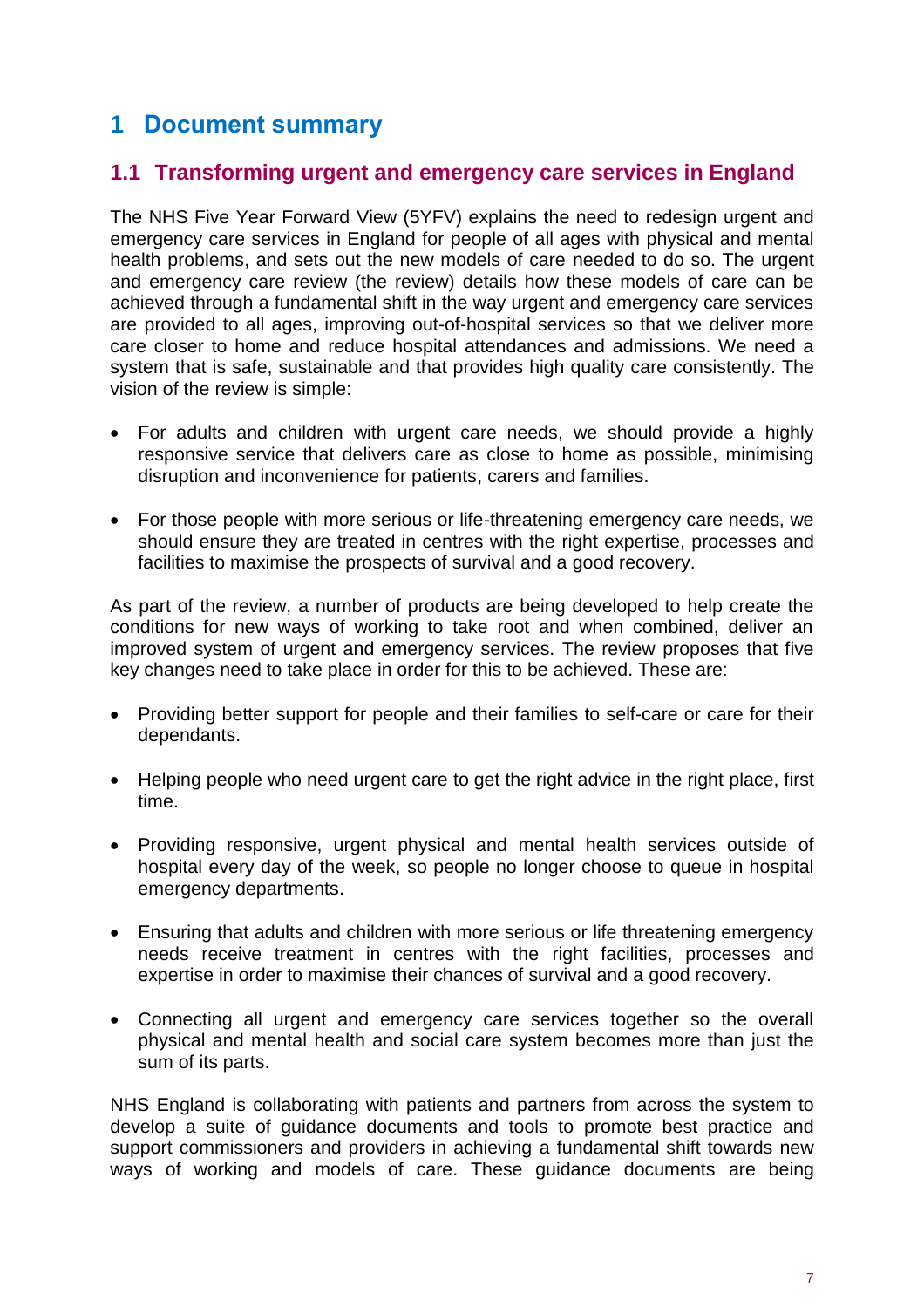developed as a suite entitled 'Transforming Urgent and Emergency Care Services in England' and are designed to be read together. The suite comprises the following components:

- Role and establishment of urgent and emergency care networks (UECNs), published June 2015.
- Clinical models for ambulance services.
- Improving referral pathways between urgent and emergency services in England.
- 'Safer, faster better: good practice in delivering urgent and emergency care', published July 2015. This good practice guide focuses on the safe and effective care of people with urgent and emergency health problems who may seek or need specialist hospital based services.
- Urgent and emergency care: financial modelling methodology.

#### <span id="page-7-0"></span>**1.2 Purpose**

This document is designed to help frontline providers and commissioners deliver safer, faster and better urgent and emergency care to patients of all ages, collaborating in UECNs to deliver best practice.

It sets out design principles drawn from good practice, which have been tried, tested and delivered successfully by the NHS in local areas across England. However, the guide should not be taken as a list of instructions or new mandatory requirements. Implementation should be prioritised taking into account financial implications and local context.

This document has been prepared by NHS England in conjunction with the Emergency Care Intensive Support Team (ECIST). Contributions have been sought from the review's delivery group (comprising a wide range of experts in urgent and emergency care services, as well as patient representatives).

#### <span id="page-7-1"></span>**1.3 Audience**

The primary audiences for this document are providers and commissioners of urgent and emergency health and social care services to all patient groups, including children and people with urgent mental health needs.

The secondary audience for this document is the wider membership of UECNs. Suggested membership for these Networks is outlined in the r*ole and establishment of urgent and emergency care networks*, which forms part of the suite 'Transforming urgent and emergency care services in England'.

#### <span id="page-7-2"></span>**1.4 Structure**

The document begins with an introduction arguing the need for collaboration and consistency in the delivery of best practice in urgent and emergency care. It refers to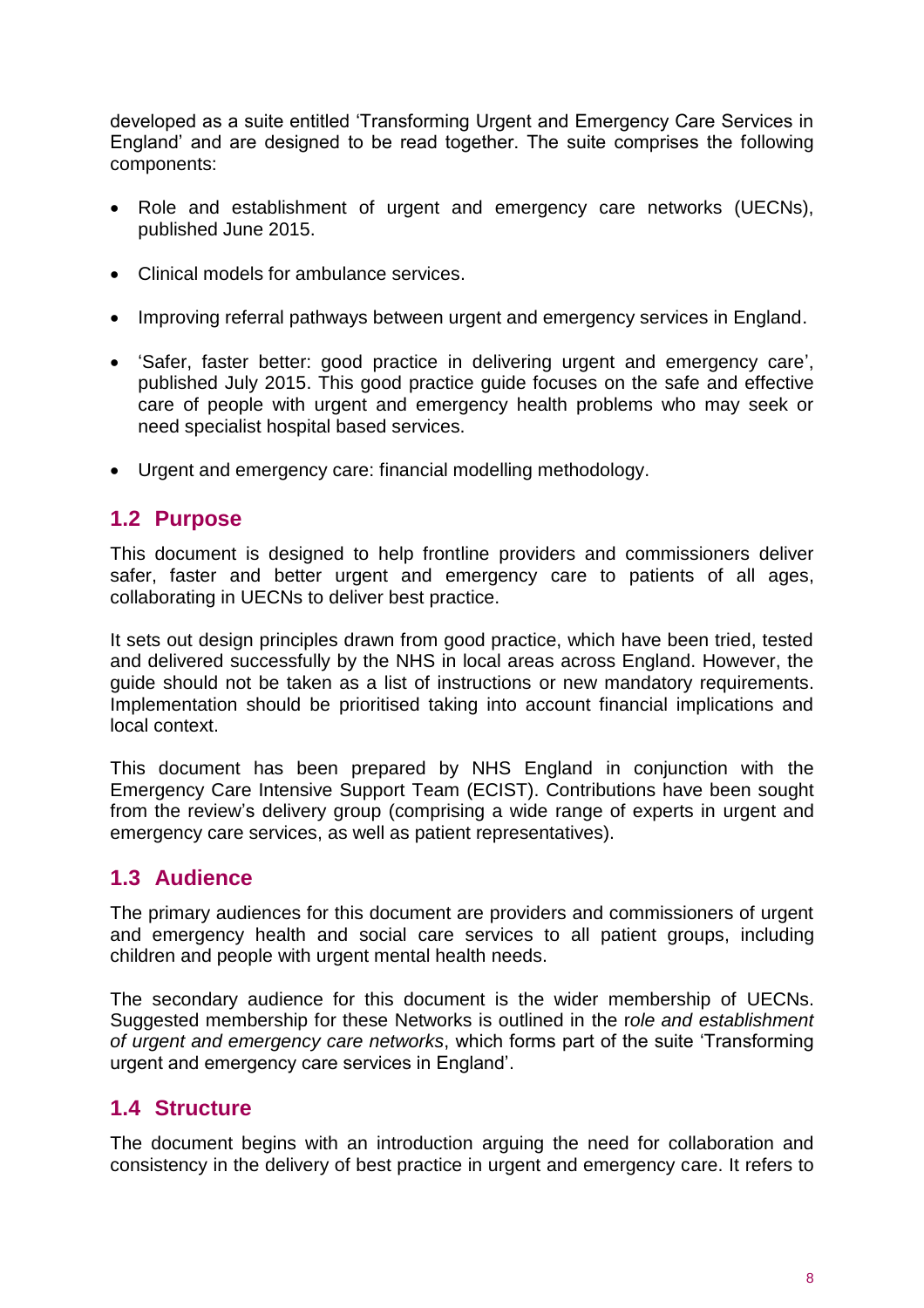the evidence base that underpins the review and goes on to set out design principles for a number of key service areas.

#### <span id="page-8-0"></span>**1.5 How it will be used**

The revised planning guidance for 2015/16 required UECNs to start establishing themselves across England from April 2015, acknowledging that they already exist in some parts of the country. Commissioners and providers should utilise the principles outlined in this document, tailoring them to meet local need as identified by the UECNs across England. The recently published *Five Year Forward View (see:* <http://tinyurl.com/nhs5yearforwardview>*)* emphasises the importance of this and how we will increasingly need to manage health care systems through networks of care, not just by, or through, individual organisations.

The planning guidance 2015/16 further outlines that commissioners should take into account their duties as defined by the Equality Act 2010 and, with regard to reducing health inequalities, the Health and the Social Care Act 2012. Service design and communications should be appropriate and accessible to meet the needs of diverse communities and address health inequalities (see: Guidance for NHS Commissioners on Equality and Health Inequalities Legal Duties [http://tinyurl.com/pvj2onl\)](http://tinyurl.com/pvj2onl).

Safer, Faster, Better will be updated regularly to reflect emerging practice and the developing evidence base.

### <span id="page-8-1"></span>**2 Introduction**

This guide has been written for providers and commissioners of urgent and emergency care in England. Our aim is to create a practical summary of the design principles that local health and social care communities need to adopt to deliver safer, faster and better urgent and emergency care for people in all age groups with physical or mental health problems. For ease of reference, we have divided the guide into sections covering major topics. However, delivering safe and effective urgent and emergency care cannot be done from within organisational or commissioning silos. It requires cooperation between and within numerous organisations and services, and collaboration between clinicians and supporting staff who place patient care at the centre of all they do.

Everything we discuss has been turned into reality somewhere in the country. All the building blocks are available and have been tested by clinicians and managers and shown to work. However, we know from experience that piecemeal implementation of great care in isolated parts of the pathway only creates disjointed 'islands of improvement'. Critical mass is only developed when good practice is implemented systematically, without unwarranted variation, along the entire pathway.

The challenge is considerable. A social movement, committed to ensuring that urgent and emergency care in England is truly world-class, is needed. This guide is a contribution to making that happen.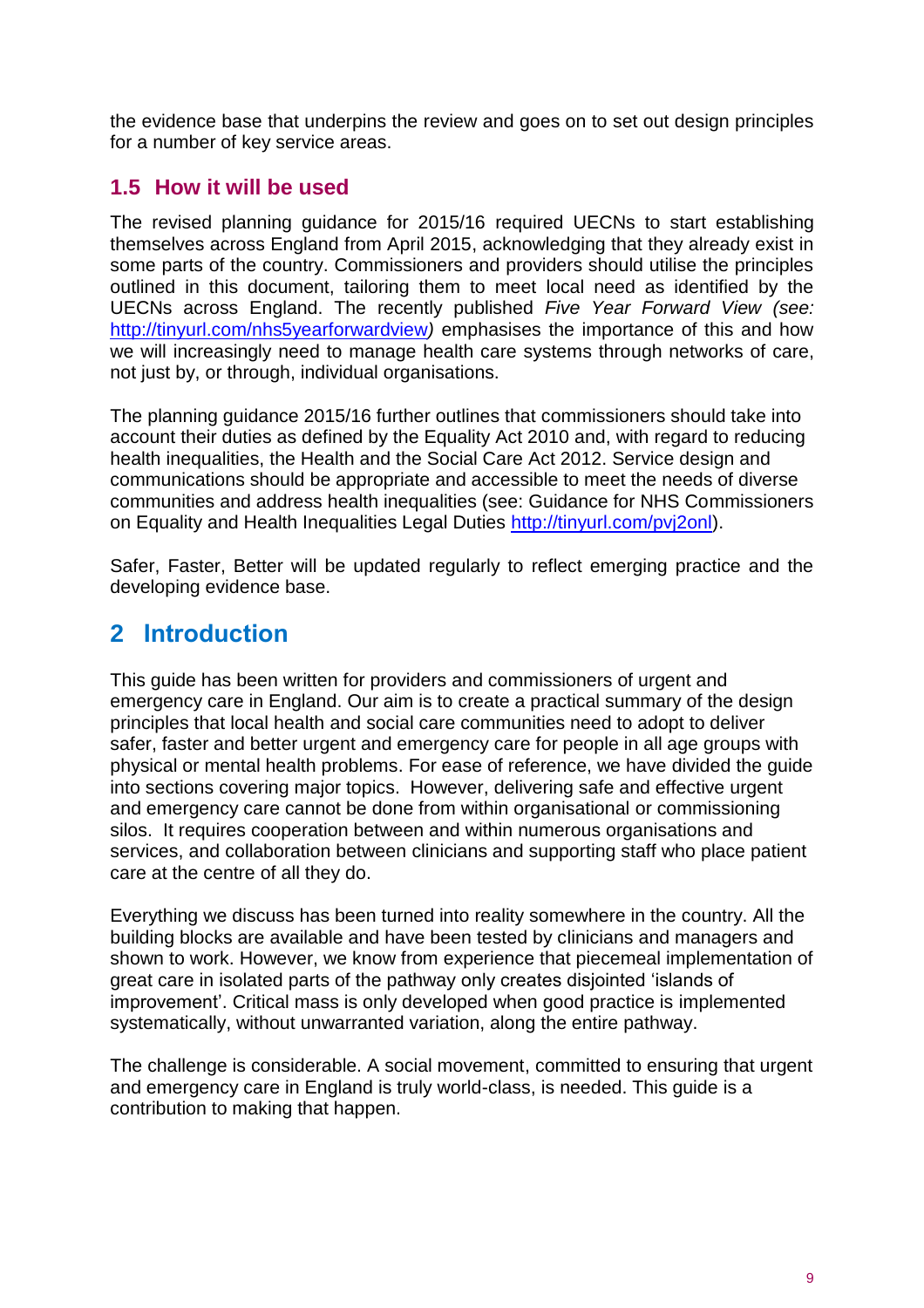### <span id="page-9-0"></span>**3 The evidence base**

l

There is a considerable evidence and experience base for 'what works well' in urgent and emergency care systems, and the damage caused by poor patient flow<sup>1</sup>. A summary was published by the Review in 2013 and is available at: [http://tinyurl.com/UECRph1EvBase.](http://tinyurl.com/UECRph1EvBase)

It is important that clinical and managerial leaders across local health communities are aware of the evidence so they can create a compelling narrative of good practice to inspire safer, faster, better care.

Below are some top, evidence-based principles that everyone should know:

- Preventing crowding in emergency departments improves patient outcomes and experience and reduces inpatient length of stay (see: [http://tinyurl.com/edcrowding\)](http://tinyurl.com/edcrowding).
- Getting patients into the right ward first time reduces mortality, harm and length of stay (see: [http://tinyurl.com/patientboarding\)](http://tinyurl.com/patientboarding).
- Patients on the urgent and emergency care pathway should be seen by a senior clinical decision maker<sup>2</sup> as soon as possible, whether this is in the setting of primary or secondary care. This improves outcomes and reduces length of stay, hospitalisation rates and cost (see: <http://tinyurl.com/benefitsofcdc>).
- Daily senior review of every patient, in every bed, every day, reduces length of stay and costs of care (see: [http://tinyurl.com/bmjopen\)](http://tinyurl.com/bmjopen).
- Frail and vulnerable patients, including those with disabilities and mental health problems of all ages, should be managed assertively but holistically (to cover medical, psychological, social and functional domains) and their care transferred back into the community as soon as they are medically fit, to avoid them losing their ability to self-care (see [http://tinyurl.com/acutecaretoolkit3\)](http://tinyurl.com/acutecaretoolkit3). Ambulatory emergency care is clinically safe, reduces unnecessary overnight hospital stays and hospital inpatient bed days (see: <http://tinyurl.com/acutecaretoolkit10> ).
- Acute assessment units enhance patient safety, improve outcomes and reduce length of stay (see: <http://tinyurl.com/amureview> ).

 $1$  The term 'flow' describes the progressive movement of people, equipment and information through a sequence of processes. In healthcare, the term denotes the flow of patients between staff,

departments and organisations along a pathway of care (see:<http://tinyurl.com/patientflow> p7-12).  $2$  The term, 'senior clinical decision maker', is used throughout this document and should be taken to mean a clinician with the skills and competencies to assess, determine a treatment plan and safely discharge patients under their care. Consultants and general practitioners typically fall within this definition. Doctors in their third year of specialist training (ST3) or above; experienced non-training grade doctors; and nurses, therapists and other clinicians with recognised advanced skills and training may also be considered to be 'senior clinical decision makers' within their spheres of competence.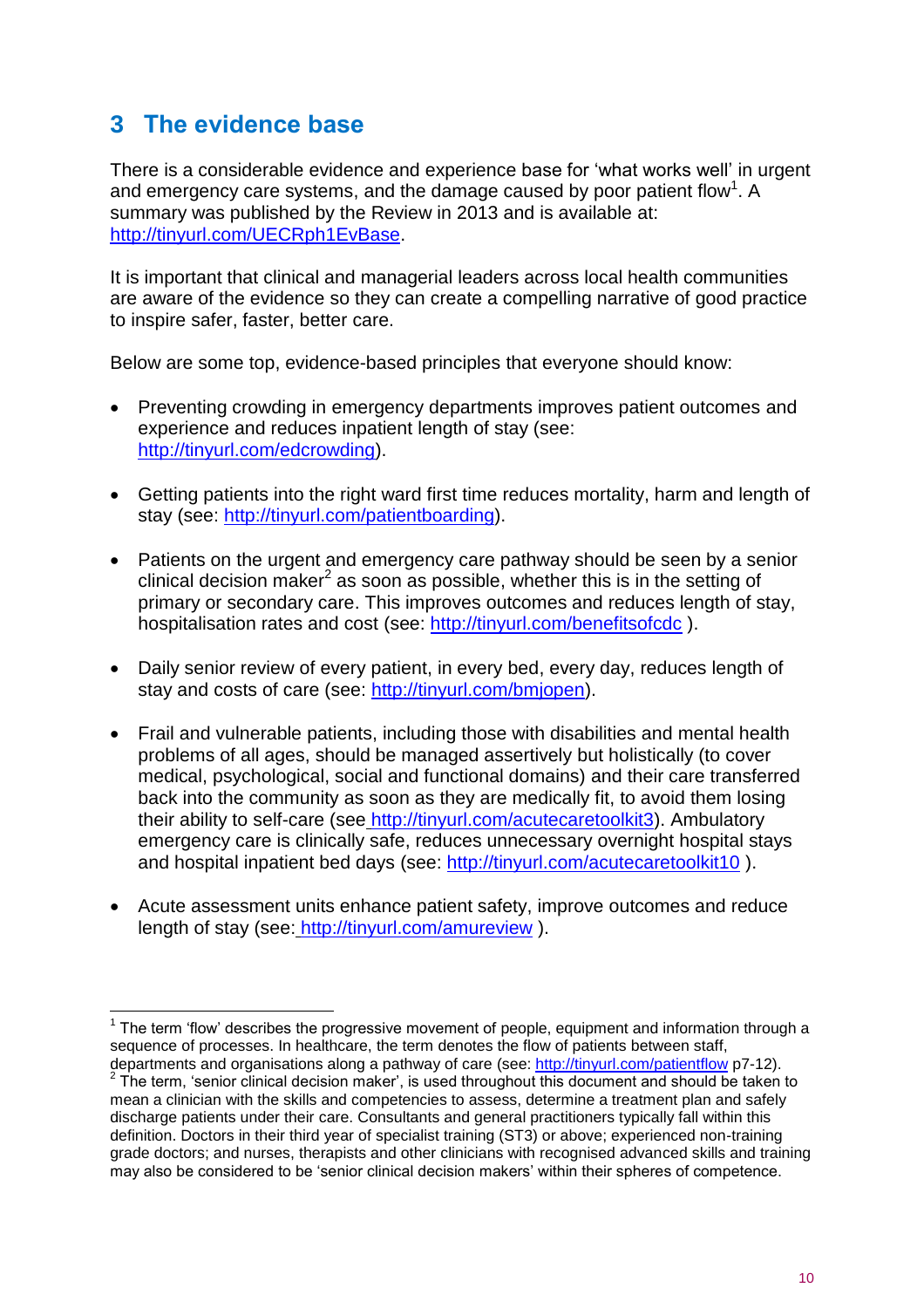- Mental health problems account for around five per cent of A&E attendances, 25% of primary care attendances, 30% of acute inpatient bed occupancy and 30% of acute readmissions. Mortality and morbidity ratios amongst people with mental illness are much higher than amongst the general population (see: <http://tinyurl.com/ncnkbar> ). Well-resourced liaison mental health services provided seven days a week and 24-hour a day are cost effective and an essential part of any urgent and emergency care system (see: [http://tinyurl.com/p4lwkox\)](http://tinyurl.com/p4lwkox).
- Continuity of care is a fundamental principle of safe and effective practice within, and between, all settings (see:<http://tinyurl.com/mjjz97g> and [http://tinyurl.com/qcuerdk\)](http://tinyurl.com/qcuerdk). The sharing of and access to key patient information is essential to this.
- Getting patients to definitive, specialist hospital care can be more important to outcomes than getting them to the nearest hospital for certain conditions, such as stroke, major trauma and STEMI (for examples, see: [http://tinyurl.com/q82nk5q;](http://tinyurl.com/q82nk5q) [http://tinyurl.com/klybmcn;](http://tinyurl.com/klybmcn) [http://tinyurl.com/m93duu3\)](http://tinyurl.com/m93duu3).
- Properly resourced intermediate care, linked to general practice and hospital consultants, can prevent admissions, reduce length of stay and enable home based care and assessment, including supporting 'discharge to assess' models (see:<http://tinyurl.com/llgak9d> and <http://tinyurl.com/k9zjl6h> ).

### <span id="page-10-0"></span>**4 General principles of good patient flow**

#### <span id="page-10-1"></span>**4.1 Balance capacity and demand**

- The first essential in maintaining good patient flow is to ensure that there is enough capacity along all parts of the pathway to manage demand.
- Demand should be taken to mean all referrals or presentations to a service, not just its historical activity. Measuring activity can often underestimate demand, as it may exclude referrals or presentations that have been deflected (for example, by refusals to accept a referral due to 'no capacity'; patients leaving without treatment due to long waits; abandoned calls because no one was available to answer the phone, etc.).
- Patterns of urgent and emergency referrals and presentations, while not random, will always exhibit variation hour by hour and day by day (this is 'normal variation'). When calculating demand, it is therefore essential to take into account normal variation and not to plan around averages. Ignoring variation and planning to meet average demand will inevitably mean the service is under regular stress and queues will develop that may be difficult and expensive to manage.
- Variation in demand for a service can be best illustrated using statistical process control (SPC) run charts. The upper control limits on an SPC chart represent the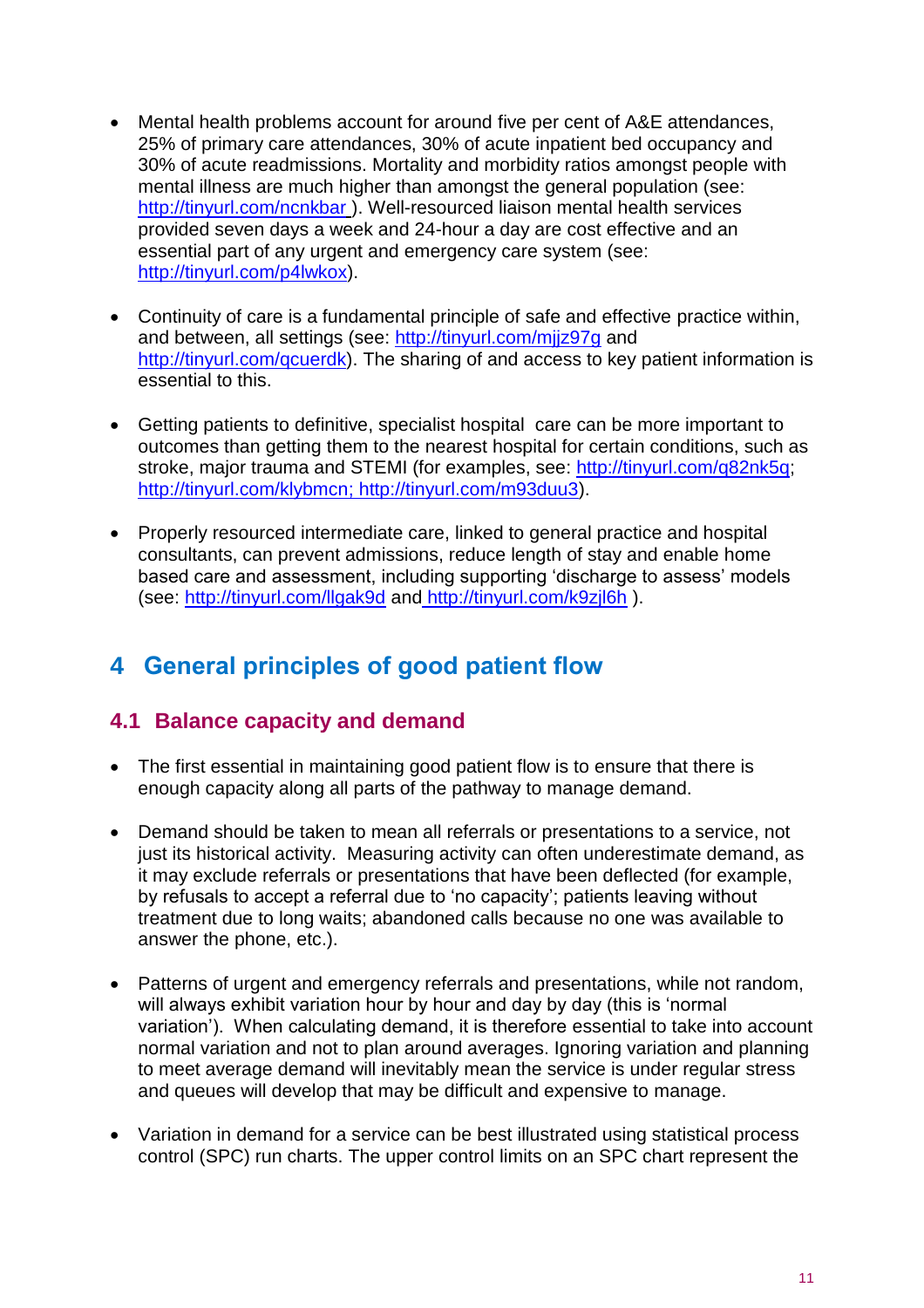level of demand that, if planned for, will enable to service consistently to manage demand, except in unusual circumstances.

- Capacity relates to a service's ability to treat referrals or presentations to it. In health care, capacity will mean clinicians, support staff, diagnostics, procedures etc. While beds are often referred to as 'capacity', this is really a misnomer. Beds are places where patients wait to be treated. They are not the treatment itself and therefore are not capacity.
- Imbalances between demand and capacity will create bottlenecks and delays along the pathway. These imbalances can be caused by temporary or long-term under-resourcing of services along the pathway or, paradoxically, by overresourcing (for example where a new surgical service floods diagnostic imaging or intensive care due to poor planning). Smooth flow requires all parts of the pathway to be resourced to meet demand (including normal variation), but not over resourced.

### <span id="page-11-0"></span>**4.2 Keep flow going**

- Maintaining patient flow through hospitals relies on a dynamic equilibrium between admissions and discharges. In broad terms, the daily number of discharges will equal the daily number of patients a system has capacity to manage, divided by length of stay.
- For example, if a system has capacity (hospital staff/procedures/intermediate tier support etc.) to manage around 250 acute inpatients each day and hospital average length of stay is five days, we will expect around 50 discharges a day (note there will be some variation in numbers treated and discharged).
- If admissions increase by 10%, it will be necessary to discharge an extra 10% a day to keep the system in balance. This can be achieved either by increasing capacity (doctors/nurses/tests) so that more patients can be treated each day, or by increasing efficiency. In the short term, this can be done by everyone working harder and in the longer term through better processes. If neither capacity nor processes are changed, there is a likelihood that a hospital or service will rapidly reach a tipping point and fill up with patients waiting for capacity to become available to treat them. The ever growing number of patients typically leads managers and staff to see the problem as mainly one of lack of beds, rather than lack of capacity or a need to improve processes.
- Beds are important only insofar as they are places where patients are monitored receive nursing care and spend time recovering. If the number of beds is insufficient, treatment capacity cannot be brought to bear to treat all the patients who could be treated. Queues therefore develop (e.g. trolley waits in A&E) and resources are wasted (e.g. operations not carried out due to lack of beds). Closing beds without either increasing capacity or efficiency is generally a recipe for an overcrowded hospital. However, increasing beds above the number needed to match available treatment capacity is inefficient and will have no beneficial impact on discharge or treatment rates.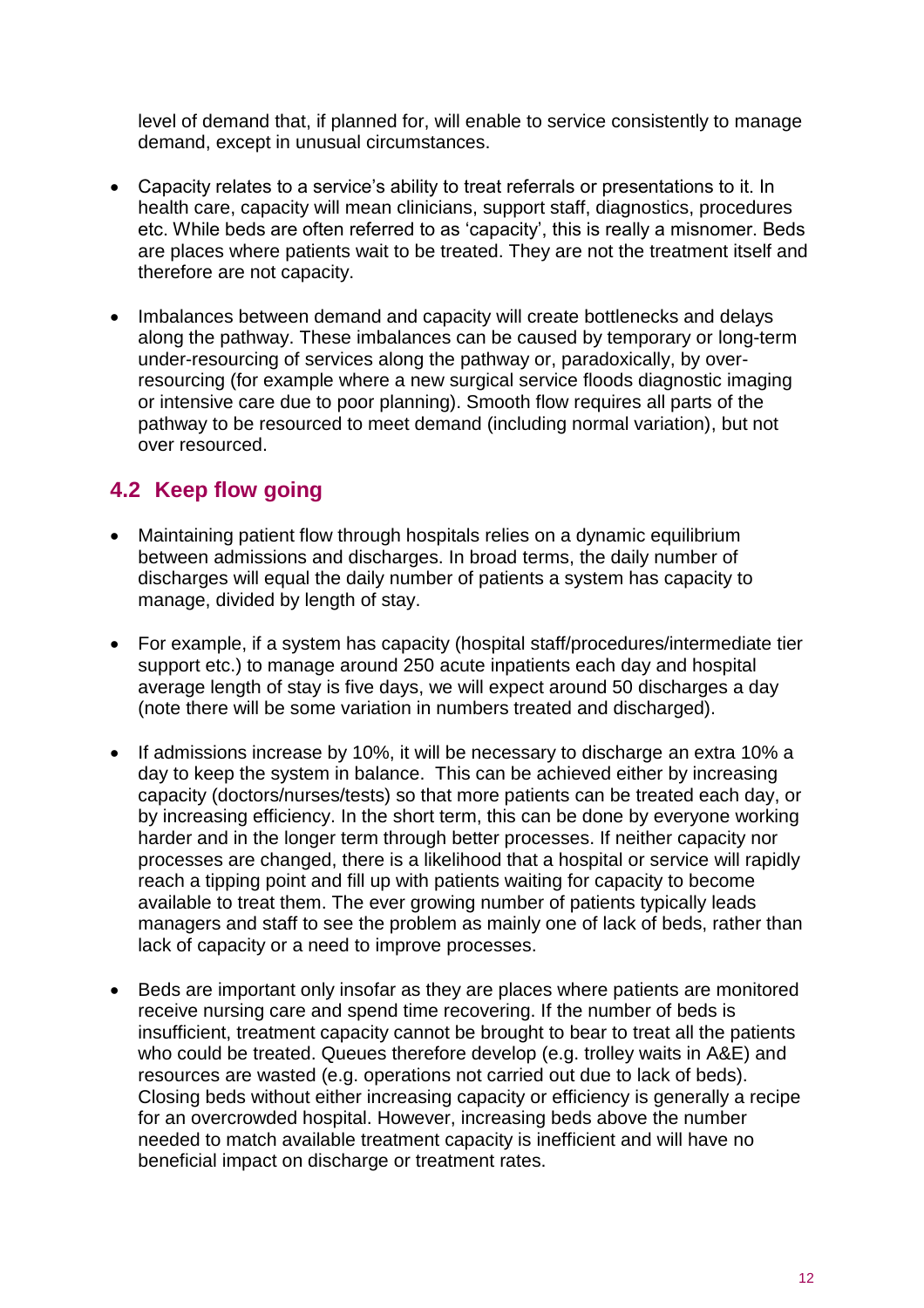Having a greater number of patients in beds than capacity to treat them stretches staff, reduces efficiency, creates harm and halts flow. The result is increasing length of stay and a sicker patient population.

### <span id="page-12-0"></span>**4.3 Reduce variation**

l

Unwarranted variation is a major obstacle to achieving safe, cost effective patient care and flow. Research has shown there is huge variation in clinical practice between hospitals; between hospital departments; between community teams; and between individual clinicians, even where statistically the patients and facilities are identical. The variation is so large, that it is impossible to say that all patients could be receiving good care.

To reduce variation, it is essential to apply simple rules that set boundaries within which health professionals and managers work. The following, good practice principles, should be considered to improve safety, patient flow and help reduce variation. These principles are outlined more fully in the sections that follow.

- Urgent or emergency care patients in any setting should receive the earliest possible review by a senior clinical decision maker.
- All emergency hospital admissions should be seen and have a thorough clinical assessment by a competent consultant as soon as possible but at the latest within 14 hours of arrival at hospital.
- All adult patients<sub>3</sub> should have a National Early Warning Score (NEWS) established at the time of admission.
- Consultant involvement for patients considered 'high risk' (defined as where the risk of in-hospital mortality is greater than 10%, or where a patient is unstable and not responding to treatment as expected) should be within one hour.
- There should be a senior review of the care plan and its delivery, for every patient, in every bed, seven days a week.
- Consider all potential acute admissions for ambulatory emergency care unless their care needs can only be met by an inpatient hospital stay.
- People in mental health crisis presenting at emergency departments should have their mental as well as any physical health needs assessed as rapidly as possible by a liaison mental health service.
- All potential admissions to acute mental health inpatient services should be assessed for intensive home treatment by crisis resolution home treatment teams

 $^3$  NEWS is not appropriate for people under 16 or pregnant women (see: <u>http://tinyurl.com/nn7oa7x</u> page xiii).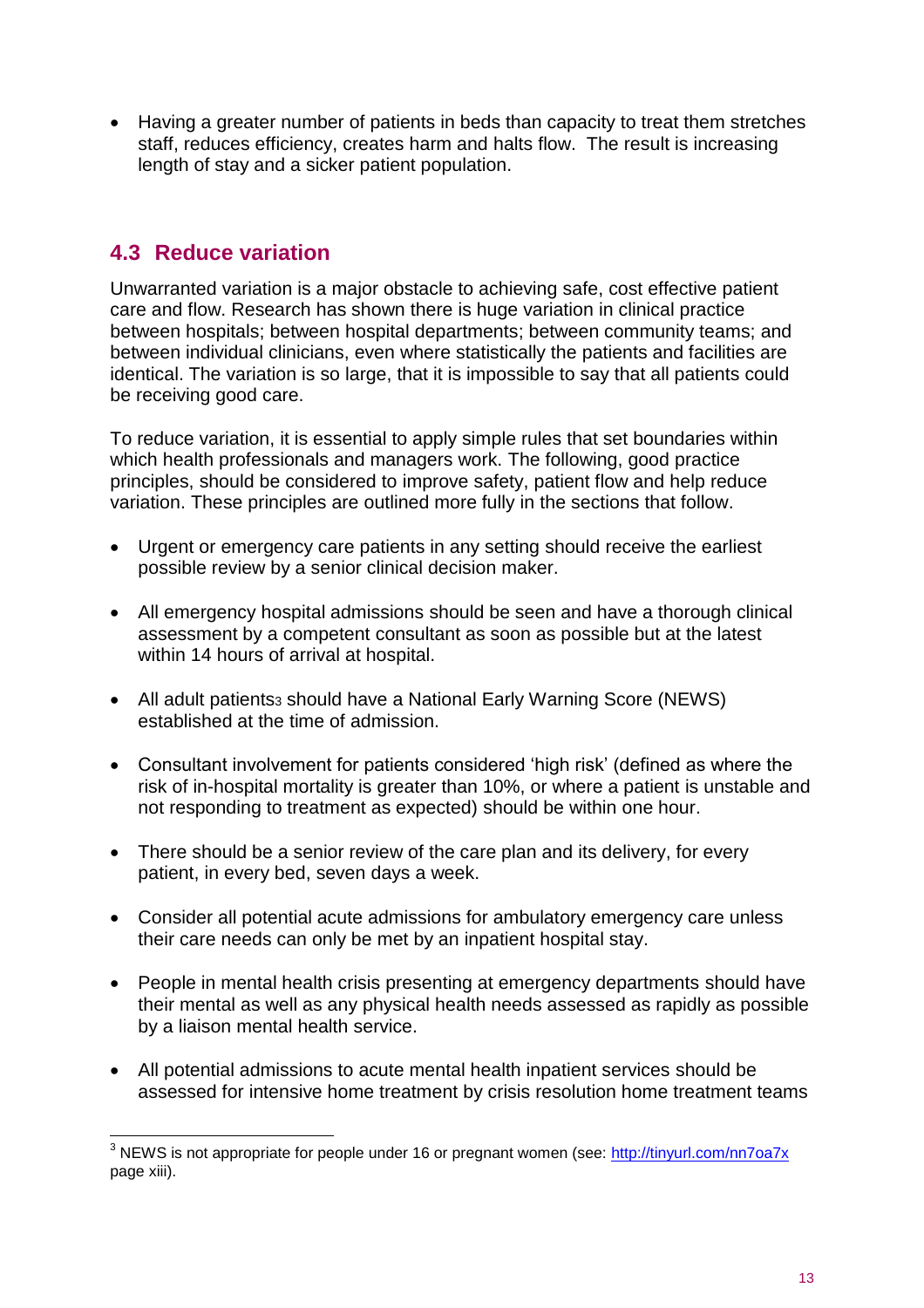unless there are significant immediate issues of risk, safety and complexity that warrant assessment under the Mental Health Act.

- Hospitals and local health and social care communities should prioritise activities aimed to achieve the earliest possible discharge of patients. A realistic expected date of discharge, with associated physiological and functional criteria for discharge, should be established as a goal for professionals and patients to work towards.
- Best practice is to establish a time, as well as a date, of discharge. This focusses clinical teams and increases the proportion of morning discharges, which are essential to avoid hospitals and emergency departments becoming overcrowded in the middle of the day.
- Assertively manage frail older people, and younger people with specific vulnerabilities, such as learning disability or those with long term conditions, ensuring they have their needs comprehensively assessed on arrival and are discharged immediately they are clinically ready for transfer home or to on-going care facilities.
- Promptly assess and place patients into the most appropriate care stream to meet their needs.
- All hospitals should promote 'internal professional standards' (IPS) that have been agreed by clinical teams as the basis for response times and relationships between departments (for the theory underpinning IPS, see: [http://tinyurl.com/p35uqmv\)](http://tinyurl.com/p35uqmv)
- All health services should actively seek to provide continuity of patient care.
- Design the capacity of health services to manage variation in demand, not just average demand.

#### <span id="page-13-0"></span>**4.4 Manage interfaces and handovers**

Effective handover of patients between organisations and clinical teams is absolutely essential to patient safety and maintaining flow. It is good practice for all services regularly to review how effectively patients are handed over both internally and externally, and work collaboratively to improve processes along the whole pathway. The following principles should be considered:

- Hospitals and ambulance services must agree handover processes that ensure patients wait safely for assessment and ambulances are released promptly.
- All registered health and social care professionals, following telephone consultation or clinical review of a patient, should be empowered, based on their own assessment, to make direct referrals for patients to mental health crisis services and community mental health teams.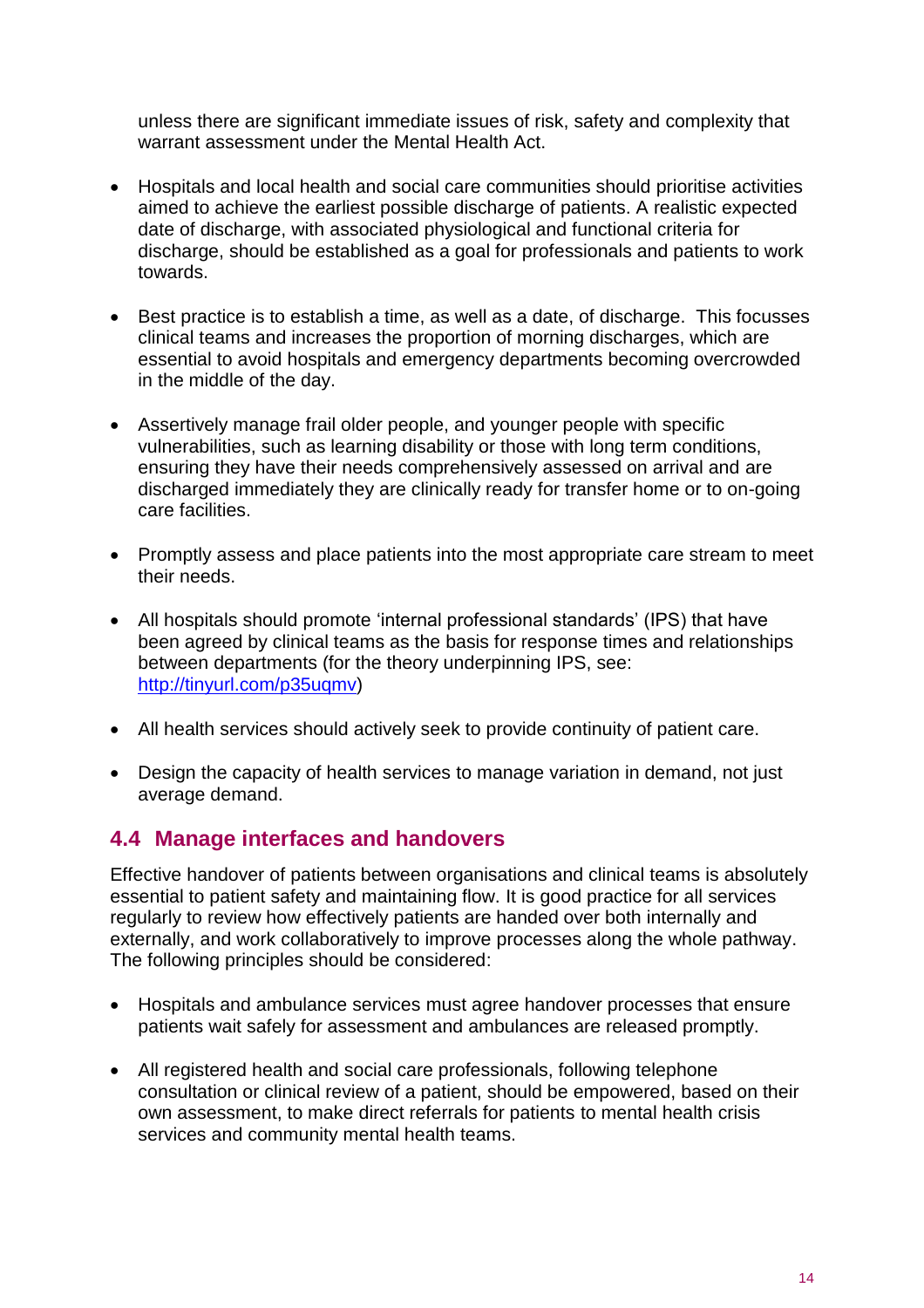- All teams receiving emergency patients must be informed of the patient's arrival. Best practice is to include an agreed, formal communication method such as situation background assessment recommendation (SBAR) (see: [http://tinyurl.com/2arr26m\)](http://tinyurl.com/2arr26m).
- Good practice is for all patients being referred for admission or assessment to be discussed with the receiving clinical team.
- All patients being admitted from emergency departments should be discussed with the receiving team to agree an appropriate plan of care.
- All patients with additional care complexity should be flagged and have additional needs discussed with receiving teams (e.g. patients with learning disability needing reasonable adjustments to standard care processes).
- All patients leaving hospital must have a completed e-discharge letter for themselves and their general practitioner and relevant associated professionals, including health visitors, school nurses etc. Where discharges are complex, best practice would include a telephone discussion with the GP.

The following sections cover good practice principles that can be applied to the main components that make up local urgent and emergency care systems in England. The sections build on each other and should not be read in isolation. Exemplary practice in one component will not produce good performance in a system. The system is organic, relying on all its parts working together to produce results.

### <span id="page-14-0"></span>**5 Governance and whole system partnership**

NHS England's guidance document, the ['Role and establishment of urgent and](http://www.nhs.uk/NHSEngland/keogh-review/Documents/Role-Networks-advice-RDs%201.1FV.pdf)  [emergency care networks',](http://www.nhs.uk/NHSEngland/keogh-review/Documents/Role-Networks-advice-RDs%201.1FV.pdf) advises that the planning and delivery of urgent and emergency care improvements is divided between system resilience groups (SRGs) and UECNs, with networks focussed on programmes that cannot easily be delivered at a more local level by SRGs or clinical commissioning groups (CCGs).

To successfully deliver operational scrutiny and oversee strategic developments across the complex, multi-agency emergency care pathway, the following good practice principles should be applied:

- SRGs must have senior level participation and commitment, including chief officers and executive directors. A local lead officer or chief executive should chair the group. Regular participation from senior clinical staff for all age groups, including secondary care consultants and GP clinical leads is necessary. Senior attendance from mental health providers, adult and children's social care, ambulance services and NHS 111 is essential.
- The SRG should 'get things done' through clearly defined works streams and specialist groups that are formally accountable to it. These need to involve a wide group of senior clinical staff from across the system, with clear reporting lines to the SRG.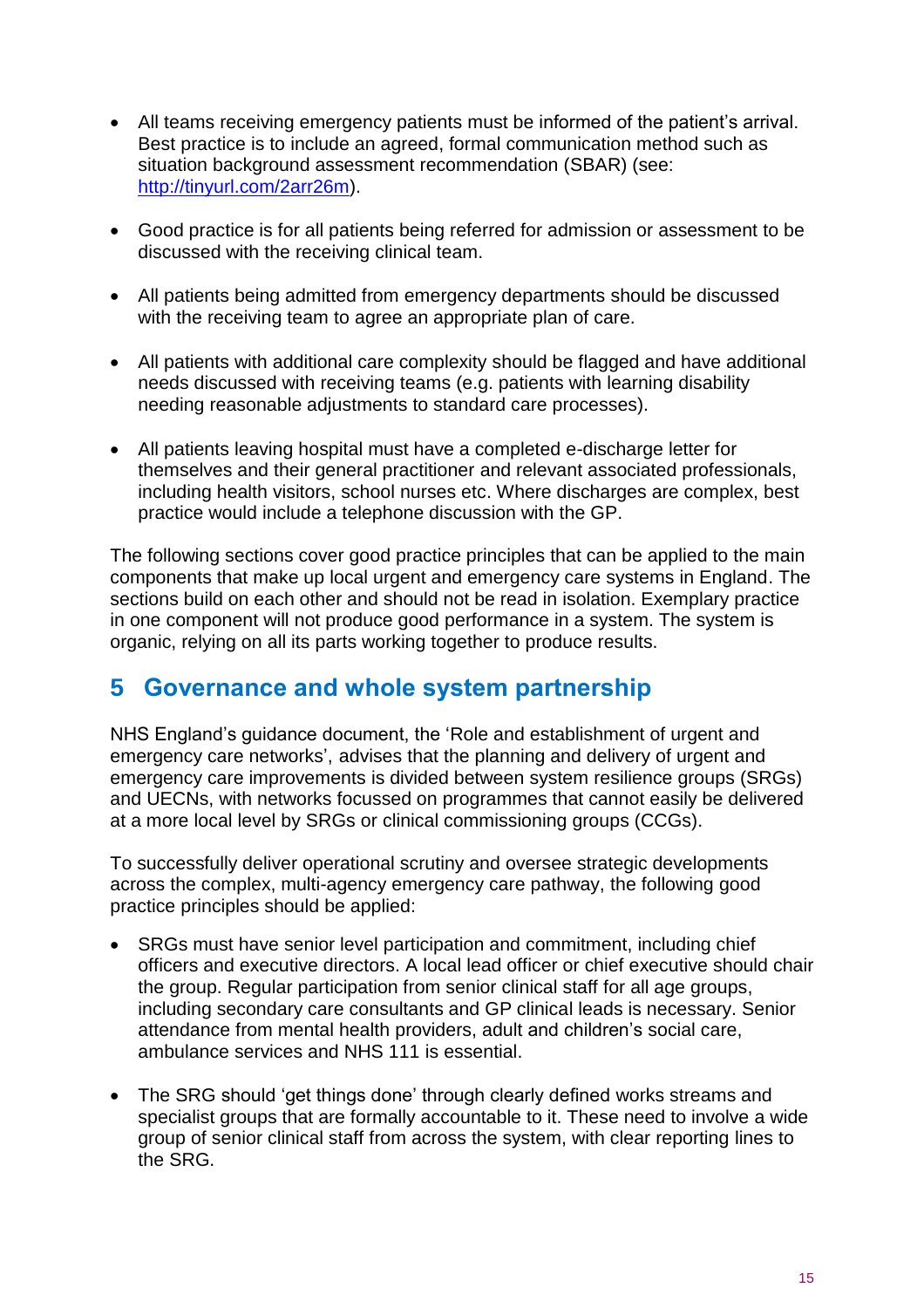- Where there are overlapping work programmes (such as those focused on integrating care or managing chronic disease), relationships need to be clear, transparent and formalised to avoid confusion. Shared information about the remit, membership and content of work programmes is important.
- An important role of UECNs is to maintain an oversight of the whole pathway, especially at the interface between organisations. One way of achieving this is to agree standards at key points along the emergency pathway, including response time standards. These should be monitored (ideally using live information 'dashboards') and reviewed to identify pathway bottlenecks that need whole system attention.
- Strong links must be established and clearly articulated between SRGs, UECNs and local Mental Health Crisis Care Concordat steering groups (see: [http://tinyurl.com/lbcnaq3\)](http://tinyurl.com/lbcnaq3).
- UECNs and SRGs need to have an agreed strategic vision of what 'good' services and pathways look like for all patient groups, which is meaningful to stakeholders across the system. The vision should be developed with effective patient, carer and public input, as well as that of health and social care professionals and managers. The 2014/15 resilience guidance contains a schematic example (see p23-24 [http://tinyurl.com/oa7ks5x\)](http://tinyurl.com/oa7ks5x), while some local systems use a set of patient centred principles. The vision needs to be used by members of the UECN/SRG to engage clinicians to develop improvement objectives and milestones, especially at the interface between organisations.
- It is important that UECNs and SRGs develop clear quality and performance frameworks to enable them to hold their systems to account. Well-designed whole system performance dashboards, that include outcome measures and patient and carer experience data, are useful in highlighting system bottlenecks and priority themes for action.
- Local systems should take responsibility for assessing demand and capacity at key points in the pathway for all patient groups. It is important to avoid scaling capacity to meet average demand - it should be designed to manage demand variation of up to two standard deviations from the mean4.
- Demand and capacity planning should take into account demand pressure-points, such as those around bank holidays, school holiday weeks, festivals and as a consequence of temperature extremes (for references on weather effects on health, see: [http://tinyurl.com/Weather-effects\)](http://tinyurl.com/Weather-effects)
- The UECN should create an expectation that prediction and prevention are as important as escalating to meet demand surges.

l  $4$  Planning capacity to meet average demand will mean that on 50% of occasions, capacity will be inadequate and queues will form. Fluctuations in demand must therefore be taken into account. Best practice is to use statistical process control (SPC) run charts to plot demand over time and variation. As a rule of thumb, capacity and processes should be planned to manage between 85% and 95% of normal variation in demand at an appropriate level of granularity (e.g. hourly or daily).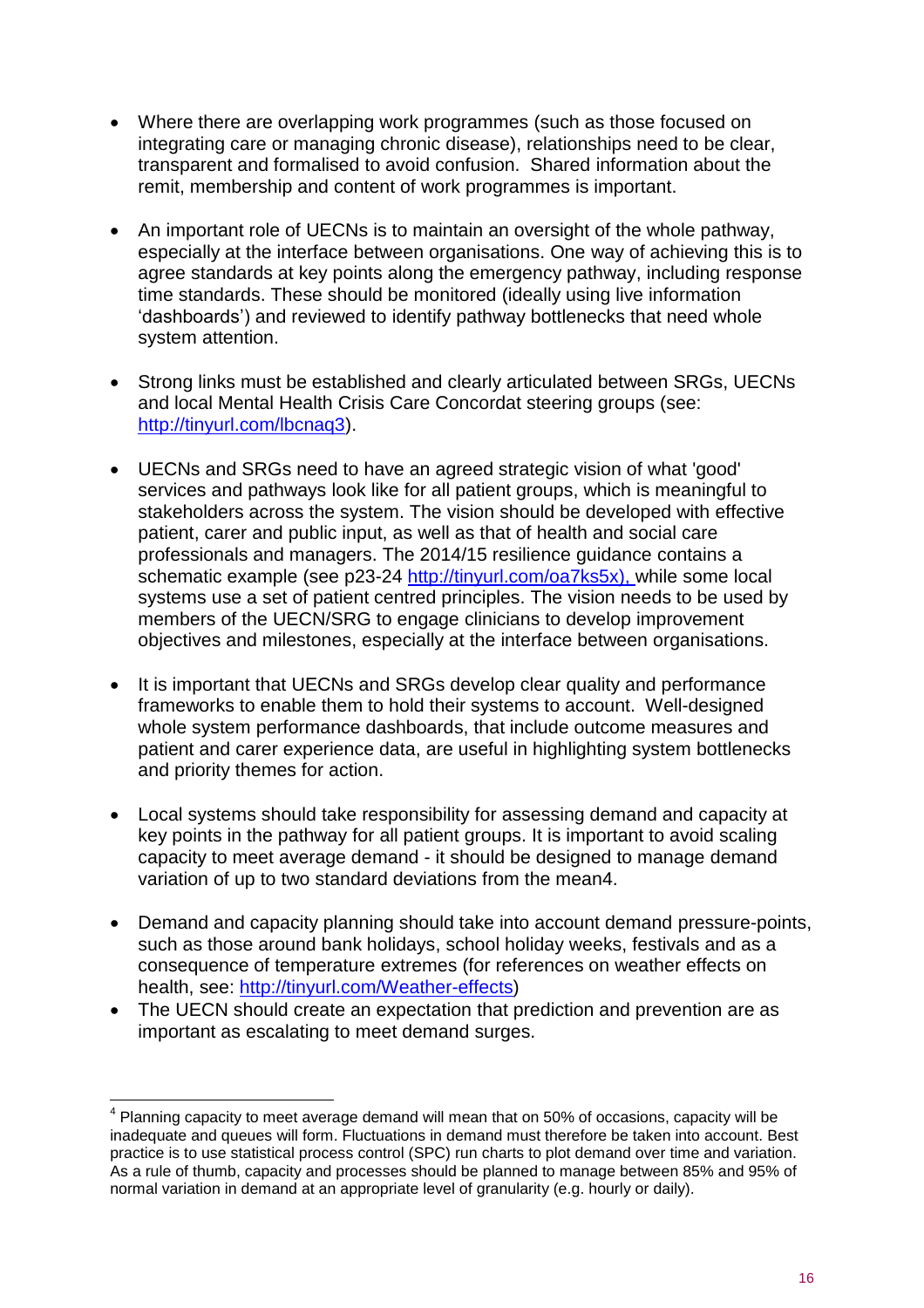UECNs and SRGs have an important role in establishing effective partnerships between the health, social, voluntary and community care sectors. The growth in demand for non-elective care and the sizeable funding challenges for local authorities and health services creates scope for conflict and tensions. Collective action and risk sharing are essential if these challenges are to be met without damaging patient care.

### <span id="page-16-0"></span>**6 Commissioning**

- A commissioning strategy for urgent and emergency care should be developed using a collaborative approach with health and social care partners across the whole system. Involvement from the voluntary and community sector, patients and carers is important.
- The strategy needs clearly to define, 'what good looks like', be evidence based, have clear outcome measures and map demand and the capacity needed to manage it.
- SRGs, working in partnership with CCGs, should be responsible for the strategy development process so that the strategy and commissioning intentions are understood by all partners.
- A plan is needed within the strategy to develop extended, seven-day access to all relevant services in the local health and social care system, and take into account the ten clinical standards for seven day services (see: [http://tinyurl.com/ngt79hp\)](http://tinyurl.com/ngt79hp).
- Clear plans are required for how the population with frailty, or additional needs due to disabilities, will be managed in all settings, with the aim of enabling people to remain in their own homes as long as possible and ensuring that admissions to hospital are appropriate and as short as possible.
- The rate and trend in potentially preventable admissions of patients with ambulatory care sensitive conditions (ACSC) is an important part of the strategic analysis (see: [http://tinyurl.com/mjwz7mc\)](http://tinyurl.com/mjwz7mc). A higher than expected rate should trigger a review of the whole system approach to the management of the specific patient groups and conditions that are outliers. These often include frail older people (with urinary tract infections) and people with learning disabilities (with epilepsy, see: [http://tinyurl.com/m5syabd\)](http://tinyurl.com/m5syabd). It is important that every ACSC admission is alerted to the patient's GP, as such admissions are in principle preventable with good quality primary care.
- The strategy should operationalise the principle of 'parity of esteem', incorporating the requirements of the Mental Health Crisis Care Concordat to ensure that services for people experiencing mental health crisis are at all times as accessible, responsive and high quality as other urgent and emergency services (see section 16).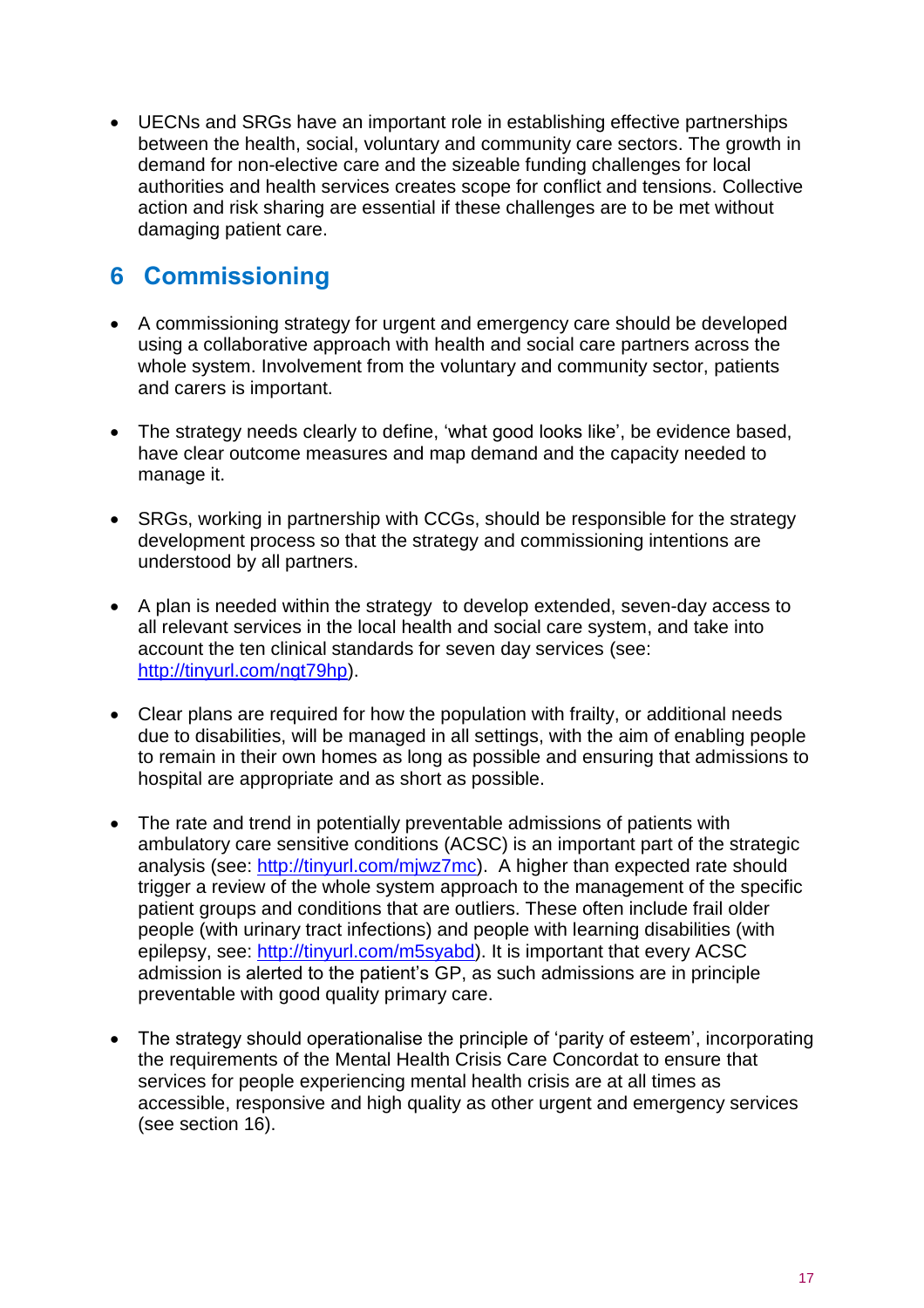- Commissioning levers can be used to promote collaboration and mutual support between providers. The benefits of continuity of provision and care should be considered before formal procurement exercises are contemplated.
- A strategy is necessary to maximise support for self-management so that carers, individuals and their families feel better able to manage their physical and mental health (or that of those they care for) and can avoid unplanned admissions. This can be achieved through personalised care and support planning for people with long-term conditions and identifying a range of support services to help people build their knowledge, skills and confidence (e.g. through structured education programmes, information resources, peer support, use of technology and connecting people to their local community).

### <span id="page-17-0"></span>**7 Demand management**

### <span id="page-17-1"></span>**7.1 Reducing acute hospital admissions**

- The urgent and emergency care review [evidence base](http://www.nhs.uk/NHSEngland/keogh-review/Documents/UECR.Ph1Report.Appendix%201.EvBase.FV.pdf) suggests that schemes designed to reduce hospital admissions or readmissions need to be carefully selected, properly designed and rigorously evaluated.
- Commissioners and providers need first to focus on the relatively small number of interventions that are well-evidenced to be effective in reducing admissions before investing in less well-proven schemes.
- Where the evidence base is limited or absent, rigorous evaluation needs to be built into demand management schemes. Implementation should be programme managed using effective improvement tools (such as plan, do study, act (PDSA) cycles) and appropriate research methodologies. The project should clearly state what the aim is (e.g. 'the aim is to reduce admissions from primary care by 3% within 6 months'). The project should be evaluated against this aim. Due to the risk of optimism bias, any evaluation needs to be independent of staff and organisations that may have a stake in the 'success' of a project (a guide to evaluation is at: [http://tinyurl.com/n9b76jj\)](http://tinyurl.com/n9b76jj).
- Purdy et al (2012: [http://tinyurl.com/p7qgskk\)](http://tinyurl.com/p7qgskk) carried out a comprehensive systematic literature review to identify interventions that are effective in reducing unplanned hospital admissions. She found good evidence relating to a relatively small number of interventions:
	- o Education with self-management reduces unplanned admissions in adults with asthma and in chronic obstructive pulmonary disease (COPD) patients.
	- o Pulmonary rehabilitation is a highly effective intervention in patients who have recently suffered an exacerbation of COPD.
	- o Exercise-based cardiac rehabilitation for coronary heart disease is effective. Specialist clinics, with ongoing follow-up for heart failure patients, reduce unplanned admissions (but not in asthma patients or older people).
	- o Visiting acutely at-risk populations in the community may result in less unplanned admissions. The current programme of individual care planning for the most frail older people, which was implemented after Purdy's study,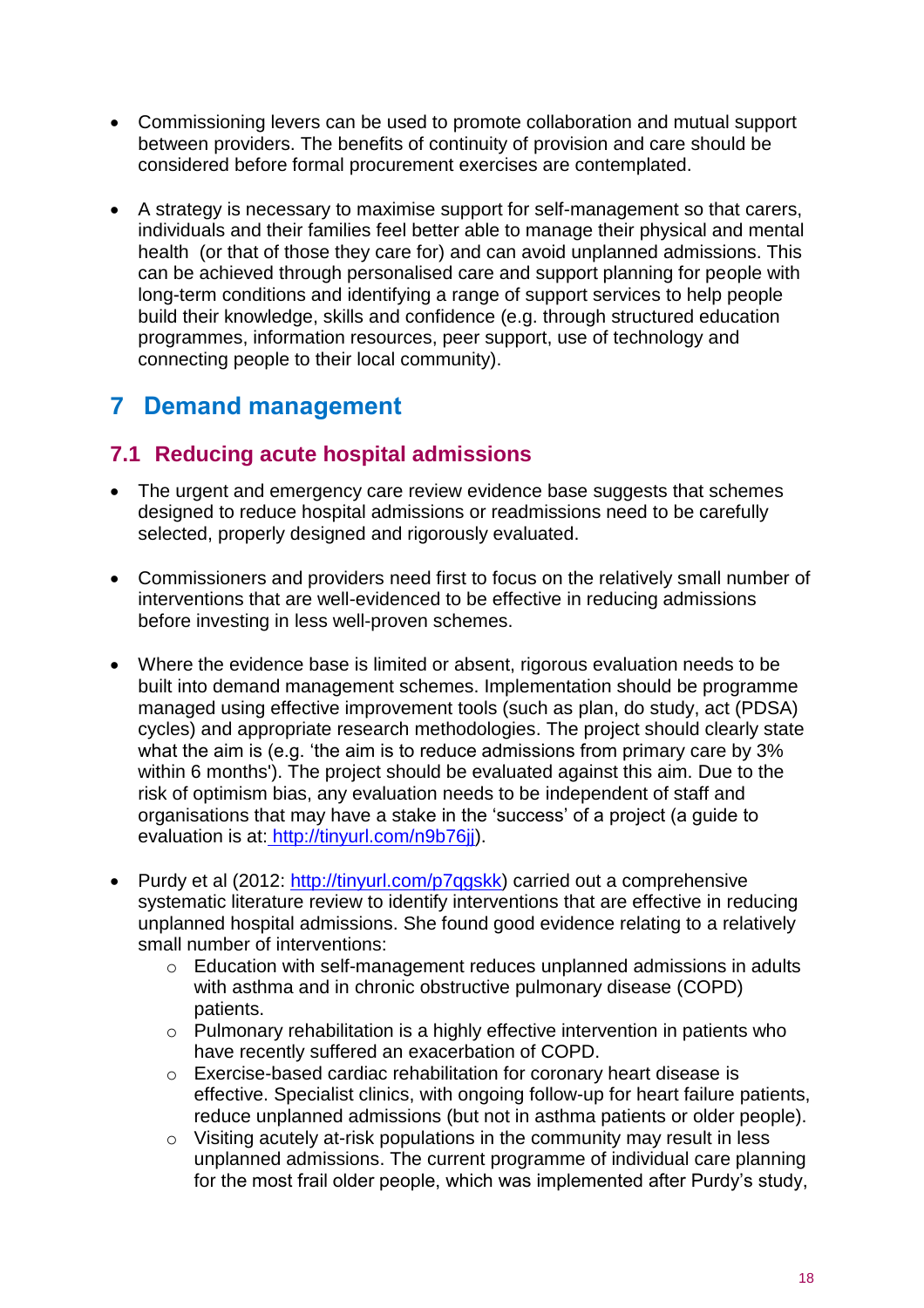has had promising results reported in some areas. There is a strong case to commission randomised control trials to strengthen the evaluation of this and similar programmes.

- It should be borne in mind that while the evidence base suggests that only a small number of the interventions studied reduce unplanned admissions, there have been few studies of the combined effect of multiple linked projects run collaboratively across a locality. Improvement science suggests that improving and smoothing the whole pathway is much more effective than optimising parts of it. This should be considered when evaluating the evidence base and planning future interventions.
- Many studies have shown that up to a quarter of admissions of frail older people could be avoided if there is an early review by a suitably qualified clinical decision maker supported by responsive intermediate care services (see: [http://tinyurl.com/k9zjl6h\)](http://tinyurl.com/k9zjl6h). Early expert intervention with multiagency support to manage older people may be more promising than other interventions that have been attempted (see: [http://tinyurl.com/nhdcgys\)](http://tinyurl.com/nhdcgys).

### <span id="page-18-0"></span>**7.2 Supporting people to manage long-term conditions**

- Proactively managing long-term conditions should involve creating programmes to help people develop the knowledge, skills and confidence to manage their physical and mental health, access the support they need, make any necessary changes and be better prepared for any deterioration or crisis.
- People who are more 'active' in relation to their physical and mental health who understand their role in the care process and have the knowledge, skills and confidence to take on that role – are more likely to choose preventative and healthy behaviours and have better outcomes and lower costs (for a discussion, see [http://tinyurl.com/q63eufg\)](http://tinyurl.com/q63eufg).
- People with long-term conditions or additional vulnerabilities (such as learning disability) who present acutely may often be doing so as a result of inadequate planning and support (including self-management) in the community or lack of confidence in or access to effective services near to home (see Healthcare for All 2008).
- Health and social care professionals need to work collaboratively with individuals and their carers on personalised care and support planning that identifies the outcomes that are important to the individual, what support is needed to achieve these and the actions they can take themselves to self-manage (for more information see: [http://tinyurl.com/nadg8kc\)](http://tinyurl.com/nadg8kc).
- There are a range of different interventions, programmes and networks that can help individuals to better manage their health and well-being including peer support, structured education programmes, tailored and accessible information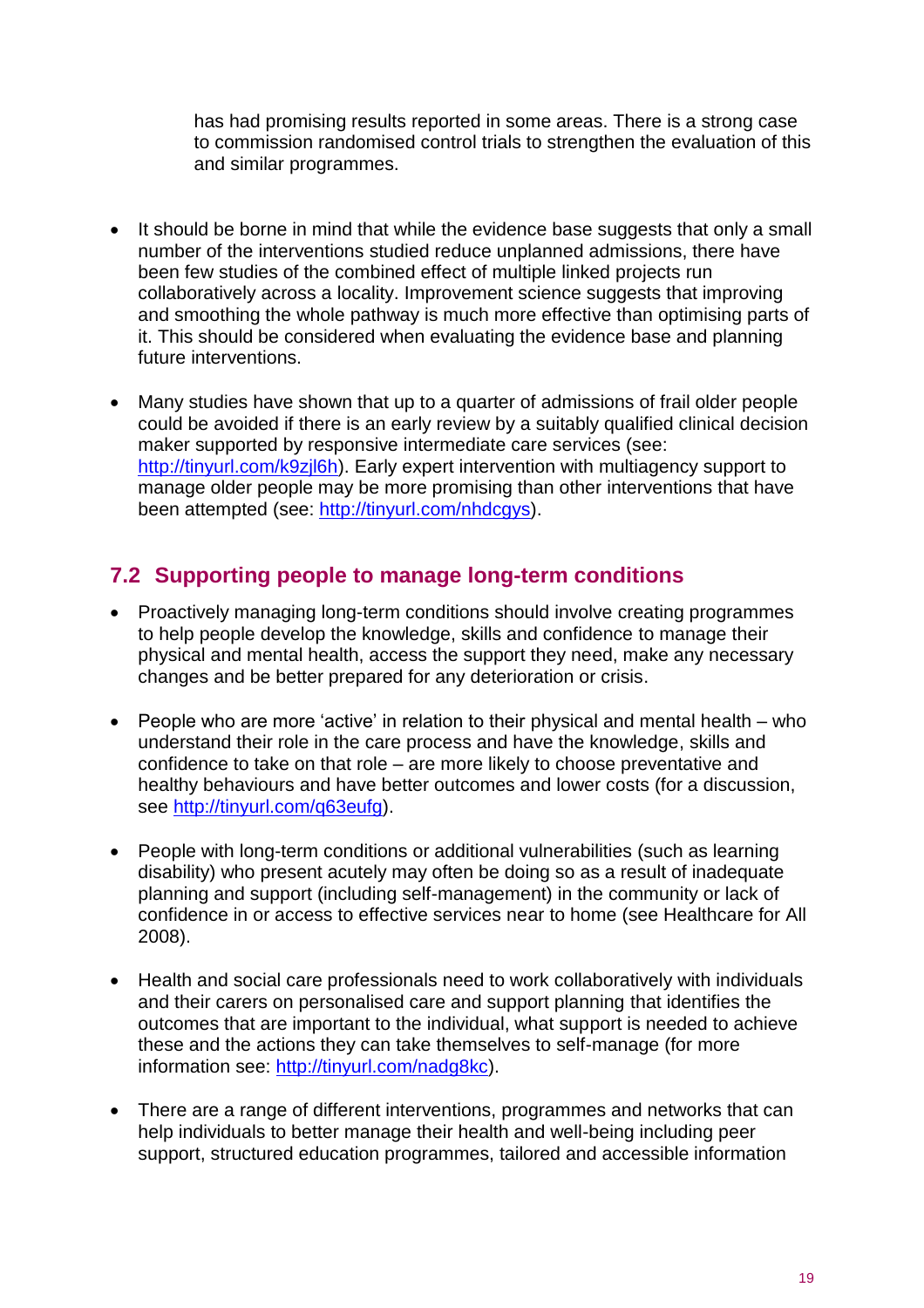resources, health coaching, behavioural change programmes, and linking people to voluntary and community resources.

- Children, young people and their families should have the opportunity to become 'expert patients' with access to services that help them to develop the selfconfidence and self-management skills needed to deal with the impact of their condition.
- Integrated, multi-agency approaches to the management of long term conditions should be focused around the needs of children, young people, and their families, to enable a coordinated package of care, including a quality assessment, and access to a key worker approach.

#### <span id="page-19-0"></span>**7.3 Managing seasonal pressures**

- Typically, around 50% of adult emergency admissions to acute hospitals have lengths of stay of two days or less, and 80% stay less than seven days. The admission rate of the <7day cohort has no obvious seasonal variation, and therefore does not directly contribute to 'seasonal pressures'. However, the number of these shorter admissions varies randomly by around 25%, which can trigger in-day bed pressures.
- Around 15% of adult emergency admissions remain in hospital for between seven and twenty-one days and utilise more than 40% of bed days. This cohort is distinctive in displaying a drop in bed occupancy just before Christmas followed by a considerable increase after Christmas. Easter can display a similar pattern.
- Trusts need to have sufficient capacity to manage the random variation inherent in the number of shorter stay admissions. Above average admission numbers require increased efficiency and effort (for example, more frequent board rounds<sup>5</sup>, more early morning discharges). Of equal importance is the need to ensure that length of stay does not creep up when, due to normal variation, admission numbers fall and pressure on beds is reduced. To achieve this it is essential that activities associated with expediting straightforward discharges continue to be prioritised.
- Managing the longer stay cohort, many of whom will have complex discharge needs, needs considerable focus from clinical teams and multiagency collaboration. The post-Christmas rise in length of stay is not generally due to admissions being 'sicker'. It is due to a relative fall in whole system discharge capacity over the holiday period, leading to hospitals becoming crowded. Regaining equilibrium can take much longer than expected because processes have been destabilised. This means that even when the discharge capacity returns to normal, it may not be able to cope with the increased demand for discharge services. There will therefore be a period before the system restabilises.

<sup>————————————————————&</sup>lt;br><sup>5</sup> The terms 'ward round' and 'board round' are used throughout this guide. A board round is a rapid, 'desk top' review of the progress of each patient on a ward that does not generally involve seeing patients in person. A ward round involves a clinical team meeting their patients face to face, and typically is a longer and more detailed process than a board round.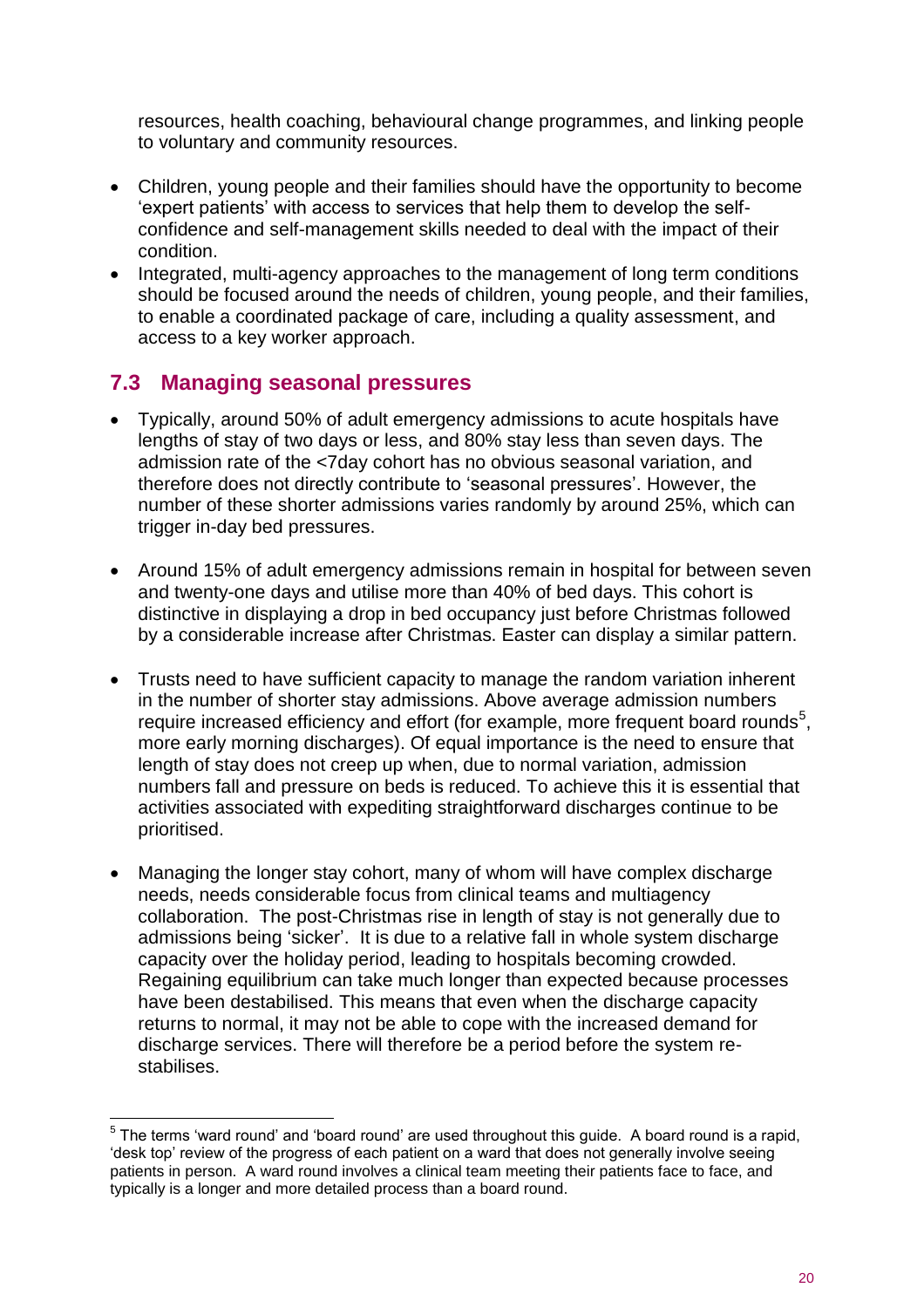- Loss of discharge capacity can rapidly destabilise a hospital and create a downward spiral from which it is difficult to recover. This typically happens after Christmas and Easter, although funding issues may chronically reduce discharge capacity and with it a hospital's resilience.
- It is essential that the need to maintain a relentless focus on straightforward as well as complex discharges, and to maintain whole system discharge capacity, is seen as a priority.

#### <span id="page-20-0"></span>**7.4 Balancing elective and emergency care**

- Best practice is to segregate elective surgery from emergency care entirely through the use of dedicated beds, theatres and staff. This greatly reduces cancellations and improves outcomes and flow.
- It is essential to avoid both surgical and medical outliers due to the associated risks, poor outcomes and increased length of stay.
- Surgeon of the day (or of many days) models, with a surgical team entirely dedicated to managing emergency admissions, is essential (see section 24).
- Day surgery and ambulatory emergency (surgical) care should be maximised to reduce pressure on beds.
- Surgical admissions should be carefully planned based on expected length of stay of individual cases. This is best done centrally through a bed bureau and not left to the discretion of individual surgeons.
- Surgical staffing and theatre capacity should be planned to meet variation in seasonal demand. This is important to manage all cases within the national 18 weeks standard.
- Any backlog of patients who have breached 18 weeks needs to be addressed before the winter, as accelerating elective surgery at a time of high winter demand may be impractical.

### <span id="page-20-1"></span>**8 Escalation plans**

Year round capacity planning and escalation plans are essential for all health care organisations. The following guidance should be considered in order to achieve this:

- Local integrated health and social care escalation plans need to clearly define trigger levels for escalation across all organisations.
- Linkages between the escalation plans of partners across the local health community are important, so that mutual support is achieved at times of stress.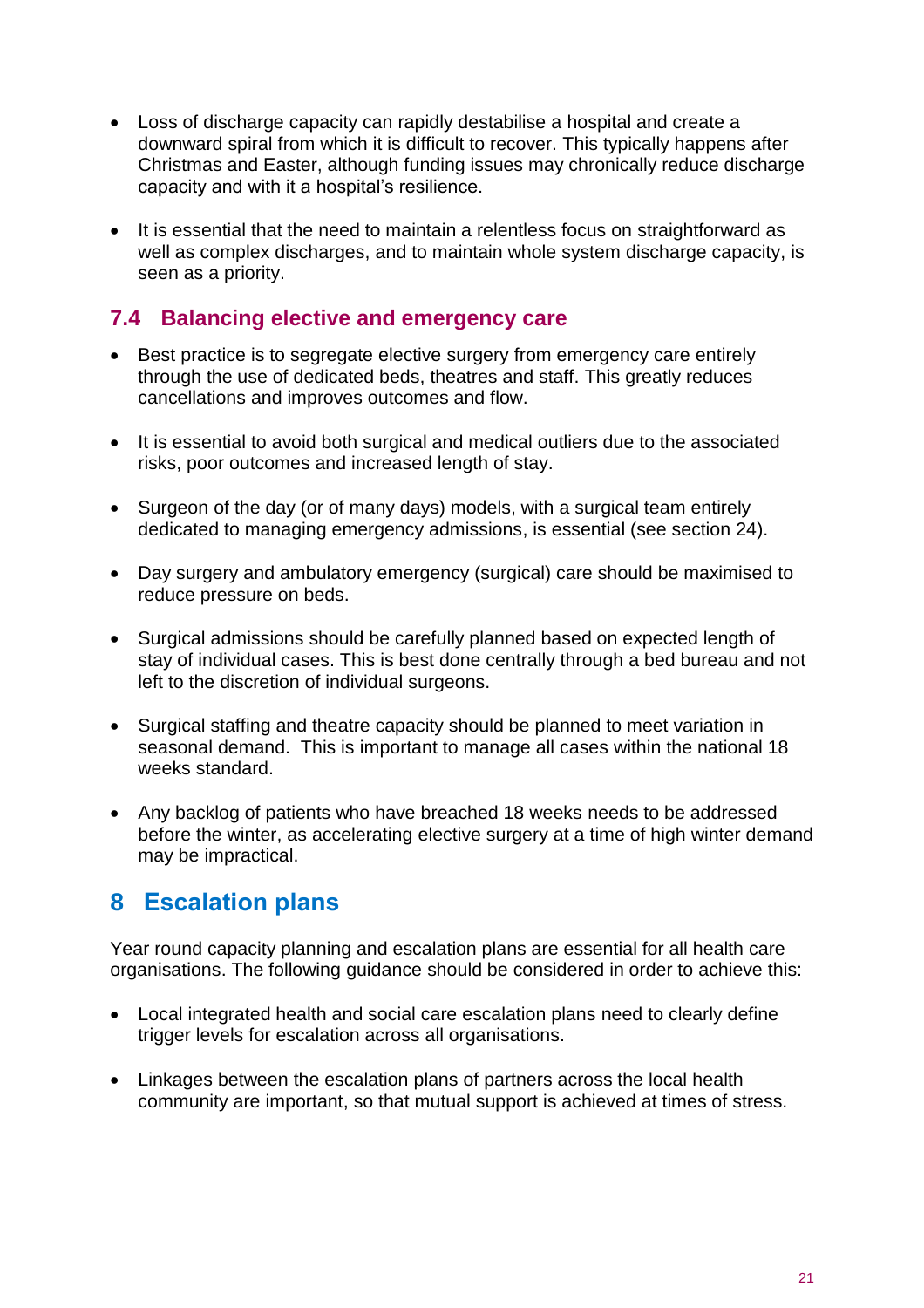- The practical and concrete actions that will be taken by individual organisations in the event of escalation being triggered should be clearly described. This must go beyond a communications cascade.
- As most escalations are due to high hospital occupancy levels, escalation plans need to focus on processes to review and rapidly discharge patients who are medically fit but held up in hospital. This should involve the whole local health community working collaboratively, not just acute hospitals.
- Opening additional beds at short notice is a high risk tactic that may worsen, rather than alleviate, pressures by straining staffing resources, increasing length of stay and providing sub-optimal care. Before opening beds at short notice, a trust's executive team should satisfy itself that:
	- o Every patient, in every bed, has been reviewed by his/her consultant that day.
	- o There has been a rapid review of every patient who has been assessed to no longer require acute inpatient care by a team of clinicians and practitioners from the hospital, general practice, community health and social care services, the voluntary sector and commissioners. The aim must be to discharge safely as many patients as possible.
	- o There is a clear de-escalation plan to close the beds as soon as possible.
	- o Escalation wards will have dedicated consultant, nursing and therapy staffing, with twice daily consultant ward rounds. The nurse in charge should be senior, experienced and seconded to the ward until it is closed.
	- o Escalation wards will not be used to accommodate frail older people moved from other wards to become 'outliers'.
	- $\circ$  The hospital's 'full capacity protocol'<sup>6</sup> has been invoked.
- Timely de-escalation protocols are important.
- There should be sufficient clinical leadership and involvement from primary and secondary care to resolve local issues in relation to escalation.
- It is important systematically to review the effectiveness of system and organisational policies following periods of escalation. The information from this review should be used to inform capacity and demand planning.
- An assessment of how escalation processes are operating should be a standing item on the agenda of both the system resilience group and urgent and emergency care network.
- Any decision to reduce or close a service (including residential and nursing home beds) should be discussed with the executive leads of all areas and organisations that will be affected, and a plan should be made to support the impact of additional activity on other services.

 6 A 'full capacity protocol' enables patients to be 'boarded' on inpatient wards before a bed has formally been vacated. See: [http://tinyurl.com/qbmdd27.](http://tinyurl.com/qbmdd27)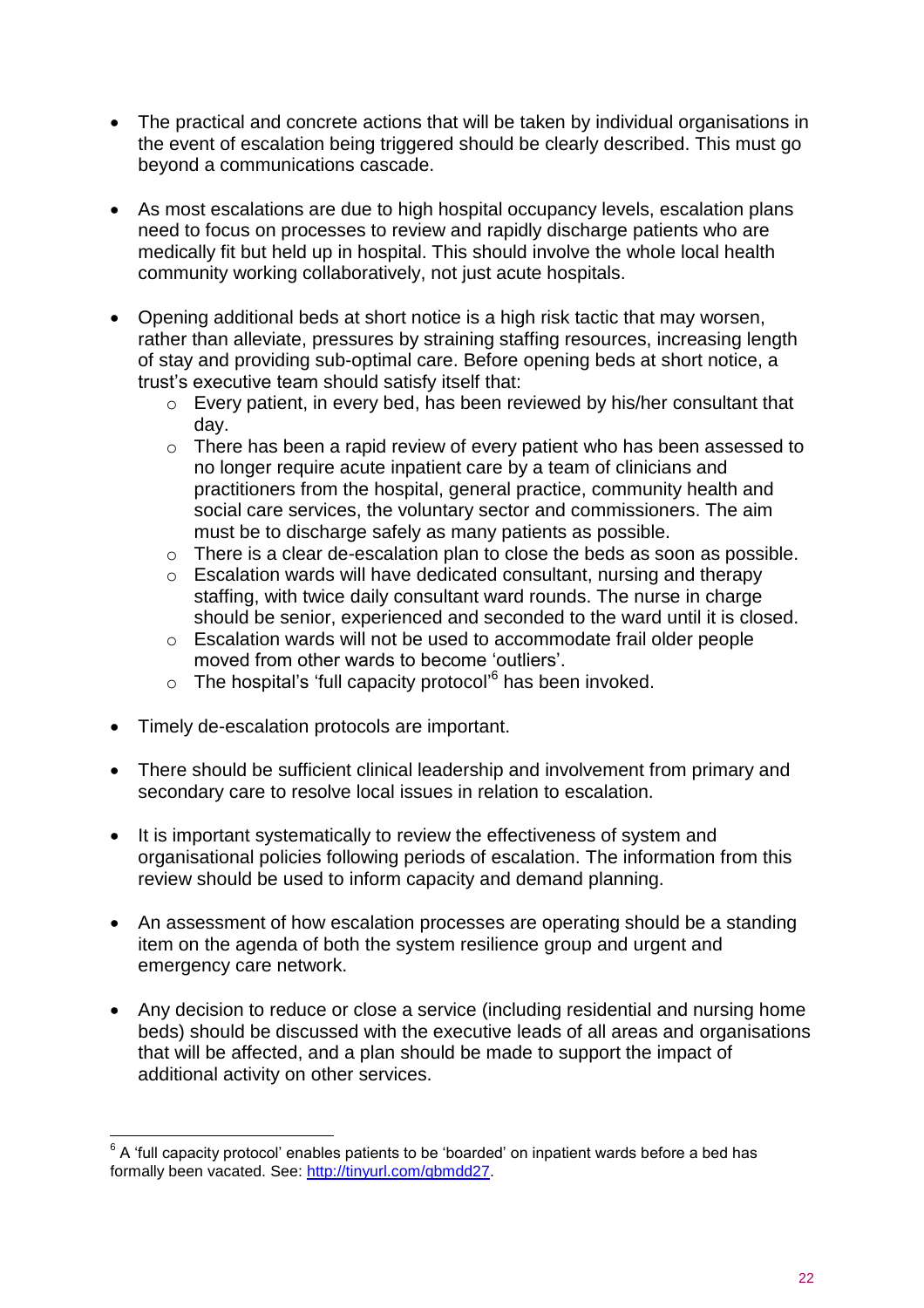• If a system is very frequently in a state of heightened escalation, it is likely that it is in fact operating within normal process variation. Using extraordinary tactics to manage normal variation is inappropriate. A fundamental review of demand and capacity combined with systematic process changes will be necessary.

### <span id="page-22-0"></span>**9 Primary care**

#### <span id="page-22-1"></span>**9.1 General practice**

Urgent care in general practice matters. Primary care clinicians have many more interactions with patients than any other part of the NHS. Early diagnosis and treatment in primary care reduces harm and distress for patients. Effective and timely responses can avoid unwell adults and children being driven to use emergency departments. Achieving this is difficult, even in practices that are performing well, due to rising demand and skill shortages. Nevertheless, many practices are managing to deliver high quality urgent care by adopting a small number of goodpractice principles:

- Focus particularly on responding to the small number of requests for an urgent home visit. Typically this involves a rapid assessment by a clinician, usually by phone so that, if needed, the home visit can be prioritised. This early response provides greater opportunity to plan an alternative to a hospital admission whilst other community services are able to respond and, if admission is needed, avoids delay with the associated risk of deterioration.
- Define a practice standard for the time from first call/contact to initial assessment, and from first call/contact to clinical intervention or referral for any cases identified as urgent – then audit and monitor performance against this standard.
- Offer a range of options for patients to access same-day care. These may include telephone consultations, e-consultations and walk-in clinics, as well as face-toface appointments. Channelling patients into a single, rigid process inevitably disadvantages some, can lead to 'gaming' of the system and may lead to inappropriate use of emergency departments. The overall aim should be that no patient should have to attend A&E as a walk-in because they have been unable to get an urgent appointment with a GP.
- Provide early morning appointments for children who have deteriorated during the night to avoid parents attending A&E because of anxieties and doubt that they will get an appointment.
- Look at the practice's operational model to ensure that continuity of care, particularly for the elderly and those with long term conditions or additional vulnerabilities, is provided so far as is practical and that the processes (for example of using the duty doctor to assess and see those looking for an urgent appointment) don't make this more difficult.
- Establish mechanisms to ensure that the practice takes part in the discharge planning of frail and vulnerable patients. The discharge of clinically vulnerable patients should be reframed as the transfer of care to the general practice-led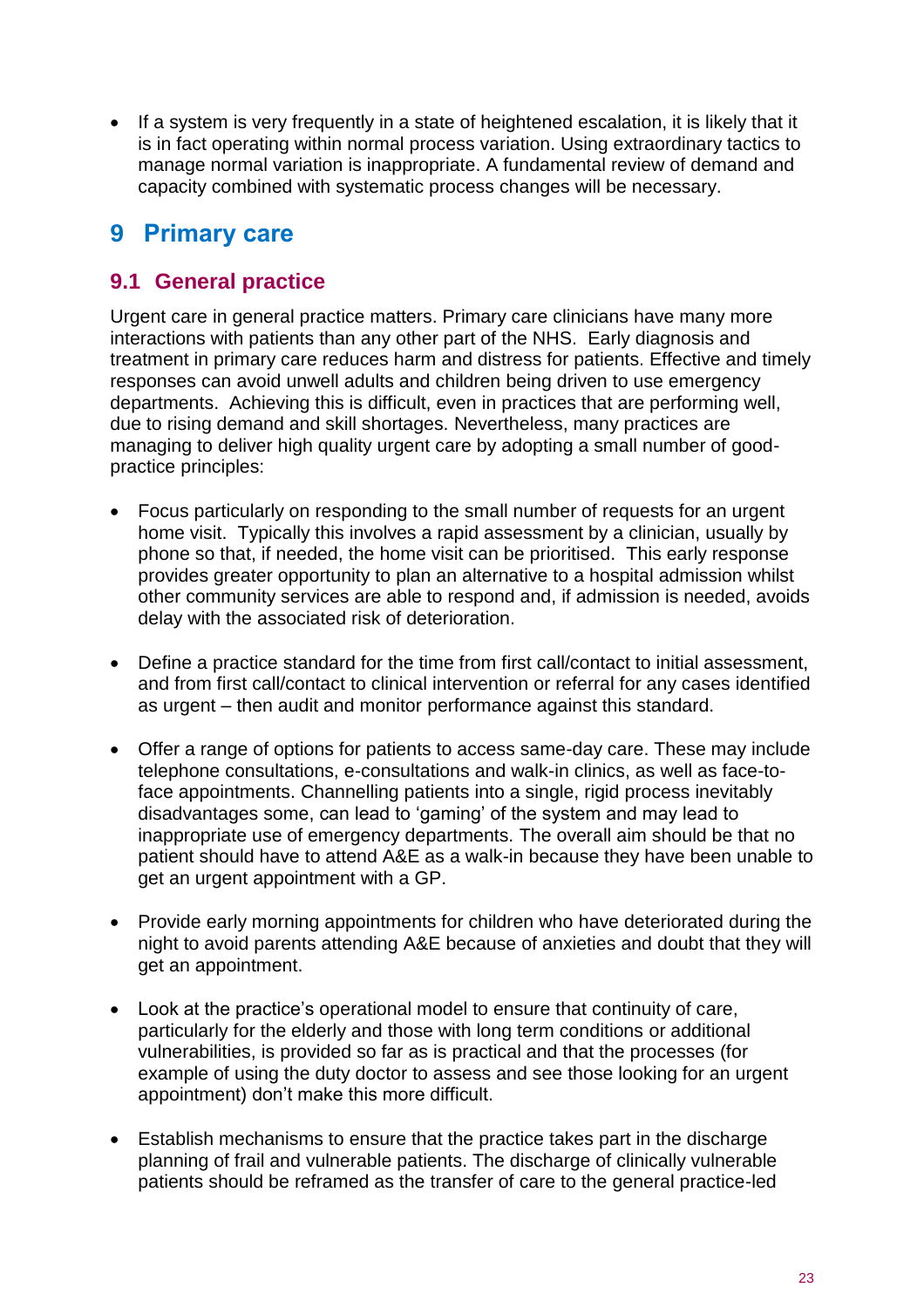community health and social care team so that this team can become more active in the reception and re-settlement of their patients back in the community.

- Practices can play an important role in supporting patients with long-term physical and mental health conditions with personalised care and support planning. They can also help patients to self-manage their condition(s) to reduce the risk of crises.
- Ensure that the practice team has the right skills and competencies in place to deal with paediatrics and develop a training plan in conjunction with local specialist paediatric services where there are skills gaps.

SRGs and CCGs should coordinate local health and social care services to support general practices in the management of patients with urgent care needs:

- GPs and adult and paediatric on-take consultants should consider dedicated telephone numbers to enable rapid discussions to ensure patients enter appropriate clinical pathways.
- Intermediate and social care services should support general practice to manage patients without defaulting to acute hospital admission.
- Ambulance services should have immediate telephone access to general practice to enable discussion of appropriate patient dispositions.
- Practices should use agreed protocols with ambulance services for requesting ambulance transport, which include expected timeframes for responses. This can help optimise the use of ambulance resources.

These types of changes in the environment within which general practice works can be transformative – but practices need to work with others to shape the support that they need.

#### <span id="page-23-0"></span>**9.2 Out-of-hours primary care**

- Primary care out-of-hours (OOH) services need to have arrangements in place with NHS 111 to enable call-handlers to directly book appointments where appropriate.
- Commissioners and providers should minimise the number of 'hand-offs' between different people to avoid unnecessary re-work. Where possible, warm transfers should take place between staff within the integrated NHS 111 service, with early identification of the best person to meet the patient's needs (e.g. dental nurse, pharmacist, senior clinician).
- Processes need to be in place to minimise delays between NHS 111 receiving a call and a patient being assessed over the telephone by an out of hour's clinician. It is good practice for commissioners and providers to investigate cases that took longer than an agreed period, from the start of the initial call to the end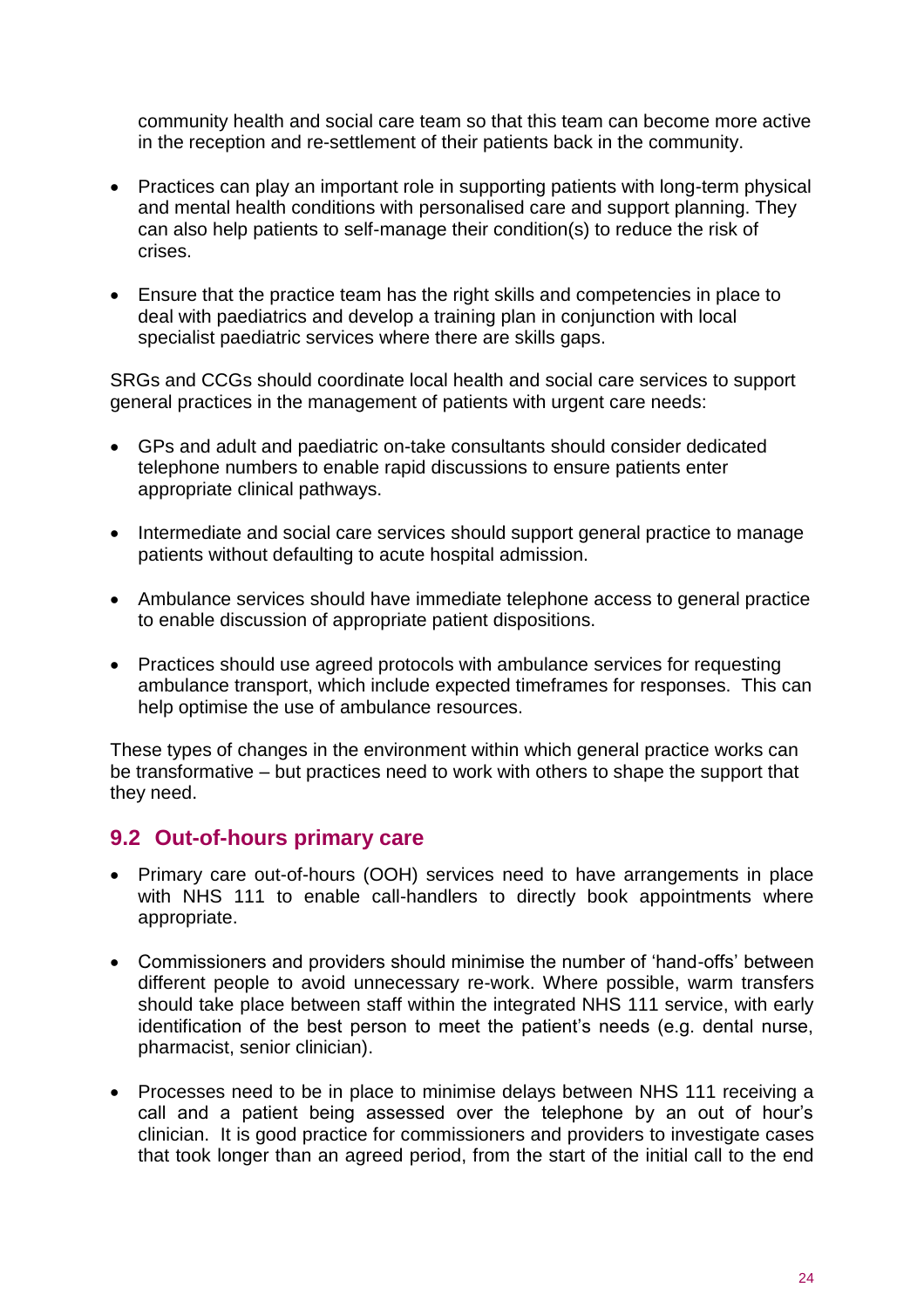of the final call, that results either in reassurance and advice, or in a face-to-face consultation. The aim of the investigation should be to improve processes.

- Providers and commissioners should monitor the percentage of patients referred (or self-referred after an initial call to the service) to hospital, A&E and the ambulance service. This should be measured across both NHS 111 and the primary care out of hours service and be part of an SRG's standard data dashboard.
- Primary care out-of-hours services, NHS 111 and commissioners need to agree how best to implement primary care dispositions indicated by clinical assessment systems (such as NHS Pathways). Such agreements should always put the best interests of patients first, which may require a degree of pragmatism.
- The co-location of primary care out of hours services with emergency departments provides opportunities for collaboration, routine two-way transfer of appropriate patients and can help decongest emergency departments (see: <http://tinyurl.com/og9qv7t> for further guidance on primary care supporting emergency departments).
- Co-located services should actively encourage transferred patients to use the service best suited to meet their needs rather than defaulting to attend emergency departments.

#### <span id="page-24-0"></span>**9.3 Residential care homes**

The needs of care home residents require co-ordinated input from generalists and specialists of multiple disciplines in partnership with social care professionals and care home staff. This can reduce unnecessary admissions that are often linked to prolonged hospital stays. Partnerships are essential, built on shared goals, reliable communication and trust. Partners should agree to share joint responsibility for resident's outcomes. The following guidance should be considered for local implementation:

- It is important that patients being considered for admission from care homes are discussed with a senior clinical decision maker in the hospital and with the patient's GP, so that an optimal plan for the individual patient is agreed and understood, taking into account the wishes of the patient and their family.
- Residents should receive comprehensive, multiagency assessment on admission and should agree, with appropriate involvement of relatives/carers, a personcentred care plan that is reviewed at least once every six months.
- The majority of residents of care homes are older people with dementia (although some will be younger with learning disabilities). Acute mental health assessment should be considered where mental and/or physical health problems are expressed with challenging behaviours. Assessments should be multi-disciplinary. Particular care should be taken if antipsychotics are prescribed to people with dementia (see: [http://tinyurl.com/nf9fbxl\)](http://tinyurl.com/nf9fbxl).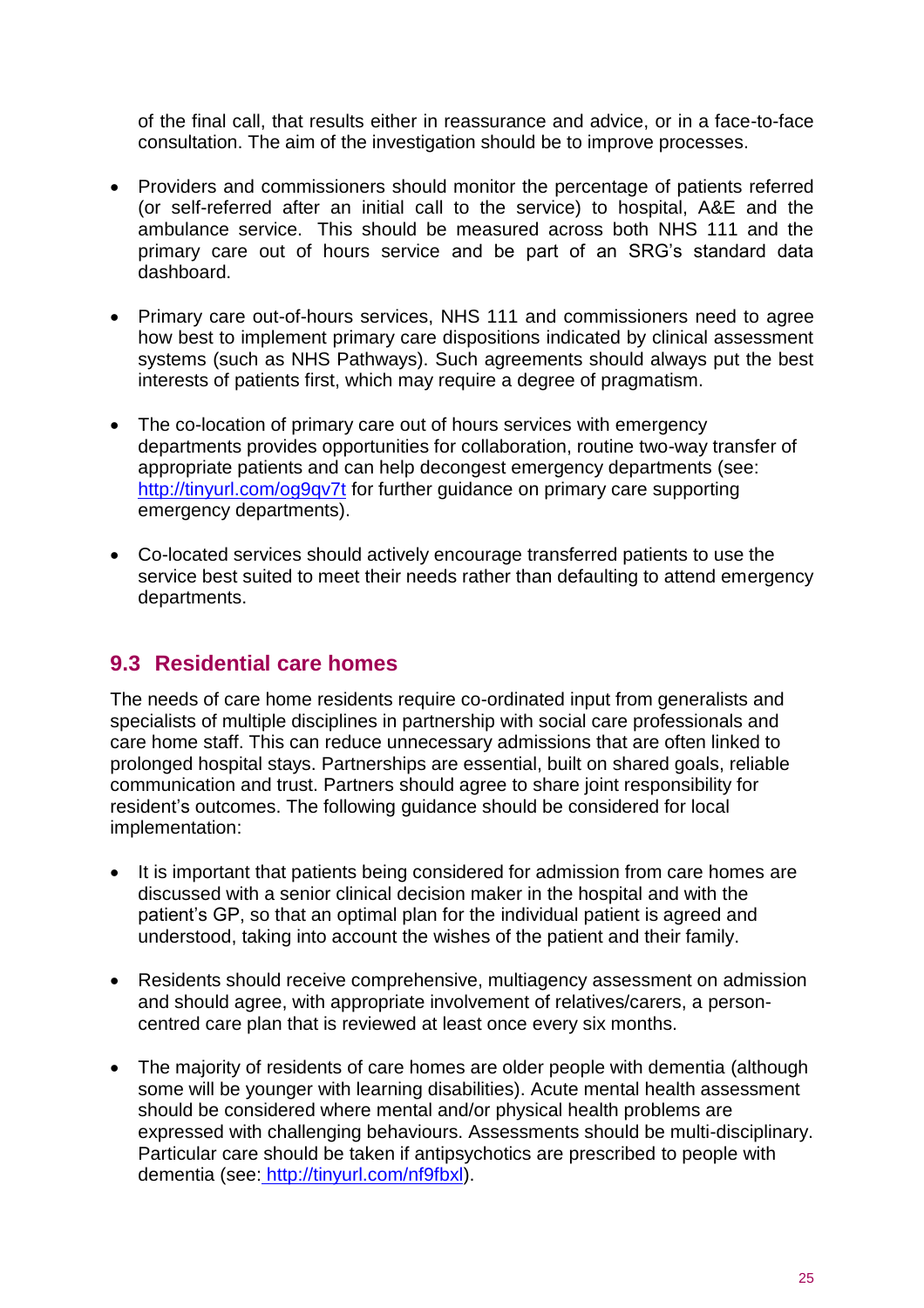- Care needs to be planned to include regular medicines reviews and falls risk assessments. A ceiling of care should be established with respect to future health crises and added to the care plan.
- Advance care planning for end of life care should be offered to all residents. This should be based on established good practice, such as the gold standards framework (see: [http://tinyurl.com/qhvdbjp\)](http://tinyurl.com/qhvdbjp), and be accompanied by education and training for staff and access to specialist palliative care when required.
- 'Do not attempt active resuscitation' orders (DNAR) are clinical decisions that should be based on a patient's clinical condition and likelihood to benefit. However, a DNAR decision must not be taken to mean that other treatments and interventions should be withheld (see: [http://tinyurl.com/lk5tozp\)](http://tinyurl.com/lk5tozp).
- Where safe and efficient to do so, it is good practice to bring care to the resident in the care home, including GP and specialist reviews and clinical interventions (e.g. intravenous antibiotics and subcutaneous fluids).
- Care home staff at all hours must be aware of each resident's advance care plan and the agreed response to unexpected events.
- All care homes need a falls strategy to avoid inappropriate referrals to the ambulance service and hospital. Staff training to assess risk and manage residents who have fallen is important. They should be supported by community health services, local pharmacies and ambulance professionals trained to manage fallers without defaulting to conveyance to hospital.
- Care home staff should be supported by NHS and social care professionals through training and education, 24/7 access to advice, rapid response teams and encouragement to use clinical tools, protocols and service improvements.
- All local health communities need up to date strategies and commissioned services for the care and management of people in care homes that is based on good practice guidance, such as that from the British Geriatrics Society (see: [http://tinyurl.com/njtwllt\)](http://tinyurl.com/njtwllt).

#### <span id="page-25-0"></span>**9.4 Community pharmacy**

Community pharmacies can make valuable contributions to local health communities' urgent care programmes. They can enhance patient safety and reduce pressure on other parts of the local health community, particularly general practice, thus creating headroom for the management of patients with more serious problems. NHS England has published a toolkit to support this (see<http://tinyurl.com/o4mpq5k>).

- Community pharmacies can reduce pressure on general practice and enhance patient safety where they are proactively involved in:
	- o medicines reviews
	- o repeat prescription management
	- o supporting hospital discharge (see: [http://tinyurl.com/leb5vws\)](http://tinyurl.com/leb5vws)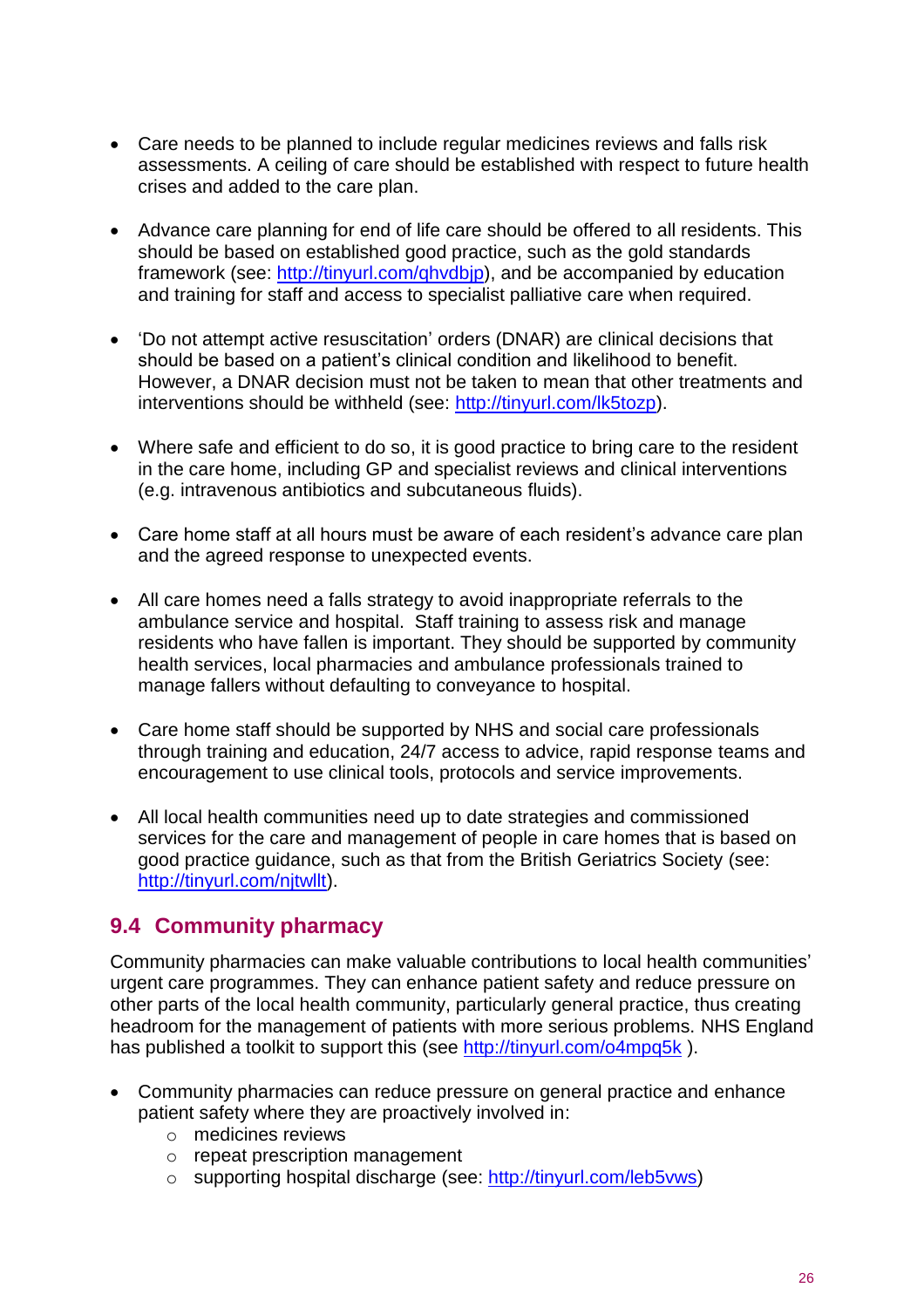- o medicines reviews of patients in care homes
- o multi-disciplinary community health service reviews of patient with long term conditions
- o supporting patients to optimise medicines use
- o supporting self-care for minor ailments and long term conditions
- o providing urgent access to medicines
- o providing flu vaccination to at risk groups
- NHS 111, general practice receptions and urgent care centres should have protocols to direct patients to community pharmacies where these can appropriately respond to a patient's care needs, including to services locally commissioned from pharmacy by NHS England, CCGs and Local Authorities.
- The local Directory of Services should reflect services available from community pharmacy and pharmacy opening hours. NHS England has published, '*Urgent Repeat Medication Requests Guide for NHS 111 Services: how to refer directly to pharmacy and optimise use of GP out of hours services'*. (see <http://tinyurl.com/px7wps9> ).
- When providing clinical services, such as minor ailments services and provision of urgent repeat medication, it is helpful if community pharmacies have access to patient care information. The Health and Social Care Information Centre (HSCIC) has been commissioned to support all community pharmacies in England to implement access to the Summary Care Record (see<http://tinyurl.com/pt9m75t>).

Community pharmacy has an important role in promoting health and wellbeing and prevention of disease (e.g. flu vaccination to over 18s in at-risk groups has been commissioned nationally. See [http://tinyurl.com/pyg9s96\)](http://tinyurl.com/pyg9s96).

### <span id="page-26-0"></span>**10 Community services**

#### <span id="page-26-1"></span>**10.1Community nursing, rapid response, early supported discharge**

It is good practice for commissioners and providers of community health services to work together to turn what is currently urgent care into planned care by developing:

- Support for self-management, including helping to build peer networks and disease or disability support groups.
- Facilitated connection to voluntary support for mental, physical and personal needs and to address social isolation.
- Support for individual carers before they get to crisis point.
- More timely diagnosis of dementia and debilitating impacts of ageing.
- Prevention of falls and other mobility deteriorations.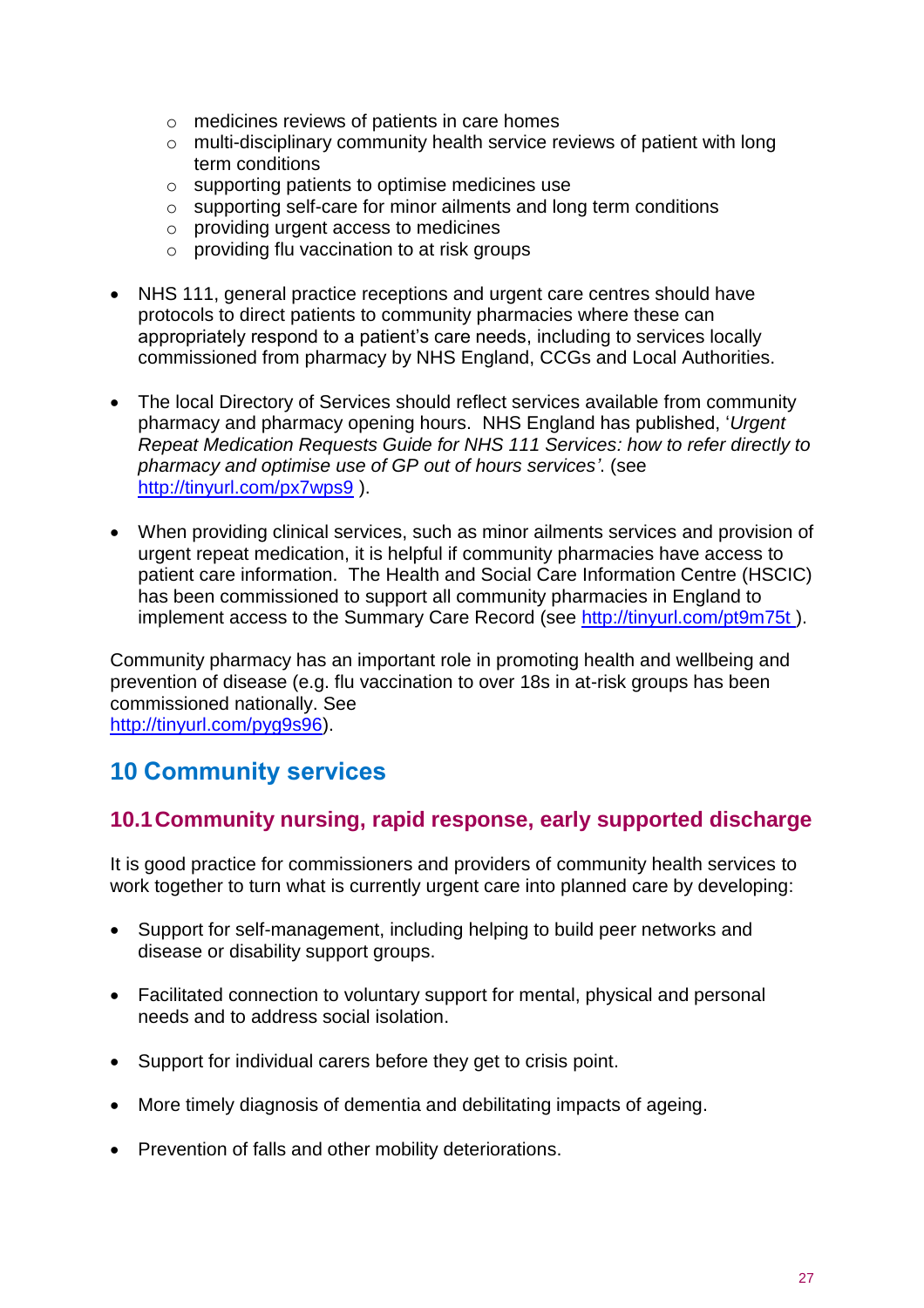- Personalised care and support planning, including advance care planning for end of life that can be done by older people themselves or with help from friends and family, advocates, spiritual leaders, solicitors or health and social care professionals. This needs to go beyond the highest risk people who are typically picked up using risk stratification tools. Schemes aimed at earlier intervention to prevent health crises in people lower down the risk stratification pyramid are particularly important.
- Support for nursing and residential homes to prevent admission.
- Education and support to children, young people and their families in community settings to create a 'virtual ward in the community' (for example, in injury management or illness prevention and management).
- Support to key professionals such as health visitors and school nurses in preventing admissions and responding rapidly to the needs of children and young people.
- Crisis care planning to enable direct access to specialist hospital wards for people with specific conditions and symptoms.

To achieve these objectives, it is necessary to:

- Build community capacity to ensure a timely response. Teams need to be able to respond rapidly, seven days a week and into the late evenings, and engage wider personalised community support. Access to equipment and short term care packages is essential.
- Develop person-centred, rather than task-based, care delivery.
- Promote collaboration and integration between nurses in general practice, community based services and voluntary support.
- Develop metrics that measure outcomes as well as activity and processes.
- Simplify processes so that hospitals, general practice, ambulance services and social care can make referrals with a single phone call.

Best practice is for community services to be organised to support 'discharge to assess':

- Wherever possible, frail older people should be transferred from hospital back to their normal place of residence as soon as the treatment of their acute problem is complete.
- Multidisciplinary functional assessments generally should be carried out in a patient's normal place of residence, rather than in a hospital, before decisions are made about higher levels of care (e.g. transfer to a nursing or residential home).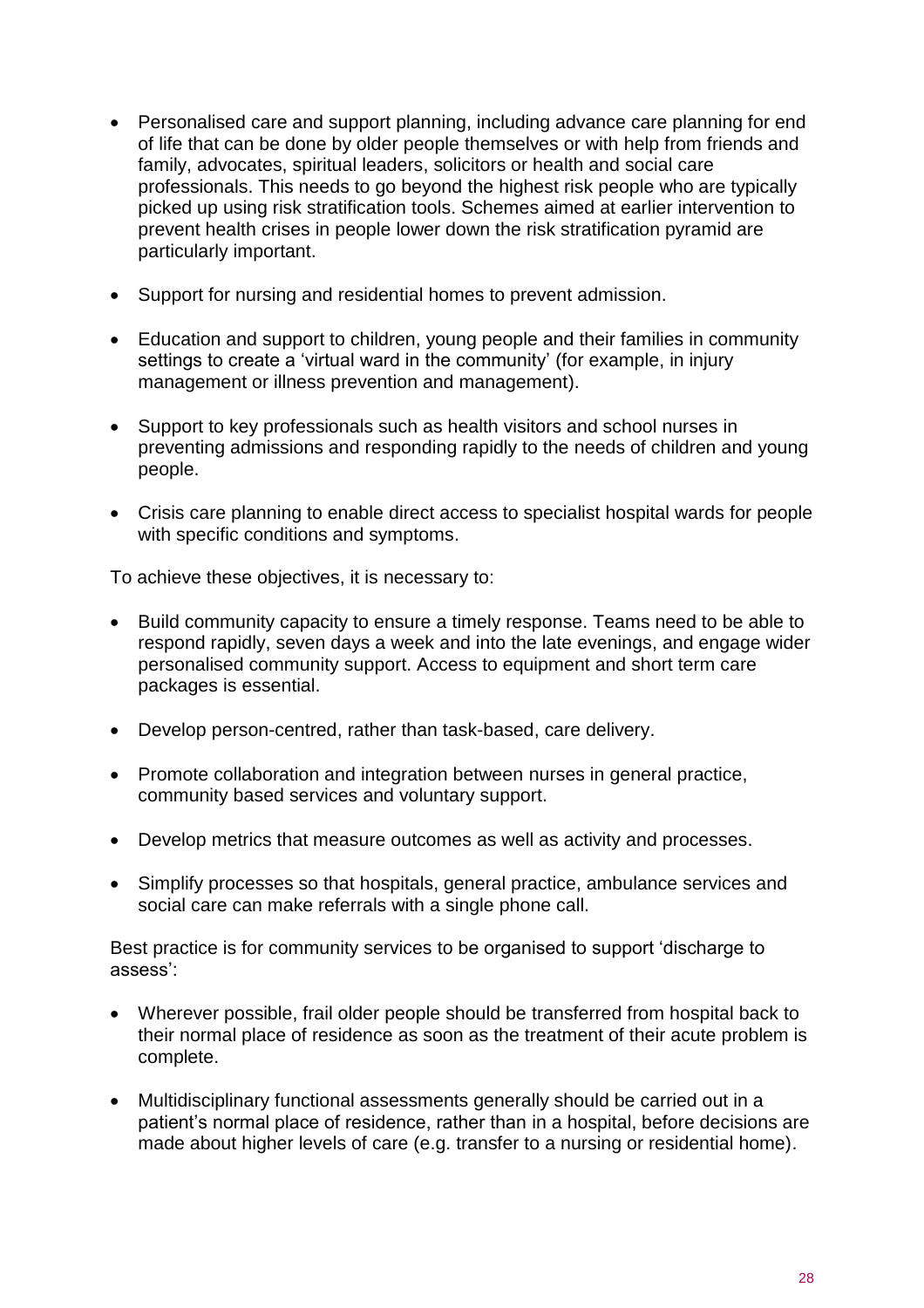• Integrated health and social care teams should respond rapidly, so that assessment and basic care can be put in place within two hours of a person arriving home.

### <span id="page-28-0"></span>**10.2Community hospitals**

Where commissioned, good practice is for community hospitals to provide:

- Step-up care: to prevent inappropriate admission to acute care by taking referrals from the community or care home settings.
- Step-down care: to facilitate a stepped pathway out of hospital by taking referrals from acute hospitals and to facilitate the return of patients to their normal place of residence ('home').

Investment in community hospitals should not be at the expense of domiciliary community health and social care services, which should be the preferred pattern of service provision. An appropriate balance should be struck, with beds being provided for the minority of cases that cannot be reabled in their normal place of residence.

Community hospital beds should be managed in accordance with the good practice principles that apply to acute hospitals:

- All patients need an expected date of discharge (EDD), which should be set by a senior clinician, within 14 hours of admission to a ward. Functional and physiological criteria for discharge should also be established so treatment goals are clear. The EDD should be tailored to the patient's condition and treatment goals and not based on an arbitrary length of stay.
- It is good practice for every day to start with a multidisciplinary board round. Those present need to include a senior clinician (which can be a GP, a senior nurse practitioner or a senior therapist), the nurse in charge, and other representatives from the allied healthcare professional team. This meeting should be short and focussed on checking each patient's progress against their goals, removing any barriers to discharge and managing internal waits.
- As the vast majority of community hospital patients will be frail older people, it is essential that the team understand, apply and deliver comprehensive geriatric assessment.
- Daily senior review, by a competent clinician who may be a doctor, senior therapist, advanced nurse practitioner or consultant, should be normal practice 7 days a week.
- At least one ward round a week should normally include a hospital consultant with expertise in managing frail older people.
- Patients should be accepted for admission based on their ability to benefit from the care provided. There should not be arbitrary exclusion criteria.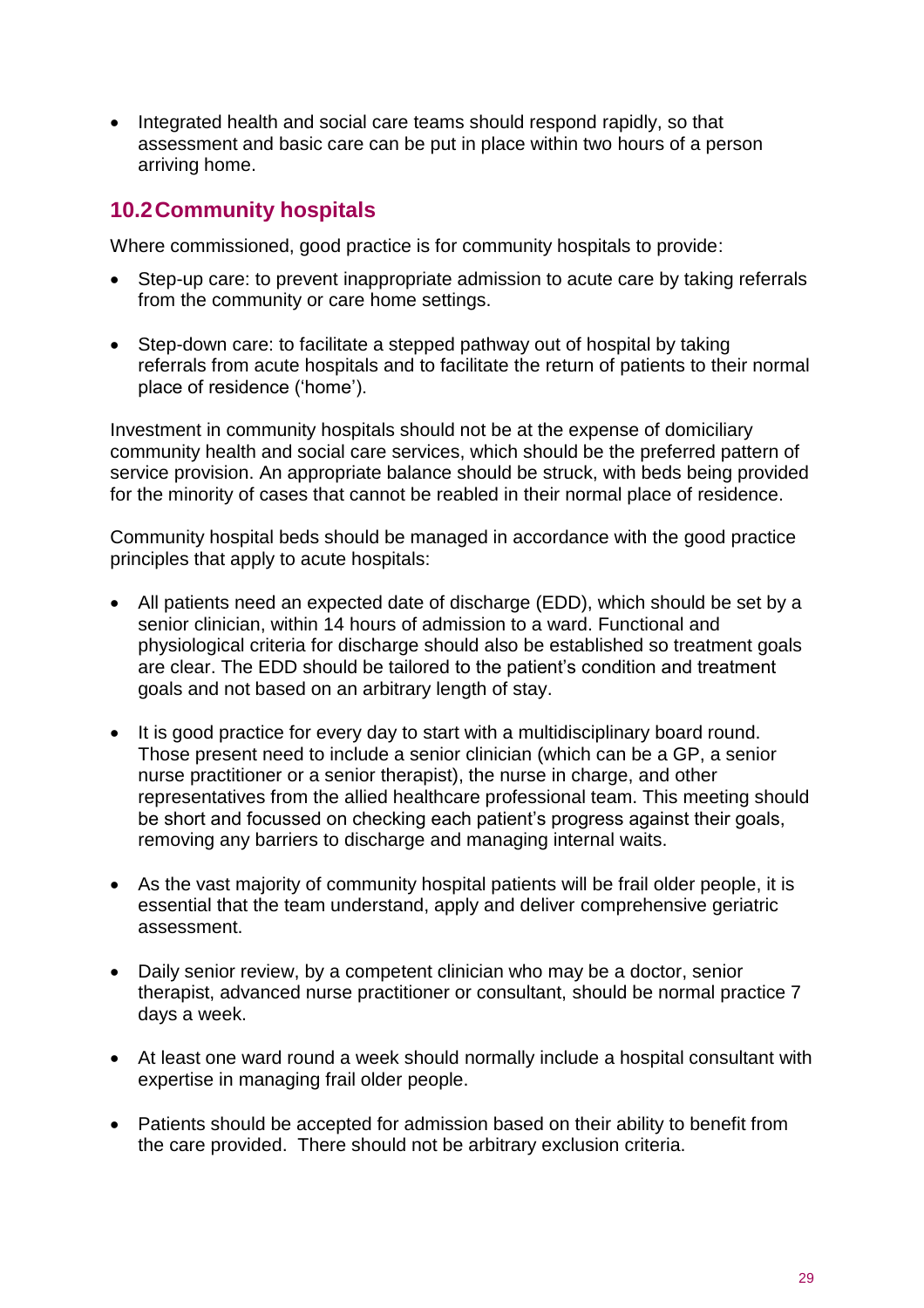- Discharges by midday should be the norm to allow new patients to be admitted early enough in the day for safer and more effective care.
- Care providers, including relatives, must be involved in and made aware of discharge plans. Any required ambulance transport should be confirmed as soon as the timing for discharge is known.
- Processes should be in place to ensure discharges can happen at the weekend if patients have achieved their treatment goals. Ensuring that treatment goal criteria are documented in a way accessible to nursing and therapy teams will support this.

### <span id="page-29-0"></span>**11 Urgent care centres (Walk-In & Minor Injuries Units)**

- Urgent care centres (UCC) that are co-located with emergency departments provide an opportunity to stream patients with less serious illnesses and injuries to a service that is resourced to meet their needs, while reducing crowding in emergency departments. To preserve flow, UCC staff and cubicles must wherever possible be entirely separated from the majors/admission stream.
- UCCs must aim to manage most of their patients within two hours of presentation. Triage is generally inappropriate in UCCs – best practice is to use a 'see and treat' approach, with protocols to ensure that those waiting for treatment are fast tracked where necessary.
- Adults and children should generally be assessed and treated at the first point of NHS contact capable of meeting their immediate needs. Redirection may lead to assessments being duplicated, patients inconvenienced and necessary care delayed.
- Where UCCs are co-located with emergency departments, it is essential that there is appropriate integration, with shared governance arrangements and clearly defined protocols for the two-way transfer of patients. Commissioners must ensure that this requirement is embedded in contracts and effectively delivered where separate providers deliver care within an emergency centre.
- UCCs that are remote from emergency departments should be part of wider clinical network, with clear transfer arrangements and shared clinical governance.
- Procedures must be in place to ensure safeguarding of children and adults occurs to guard against the possibility of repeated presentations with injury.
- Commissioners need to ensure that the aim of UCCs is clear to avoid costly service duplication. Co-located UCCs may have a useful role in managing people with minor illnesses to avoid emergency department crowding. However, it may be more appropriate for other UCCs to focus on treating less serious *injuries* that would otherwise gravitate to an emergency department, rather than on illnesses that are best managed by in and out-of-hours general practice and community pharmacies.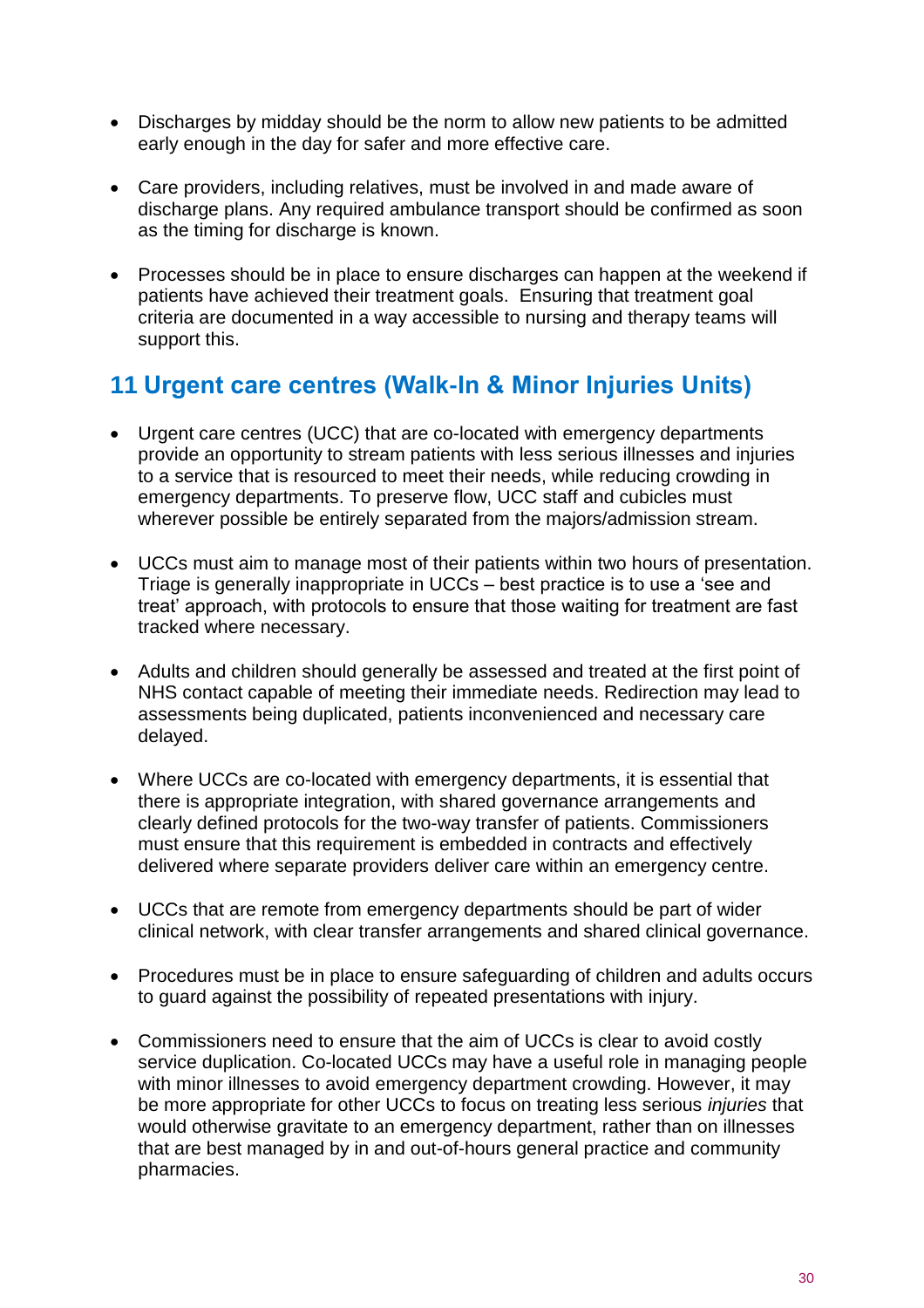• Recent good practice guidance on primary care in emergency departments has been produced by ECIST, the Primary Care Foundation and the Royal College of Emergency Medicine (see:<http://tinyurl.com/mbgauyk> ).

# <span id="page-30-0"></span>**12 NHS 111**

- Commissioners should refer to the NHS 111 Commissioning Standards document for a detailed description of the NHS 111 integrated service (a revised version is due to be issued September 2015).
- Commissioners, SRGs and UECNs should develop a functionally integrated service, incorporating NHS 111 and primary care out-of-hours services, and collaboration with ambulance services. There need to be close links with in-hours primary care and other health and social care partners. The aim is to provide patients with an enhanced urgent care treatment and advice service with a single point of access for all health and social care urgent calls.
- It is important that the local directory of services (DOS) is complete, accurate and continuously updated so that a wide range of agreed dispositions can be made following initial assessment. The DOS must include information regarding services available to support individuals at high risk of, or experiencing, mental health crisis.
- It is essential that a stable and properly resourced and skilled team is in place to ensure that the DOS is maintained and developed.
- NHS 111 must use an evidence based clinical assessment tool to help determine the clinical priority of callers. It must be connected to the DOS to define the service that best meets their needs.
- Call centres should have on-site clinical support so that call handlers have immediate access to professional advice (see also section 9.2, out-of-hours primary care).
- Call handlers require training to meet the needs of those with sensory impairments and disabilities (e.g. deafness, dementia, learning disability).
- Systems should be in place to enable the direct booking of appointments and the electronic sharing of patient information between service providers.
- Calls categorised as 'green calls' to the 999 ambulance service and NHS 111 should, where appropriate, undergo further telephone clinical assessment before an ambulance disposition is made.
- A common clinical advice hub across NHS 111, ambulance services and out-ofhours GPs should be considered to support clinical review and help patients with self-care advice to avoid onward referral.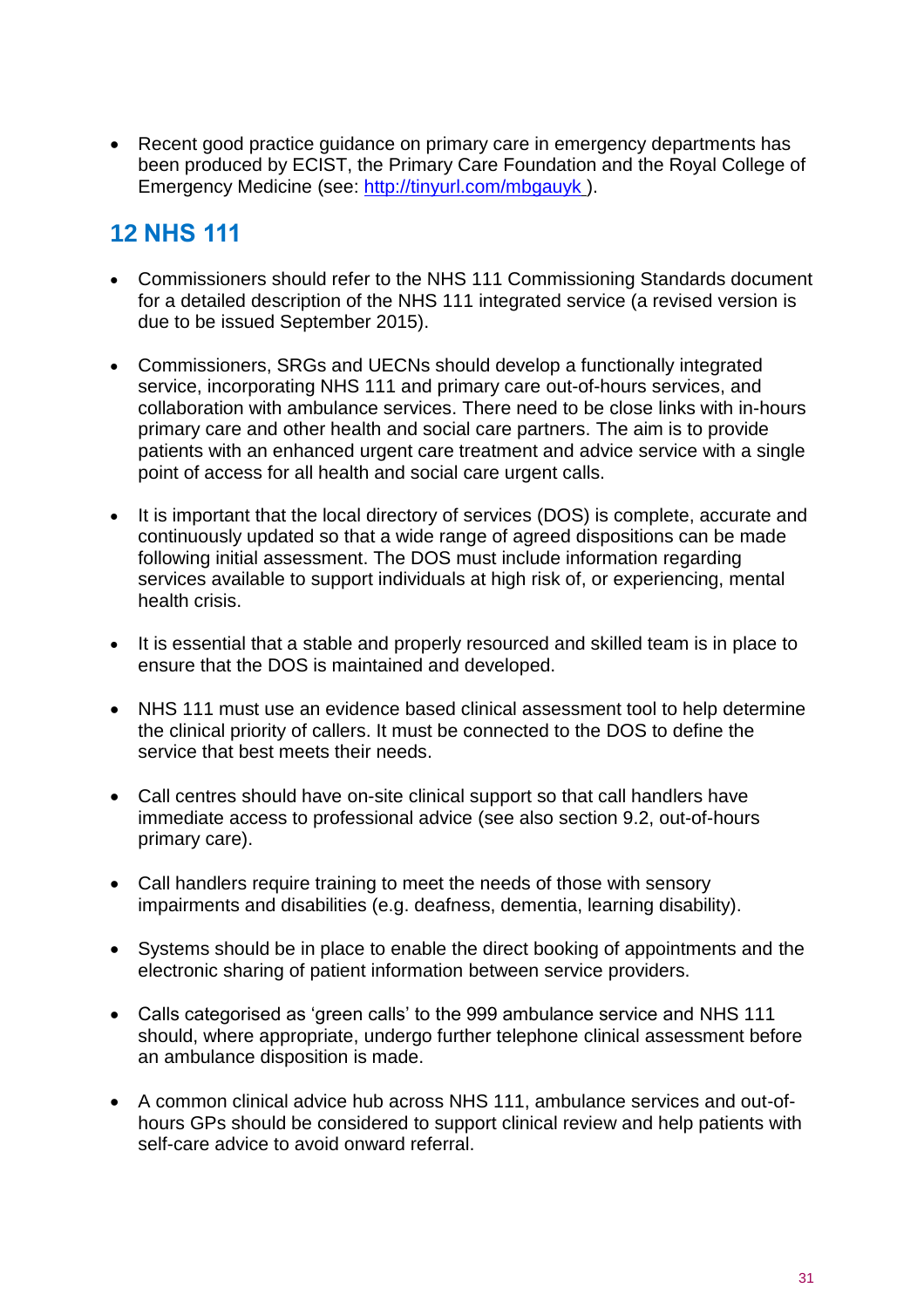- NHS 111 should have the ability to auto-dispatch ambulances where a 999 response is required.
- The integrated NHS 111 service should have access to all special patient notes (SPNs) and advanced care plans (ACPs). It is important that these influence how relevant calls are dealt with. Details of the plans should be shared appropriately with receiving organisations in the patient's best interests. SPNs should be regularly updated by the responsible general practitioner.
- The staffing capacity and capability of NHS 111 services must take into account variation in call volumes by hour of day and day of week so that calls can be responded to in a timely manner without queues developing. This applies to callhanders, supervisors and clinicians. It is also important to ensure that all patient problems can be effectively addressed, including mental health, dental and medication needs.
- If queues of calls form, the NHS 111 service must take appropriate steps to minimise the risk to patients through messaging and clinical oversight of the nature of the caller's condition, escalating calls for immediate intervention where necessary.
- Processes should be established to ensure that the integrated NHS 111 service contributes to the co-ordination of the care of frail and vulnerable patients, developing links with social care and voluntary agencies to support ongoing care.
- Services should provide detailed management information and intelligence to local health systems regarding the demand for and use of emergency and nonemergency healthcare services to enable evidence based planning.
- Continuous improvement needs to be at the heart of integrated NHS 111 services, with providers working in partnership with commissioners and clinical leads to review calls, investigate incidents and look for opportunities to make the services better for patients.

### <span id="page-31-0"></span>**13 Emergency ambulance services**

Ambulance services play a central role in the provision of urgent and emergency care. Ambulance services and their commissioners should work together to develop a mobile urgent treatment service capable of dealing with more people at scene and avoiding unnecessary journeys to hospital. The following, good practice principles, should be used to inform service development plans:

 Ambulance services should consider maintaining 'clinical hubs' in their control rooms to ensure the appropriateness and timeliness of responses provided to patients. Hubs should be staffed by a range of clinicians, which may include pharmacists, midwives, palliative care nurses and specialist or advanced trained paramedics and offer 'hear & treat' care to patients, as well as clinical support to paramedics on scene.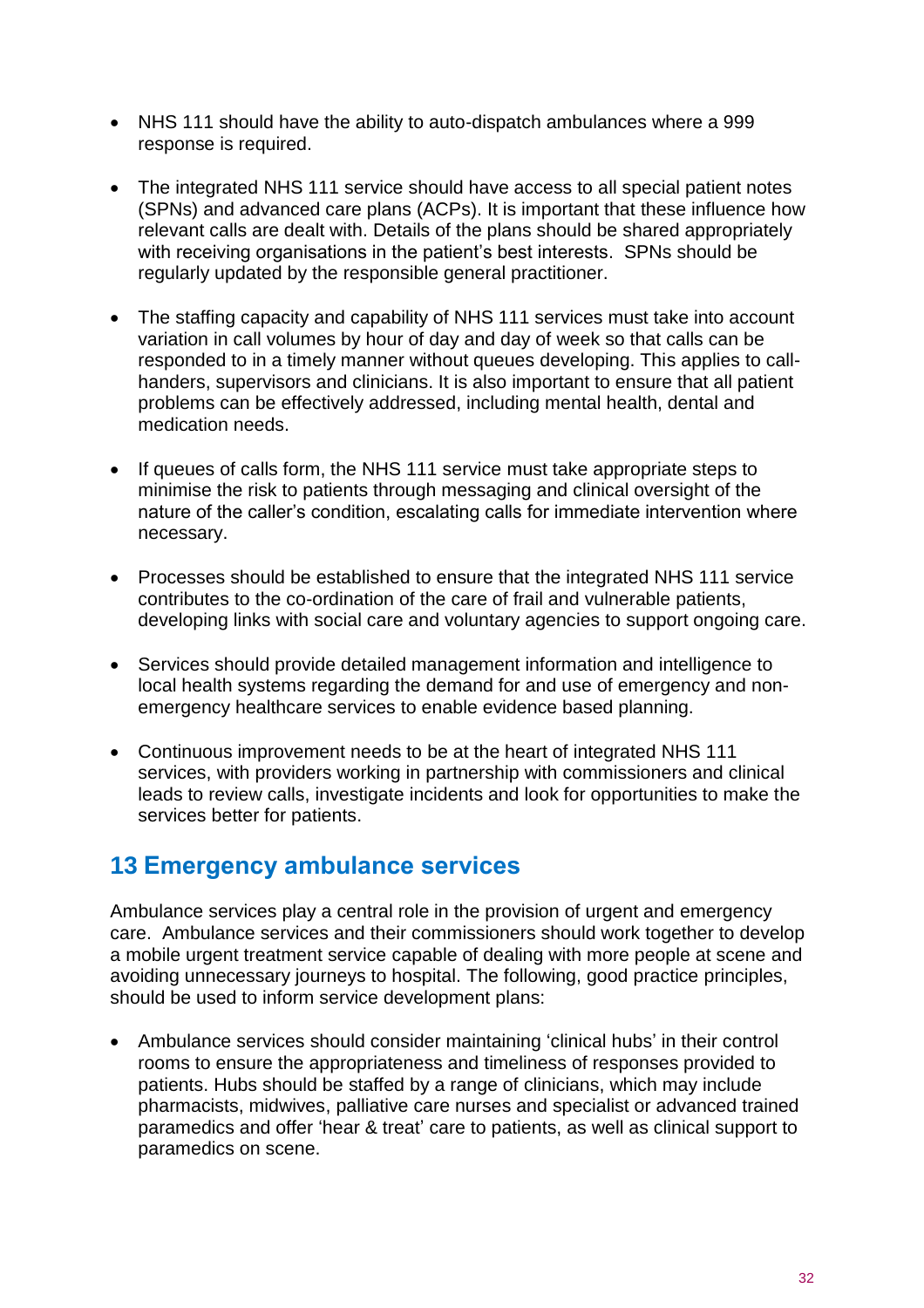- As in other health contexts, care delivered by senior clinical decision makers (such as specialist or advanced paramedics / nurses) produces better clinical outcomes and can reduce demand for an emergency ambulance transport for non-critical 999 calls through 'see & treat', referral to community services or other pathways.
- SRGs should ensure that paramedics have routine access to community health and social care services to enable them safely to manage more patients at scene, either treating and discharging or referring onward to other appropriate services.
- Local health communities, through their SRGs and wider networks, should work collaboratively with ambulance services to develop and evaluate alternatives to conveyance to hospital, including:
	- o Pathways to take patients directly to urgent care and walk-in centres in accordance with agreed and clearly documented standardised clinical criteria.
	- o Referral direct from competent ambulance professionals to hospital specialties, including direct conveyance to assessment and ambulatory emergency care units, and out-patient appointments (same or next day).
	- o Working with community mental health teams to provide triage and/or crisis care at home or in the community, and when necessary, conveyance to a designated health or community-based place of safety rather than to an emergency department or police station.
	- o Falls partnership vehicles with advanced, multidisciplinary practitioners, or direct access to falls services.
	- o The use of ambulances in alcohol 'hot spots' to provide a field vehicle to treat minor injuries at the scene or care for intoxicated people until they can safely make their own way home.
	- o Increasing the scope of practice for more paramedics to provide 'see and treat' and 'hear and treat' care.
	- o Paramedic practitioners undertaking acute home visits on behalf of GPs to avoid unnecessary admission and admission surges.
	- o 'Call back' schemes for ambulance crews both in-hours and out-of-hours to GPs.
	- o Joint planning with GPs and acute trusts for the management of highvolume service users/frequent callers.
	- o Direct referral to intermediate care/community rapid response nursing services and direct conveyance to hospices.
- For patients who do need to be taken to hospital, ambulance services can help minimise handover delays by:
	- o Reviewing patients' conditions and needs en-route and sending details ahead to the receiving emergency department in the case of any special requirements/circumstances.
	- o Avoiding the use of ambulance trolleys for patients who are able to walk into the department.
	- o Using alternative vehicles to convey patients to the emergency department (e.g. patient transport service vehicles to transport patients, thus keeping paramedic staffed ambulances available.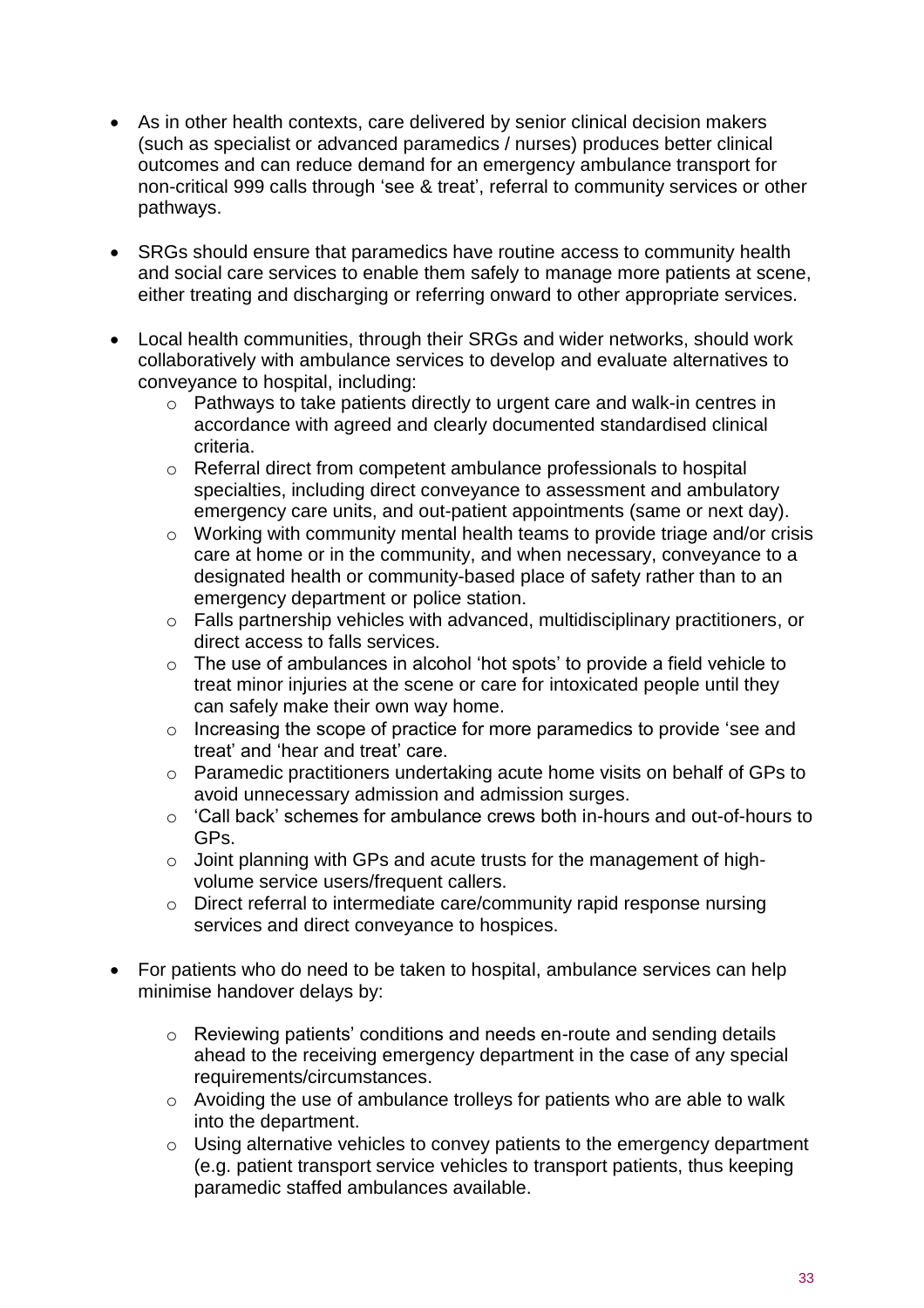- o Implementing electronic patient handovers.
- o Sharing predicted activity levels with acute trusts on an hourly and daily basis to trigger effective escalation when demand rises.
- The local healthcare system should work with ambulance services to enable them to have access in real time to patient care plans to develop a whole systems' approach to patient management and flow.
- Handover delays should be systematically and jointly reviewed by ambulance operations managers, hospital managers and clinicians. Shared actions can then be developed and agreed to maximise local availability of ambulances to respond to emergency calls.
- <span id="page-33-0"></span> Local health communities must actively cooperate to ensure that ambulance queuing and handover delays are minimised. Where patients experience long waits, their national early warning score (NEWS or, for children, an agreed paediatric equivalent) should be recorded, pain assessed and managed and essential care given. Written guidelines must be agreed between the ambulance service and receiving hospital clarifying specific responsibilities for the care of waiting patients.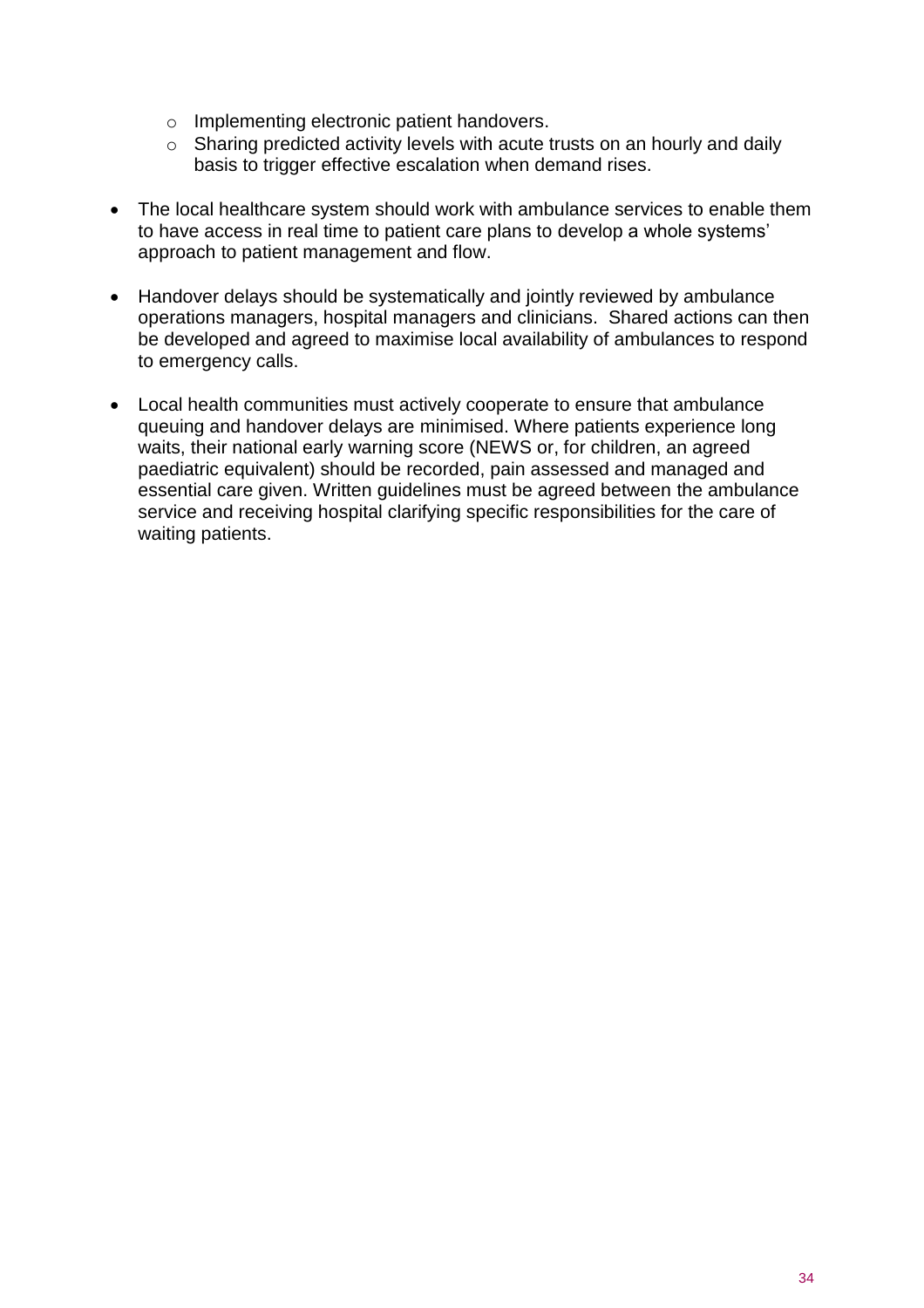### **14 Emergency departments**

The following principles of good practice should be considered to improve safety and flow, and to help reduce unwarranted variation and manage demand:

- Emergency departments (EDs) should be resourced to practice an advanced model of care where the focus is on safe and effective assessment, treatment and onward care. While it is essential to manage demand on EDs, this should not detract from building capacity to deal with the demand faced, rather than the demand that is hoped-for.
- ED crowding adversely affects every measure of quality and safety for patients of all ages, and for staff, and creates a 'negative spiral of inefficiency'. The main causes of ED crowding include surges in demand and lack of access to beds in the hospital system due to poor patient flow and high hospital occupancy rates. These can result in the physical and functional capacity of the ED (especially staffing and numbers of cubicles) and internal processes and responsiveness of other services being exceeded. Performance against the 4-hour standard is a useful proxy measure of crowding.
- The staffing of emergency departments should be planned so that capacity meets variation in demand, rather than average demand, and the variation in demand patterns between different patient groups including children, frail older people and people with mental health problems.
- The majority of emergency departments have 24/7 liaison mental health services to ensure that people of all ages presenting with acute mental health needs receive timely assessment by a skilled mental health professional. All ED staff should receive specific training in working with people with mental health needs.
- Effective clinical staffing models, based on different professional groups, led by senior emergency physicians, are required. If GP referrals are routed via ED, there should be the appropriate workforce to receive the demand. Such staffing models should aim to deliver a capable, sustainable and resilient workforce. The ED nursing and ancillary workforce should be configured to deliver care, and maximise efficiency, using currently accepted best practice.
- The ED shop floor should be well-led with real time 'command and control' achieved through a senior medical, nursing, and administrative team. A good leadership model involves regular board rounds, walk-throughs and active progress chasing.
- There should be a joint plan with the ambulance service to manage ambulance handover safely, with dedicated ED staff to take ambulance handovers and care for waiting patients. Suitable chairs should be available so that where appropriate, patients are not obliged to wait on ambulance trolleys.
- Triage, where used, should be a brief and value adding process aiming to prioritise care, provide first aid and analgesia, and initiate key investigations and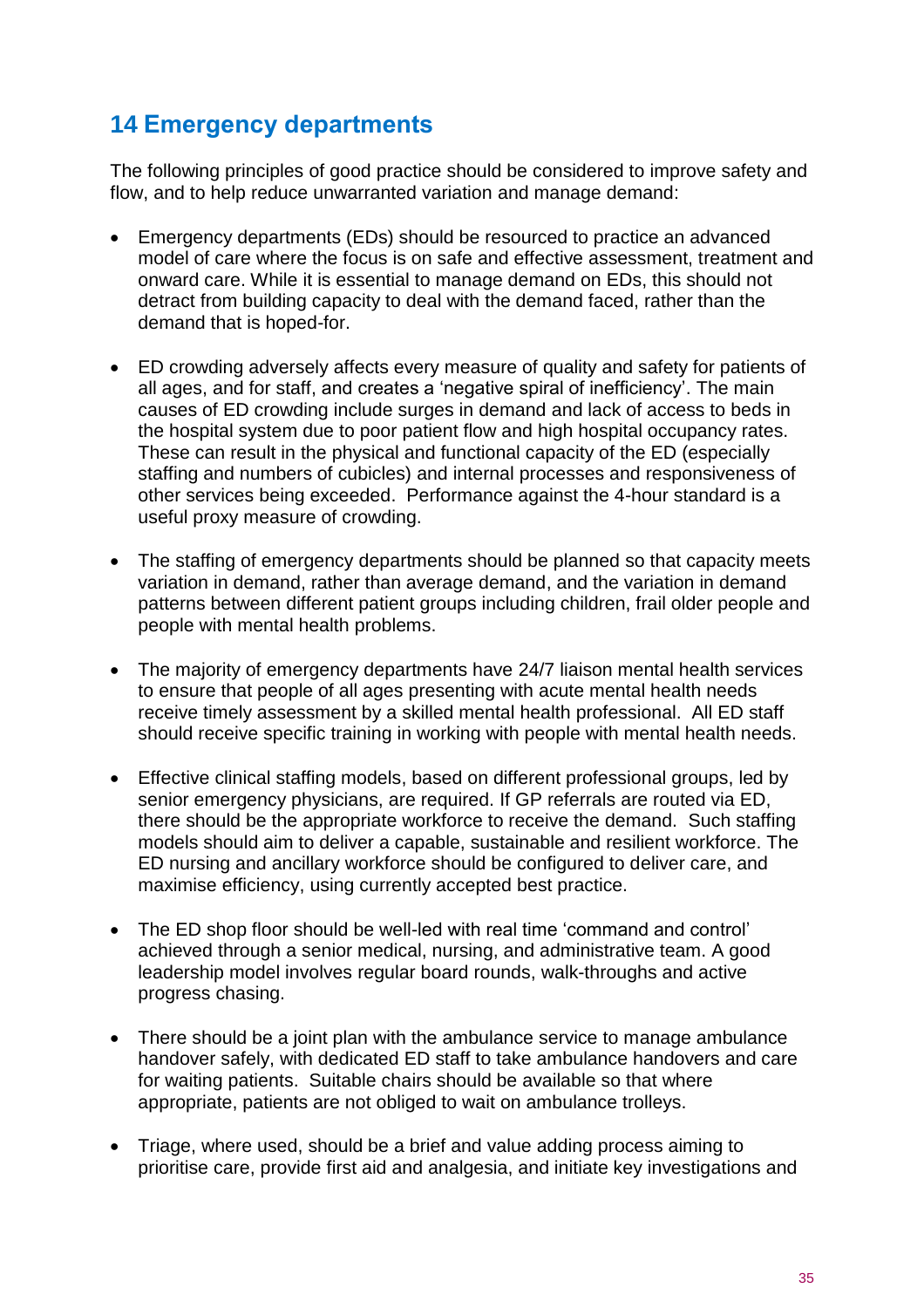treatments. However, triage may act as a bottleneck at times of high arrival rates and there should be triggers to manage this problem, which may require a senior overview of all patients waiting.

- Co-located urgent/primary care models should be considered. Where there is a co-located urgent care model there should be shared governance and a single 'front door' (see section11and [http://tinyurl.com/lqcstpv\)](http://tinyurl.com/lqcstpv)
- The co-location of GP out-of-hours services with emergency departments provides opportunities for collaboration and the two-way transfer of appropriate patients.
- 'See and treat' for 'minors' is an alternative to processes involving triage. It can free up nurses, thereby increasing the number of staff treating patients and reducing queues. Departments using see and treat take steps to fast track patients with red flag conditions and often use a 'navigator' role to supervise waiting patients.
- Rapid assessment systems can improve safety and efficiency for certain patient groups and reduce length of stay in the ED. They do not significantly improve crowding that is caused by exit block. Rapid assessment systems generally require dedicated space, equipment and staff and wherever possible should be consultant led.
- Separating patients into streams (e.g. 'majors', 'minors', 'resuscitation', children's 'majors' and 'minors') based around similar processes promotes higher quality care and is beneficial. Streams and workforce should be configured, where possible, to work independently so that demand in one area does not impact upon function in another.
- Secure, audio-visually separate facilities and care should be provided for children in accordance with the recommendations of Royal College of Paediatrics and Child Health (see: [http://tinyurl.com/kr4kmju\)](http://tinyurl.com/kr4kmju).
- Emergency medicine doctors should focus on those patients who require resuscitation, have undifferentiated conditions and musculoskeletal injuries. There should be clear clinical pathways for the prompt transfer of care from ED to inpatient specialist teams, especially for high volume pathways including acute (internal) medicine, frailty and paediatrics.
- Fast-track processes to bypass the main emergency department patient streams are important for some patient sub-groups with clearly differentiated conditions, such as hip fracture, bleeding in early pregnancy, stroke and STEMI.
- Close attention to reducing waste within the ED can improve effectiveness. Standardising clinical processes and pathways can improve overall quality.
- Using internal professional standards to agree expectations of and between the emergency department and supporting services can greatly improve cooperation between departments and overall effectiveness.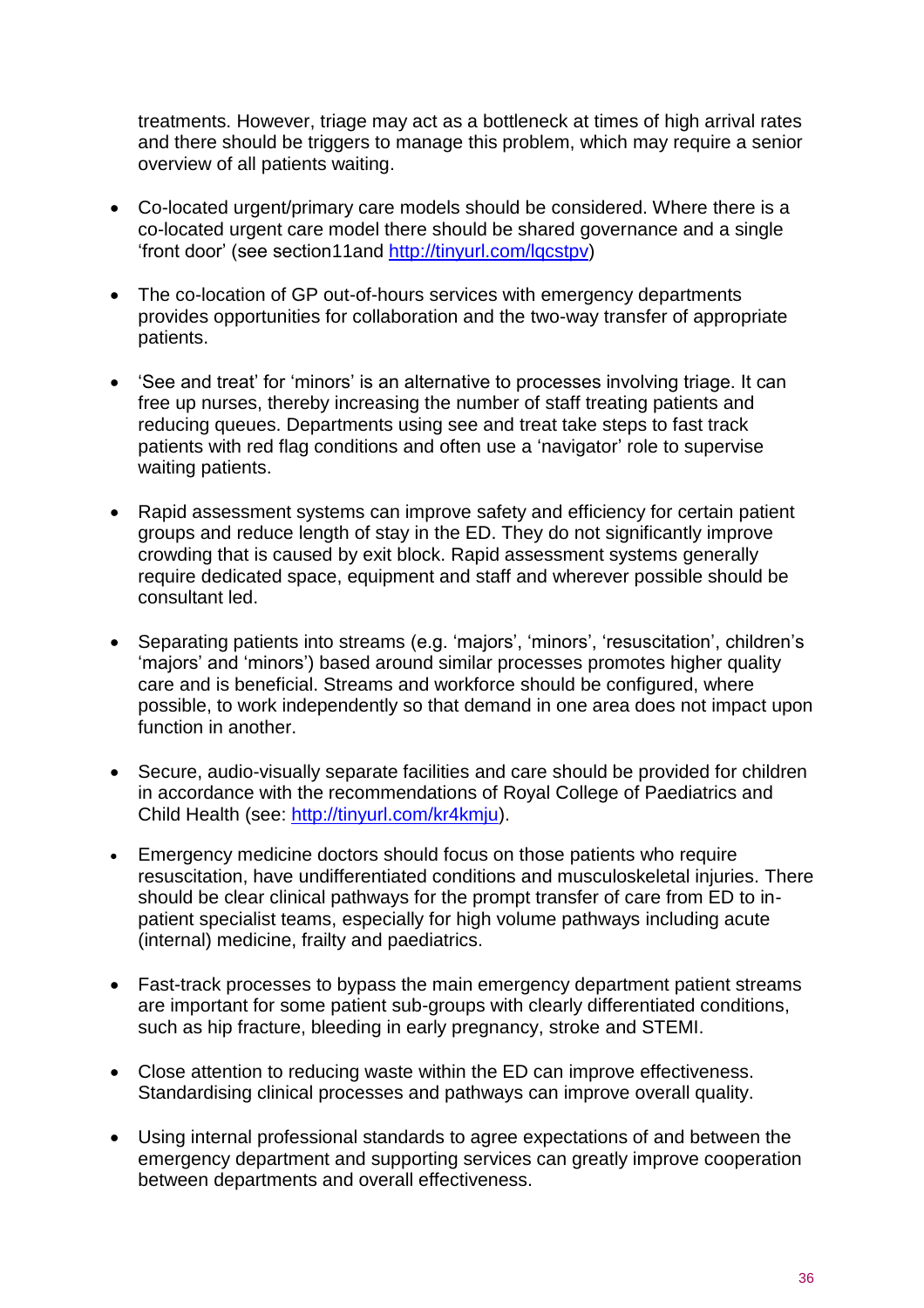- o ED standards should include all the A&E national care quality indicators, not just the 4-hour standard.
- o Response standards should be agreed with inpatient teams and wards, radiology, and pathology, and should be monitored. Examples include time from referral to being seen, time from decision to admit to reaching the destination ward and time from request to report/result.
- o Within this framework, escalation procedures should be established with clear triggers and meaningful actions, to deal with both surges in demand and crowding.
- Clinical Decision Units are highly effective environments supporting the delivery of modern emergency care. Together with ambulatory care, frailty units, other short stay units (such as paediatric assessment units), and early access to appropriate outpatient clinics, they help reduce overnight admissions and maximise shorter episodes of care. Where there is a CDU, standards for clinical review should be agreed. These units should not be used for time-standard breach avoidance or for patients waiting for a decision to admit.

### <span id="page-36-0"></span>**15 Ambulatory emergency care (AEC)**

- Each acute site should consider establishing an AEC facility that is resourced to offer emergency care to patients in a non-bedded setting. Models may vary between hospitals, including emergency department (ED) based models and physician-led models outside of the ED.
- The aim of AEC is to manage as many patients as possible who, in the absence of an ambulatory care facility, would need to admitted to an inpatient ward. Hospitals introducing AEC for the first time should expert to convert 25% of their adult acute medical admissions to ambulatory care episodes.
- The aim should be to consider all patients for AEC management as a first line unless they are clinically unstable. Patients should be streamed to AEC based on fulfilling four simple rules:
	- o The patient is sufficiently clinically stable to be managed in AEC.
	- $\circ$  The patient's privacy and dignity will be maintained in the AEC facility.
	- $\circ$  The patient's clinical needs can be met in the AEC facility.
	- o The patient requires emergency intervention.
- The AEC facility should have immediate access to a senior doctor who is responsible for agreeing the case management plan for each patient.
- The time frames for initial assessment and medical review in the AEC facility should be similar to those in the main emergency department.
- Patients in the AEC facility should have access to diagnostics within the same timeframe as all other emergency patients.
- The percentage of patients who are transferred from the AEC facility to inpatient wards should be monitored. A low rate may suggest risk aversion, while a high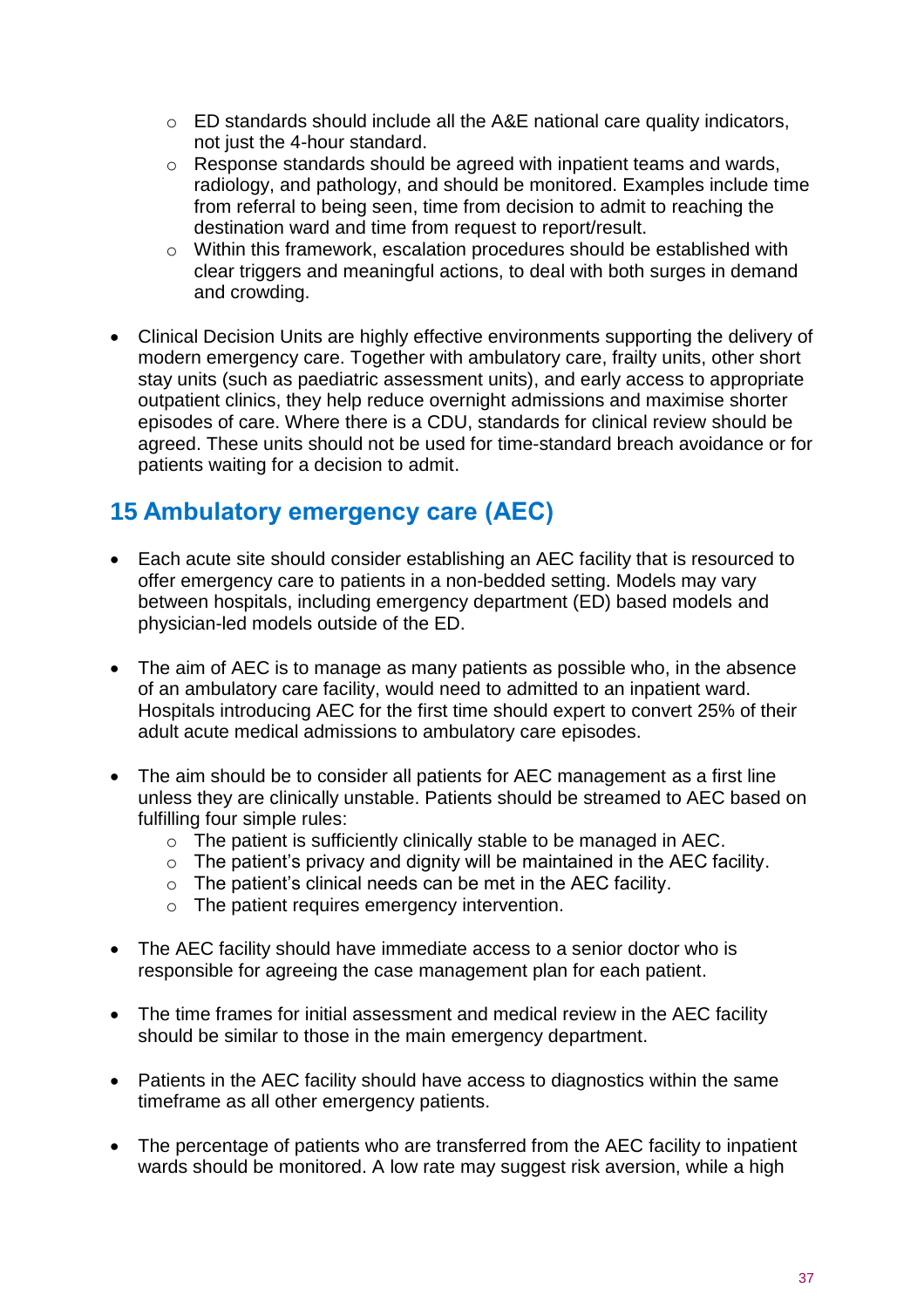rate may indicate problems with patient selection (around 90% of referrals should be managed without admission to an inpatient ward).

 While this care process is called 'ambulatory' care, it is important not to exclude non-ambulant, frail, older people who might benefit, simply because they are unable to walk.

### <span id="page-37-0"></span>**16 Mental health**

### <span id="page-37-1"></span>**16.1The Mental Health Crisis Care Concordat**

- Services for people with urgent or emergency mental health needs should be commissioned and delivered in line with the principles of the Mental Health Crisis Care Concordat (see: [http://tinyurl.com/pbea9ub\)](http://tinyurl.com/pbea9ub).
- An effective local crisis care pathway should be developed, with the following key components:
	- 1. Good governance, through setting measurable standards of care and outcomes (for example, see: [http://tinyurl.com/od97awv\)](http://tinyurl.com/od97awv).
	- 2. Empowerment of people and their families, through the provision of accessible information (for example, see: [http://tinyurl.com/nl8e9g3\)](http://tinyurl.com/nl8e9g3).
	- 3. Prevention, through identifying and addressing the causes of crisis in local joint strategic needs assessments (for example, see: [http://tinyurl.com/pke76ca\)](http://tinyurl.com/pke76ca).
	- 4. Improved and timely access to the right care through effective out-of-hospital care (for examples, see:<http://tinyurl.com/o7bvw2j> and <http://tinyurl.com/oc2qkkm> and [http://tinyurl.com/ocfq5ue\)](http://tinyurl.com/ocfq5ue).
	- 5. Seven day a week, 24-hour liaison mental health services in acute hospital settings (for example, see: [http://tinyurl.com/q5uq2v6\)](http://tinyurl.com/q5uq2v6).

### <span id="page-37-2"></span>**16.2Accessing care**

- Commissioners, working with mental health providers, should ensure that care pathways are clearly defined in their directory of services for use by NHS 111, GPs, the ambulance service, police and social services to avoid the inappropriate conveyance to emergency departments of adults, children and young people.
- Mental health providers should work in multidisciplinary teams with GPs to riskstratify patients and identify frequent attenders. These patients can then be casemanaged proactively, with support to carers, and offered personalised care planning and support for self-management to help identify how to avoid the need for crisis care.
- Adequate local places of safety should be commissioned so that people of all ages detailed under S136 of the Mental Health Act can be assessed and cared for in an appropriate environment.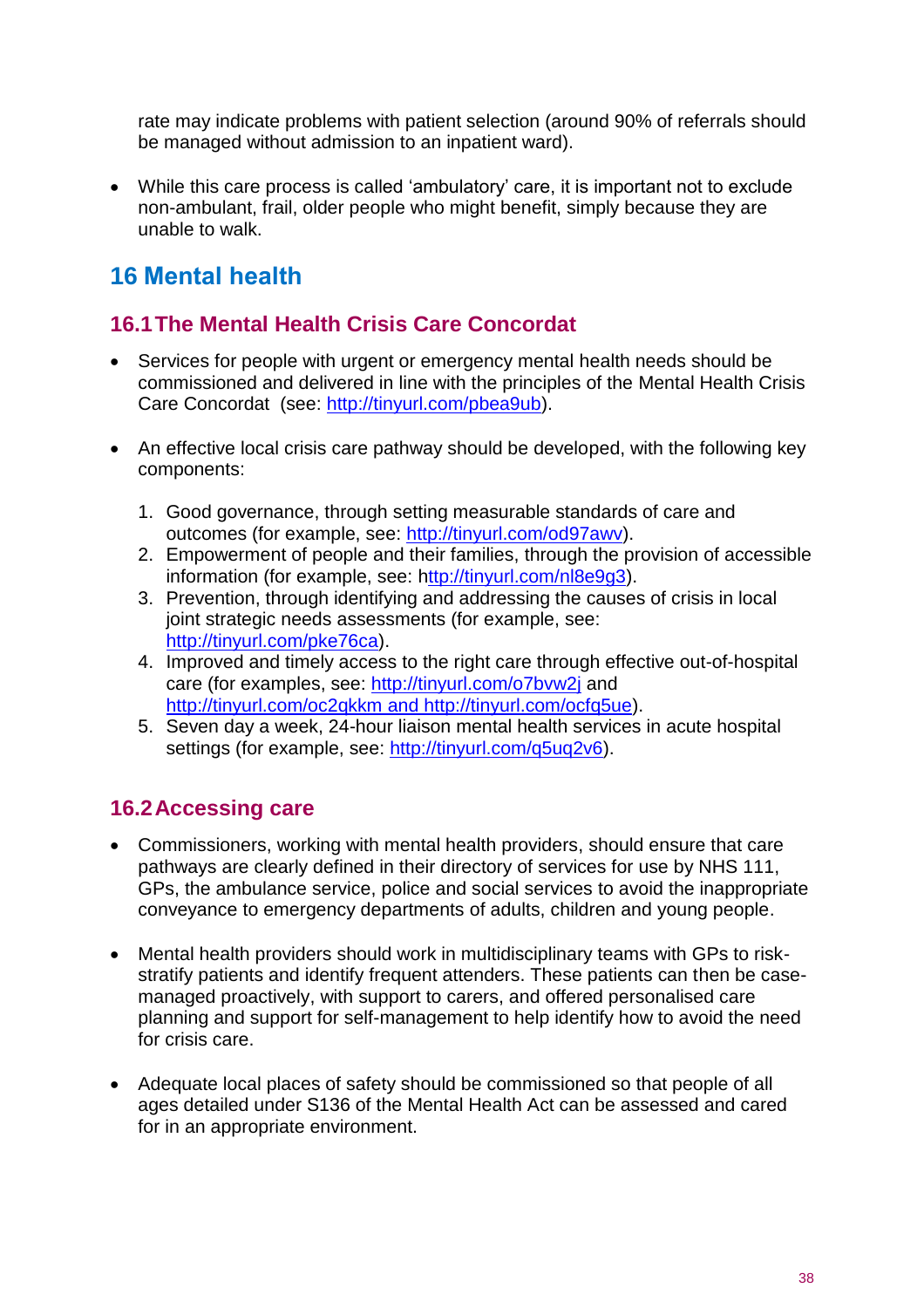Community mental health services should work collaboratively with police and ambulance services, particularly exploring multidisciplinary street triage models, to provide a joint response that reduces conveyance and admission rates and avoids emergency departments being the default entry point into the system.

#### <span id="page-38-0"></span>**16.3 Liaison mental health services**

- 24/7 liaison mental health services for people of all ages should be commissioned in line with recognised quality standards (see: [http://tinyurl.com/nffha77\)](http://tinyurl.com/nffha77) and be available at all times within one hour of referral by an emergency department to navigate patients swiftly to appropriate physical or mental health services. Liaison mental health services providing senior decision makers at the front of the pathway can reduce repeat attendances, reduce admissions and inpatient length of stay and ensure that the patients get the right National Institute for Health and Care Excellence (NICE)-approved treatment (e.g. for self-harm). Response standards should also be agreed for liaison mental health service assessments on the wards.
- Alcohol intoxication should not automatically be used as an exclusion criterion to delay initial assessment by either ED staff or mental health teams (while noting that any assessment under the Mental Health Act of an intoxicated person has the risk of leading to poorly informed decisions and legal challenge and so must be carefully considered) .
- Where a patient is at high risk and needs to be assessed under the Mental Health Act but does not have an immediate physical health need requiring physical health treatment or admission, a standard for that assessment should be set by commissioners for a response within the 4 hour A&E standard.
- The Mental Health Act requires patients to be assessed by an approved mental health professional (AMHP) and by two S12 assessing medical practitioners, one of whom has previous knowledge of the patient, usually the patient's GP. It is important that the pool of S12 responders is large enough to ensure timely assessment under the Mental Health Act. Local Authorities also need to ensure that they commission sufficient AMHPs to meet local demand.
- Children and young people with mental health needs are especially vulnerable. Commissioners should ensure that emergency department and paediatric emergency department staff have rapid access to paediatric mental health liaison via both telephone consultation and an on-site response from a dedicated pool of children and adult mental health (CAMH) professionals, 24-hours a day, seven days a week.
- In their work to integrate mental health in the local UEC pathway, SRGs should ensure that:
	- o Senior responsible officers from the whole of the health and social care economy lead the process of improvement, keeping the person at the centre of the service.
	- o An all-ages approach is taken.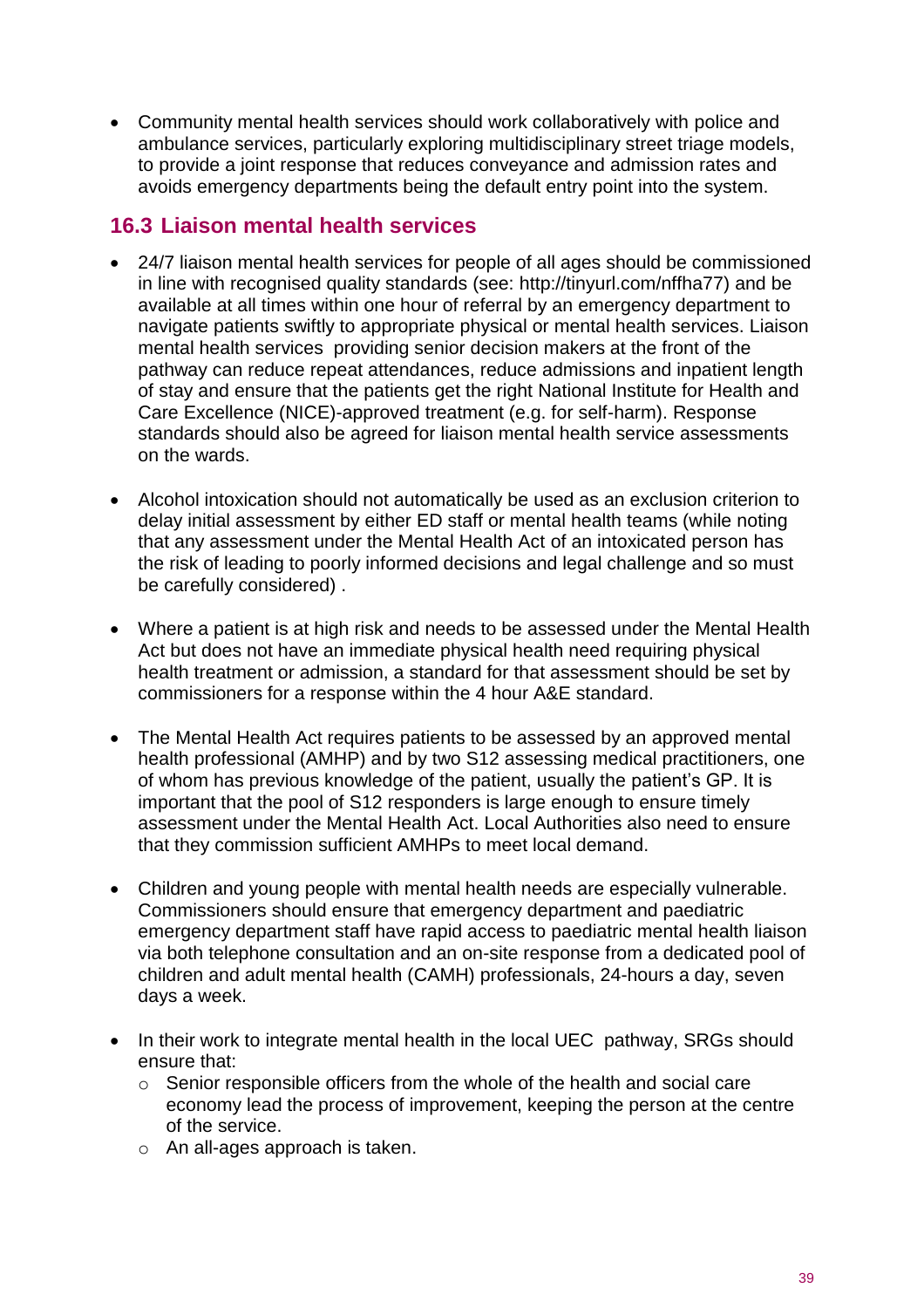- o Training in mental health awareness, brief interventions and signposting becomes a mandatory part of the training of all UEC professionals.
- $\circ$  Mental health NICE quidelines and quality standards are adhered to  $-$  e.g. self-harm (see: [http://tinyurl.com/pbpsbs6\)](http://tinyurl.com/pbpsbs6).

# <span id="page-39-0"></span>**17 Paediatrics**

Much of the good practice highlighted in this paper for adult services is relevant for paediatric care. However, paediatric standards are generally more demanding as paediatrics is a very short stay specialty service and is increasingly provided on a network basis (see: [http://tinyurl.com/o8nuj7f\)](http://tinyurl.com/o8nuj7f). The following good practice principles should be considered by commissioners and providers of children's health services:

- Children and their parents/carers need to be confident that the minimum national standards have been built into agreed care pathways. These are summarised in the Intercollegiate Emergency Care Standards (see: [http://tinyurl.com/kr4kmju\)](http://tinyurl.com/kr4kmju).
- All staff should follow the recommendations outlined within the guidance document, *Safeguarding Children and Young People: roles and competences for health care staff* (see: [http://tinyurl.com/kcorx6l\)](http://tinyurl.com/kcorx6l).
- There should be a focus on ensuring that effective primary and community services can be accessed. GP paediatric access must be good, particularly after school hours and into the evening.
- There should be a commissioned, 24-hour children's place of safety service away from the emergency department (ED).
- In hospitals, there should be either a separate paediatric ED or a separate children's stream that includes a specific reception and waiting area, assessment and treatment area and clinical decision unit that meets national standards.
- Dedicated paediatric staffing is important, including paediatric nurses 24/7, a subspeciality qualified ED consultant or a lead consultant, ENPs or paediatric practitioners. There should also be staff rotations between paediatric and adult EDs and inpatient units.
- Short stay paediatric assessment units should be considered to provide an alternative to both the ED and to admission (see: [http://tinyurl.com/npfgte4\)](http://tinyurl.com/npfgte4).
- Triage systems should be paediatric specific and operated by practitioners with training in paediatrics. This will allow streaming of children and young people to be seen by the most appropriate health care professional (e.g. GP, paediatric emergency nurse practitioner, ED clinician).
- EDs need 24/7 access to paediatric mental health liaison (PMHL) through telephone consultation and an on-site response from a dedicated pool of CAMH professionals skilled in dealing with psychiatric emergencies and managing the risk of young people who self-harm or attempted suicide.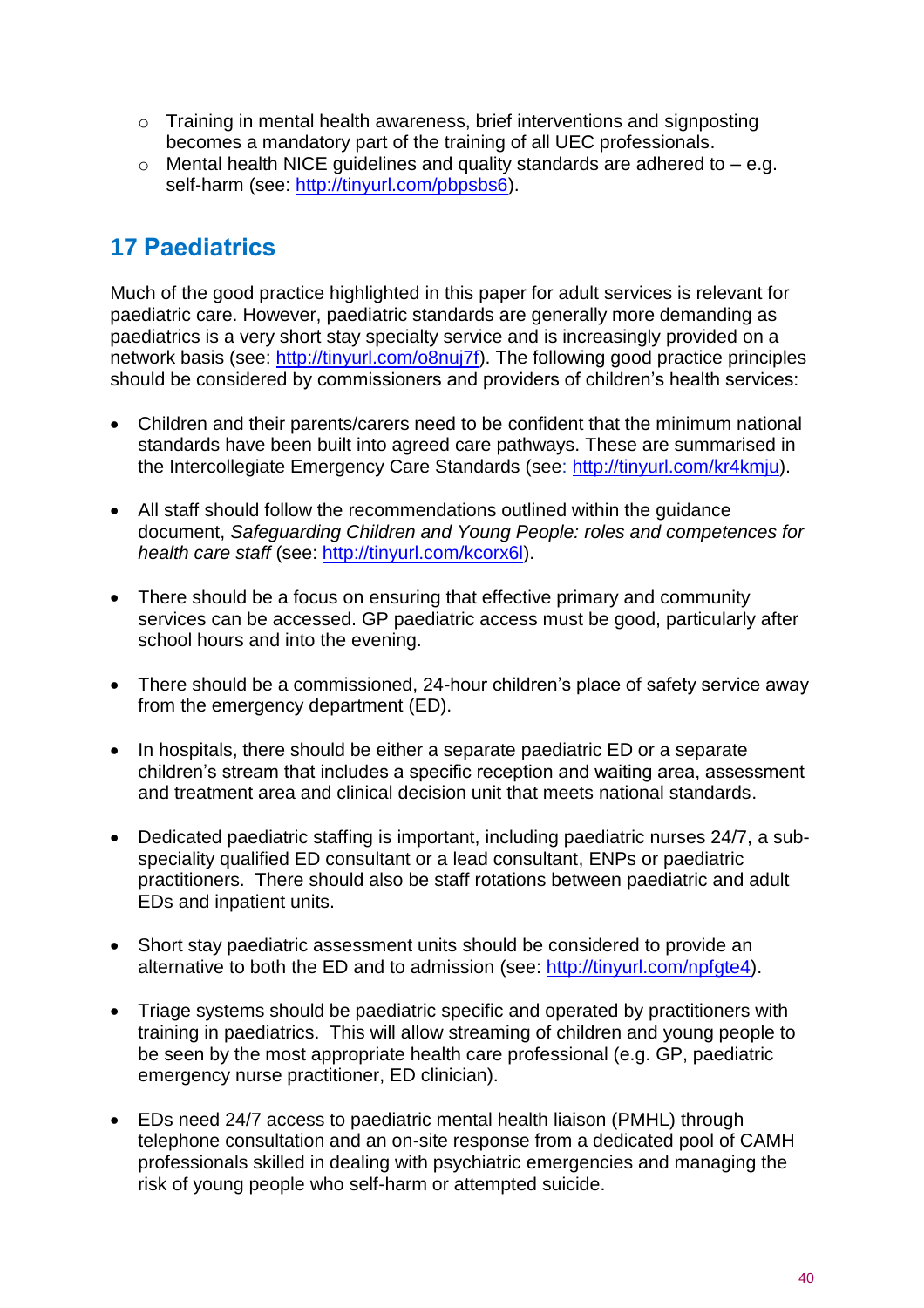- A separate primary care stream should be developed if there are substantial numbers of attendances that might appropriately be managed by primary care clinicians.
- Initial assessments should incorporate appropriate treatments such as antipyretics and pain relief.
- Provision should be made for high volume surges to reduce the risk of children waiting more than 15 minutes for assessment. This should include a senior decision maker undertaking rapid overviews of any children waiting.
- A dedicated consultant or middle grade should be present throughout the opening hours of the paediatric service.
- Commissioners should develop, agree and monitor response standards with all relevant providers, to ensure timely access to appropriate community paediatric services.

### <span id="page-40-0"></span>**18 Acute medical assessment**

The following good practice principles should be considered to improve safety and patient flow:

#### <span id="page-40-1"></span>**18.1Streaming of patients referred to medical specialties**

- All patients referred for emergency assessment should be discussed with a senior clinician who is immediately available to receive the call.
- The senior clinician receiving the call should be able to offer a minimum of four options to the referring clinician:
	- o Advice.
	- o An appointment in an out-patient clinic.
	- o Assessment in an ambulatory emergency care facility.
	- o Admission to an acute assessment unit (and access to an acute frailty service where appropriate) or directly to a specialty service.
- The most appropriate options should be determined locally, and should aim to maximise the non-admitted options.

#### <span id="page-40-2"></span>**18.2Advice**

- Typically a senior clinician, with good local knowledge of available services, can handle 10-15% of GP referrals over the phone without the need for the patient to attend hospital.
- This senior clinician should be able to refer to rapid response, hospital at home and intermediate care services to be able to offer the best options to the referring clinician to allow patients to be appropriately managed without attendance at the hospital.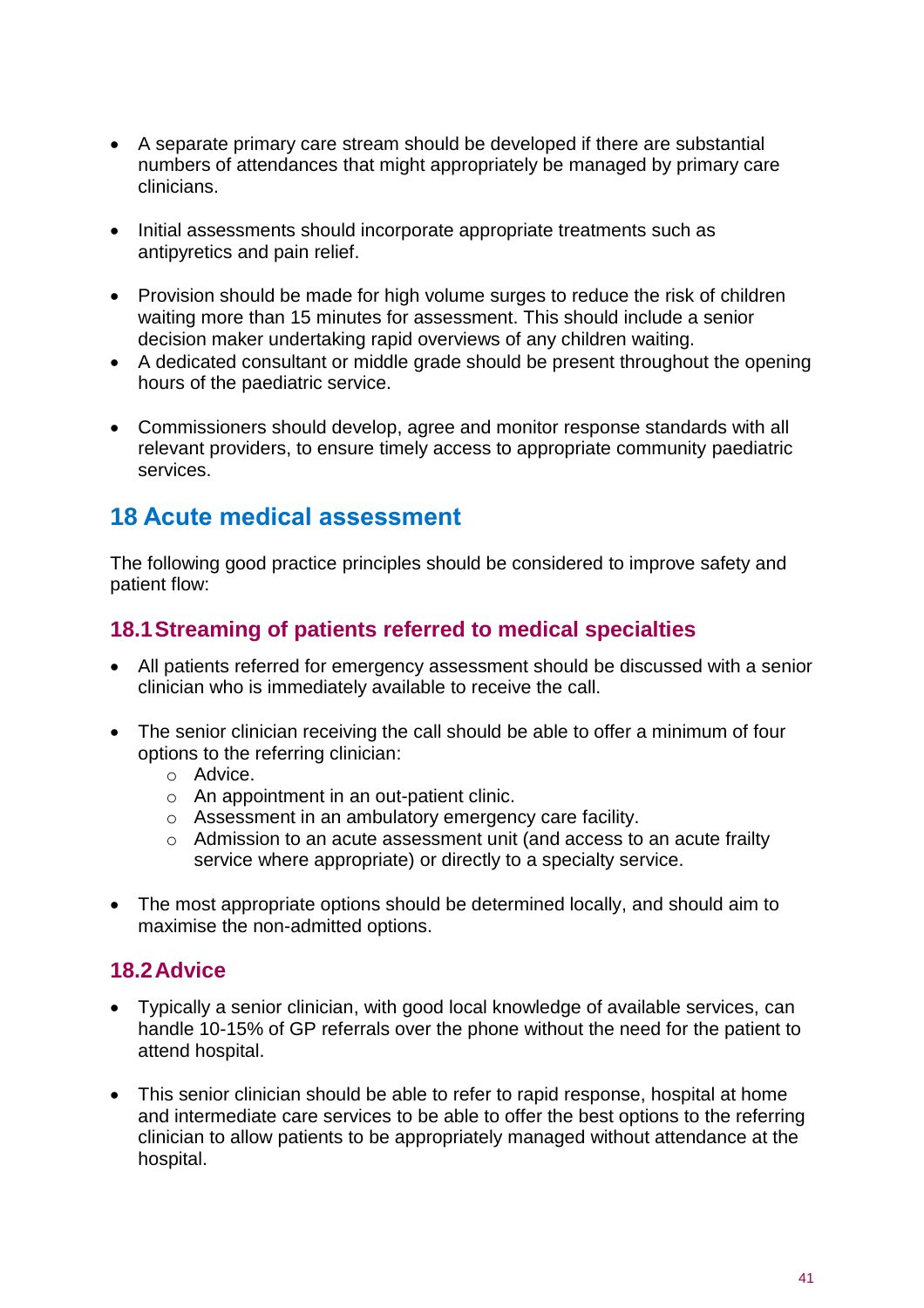• The clinical conversation with the referrer from primary care can be used to preplan the patient's care and manage their expectations. This may include informing the patient that their care will be in an outpatient setting; requesting investigations before arrival; or planning their transfer back to primary care.

#### <span id="page-41-0"></span>**18.3Appointment in out-patient clinic**

- All high volume medical specialties (including paediatrics) should ensure that outpatient capacity is available for patients referred in as emergencies. This should include patients with long term conditions who are experiencing an exacerbation or complication related to treatment. This is especially relevant for patients already attending the service.
- Specialist nurse services are an important option in the patient streaming process, and provide patients with access to expertise in managing exacerbations of their illness.

### <span id="page-41-1"></span>**18.4Acute Medicine Unit (AMU)**

- Best practice is to plan the physical and functional capacity of AMUs to meet variations in the number of admissions of at least two standard deviations from the mean. The number of beds / trolleys should be based on turning them over up to twice during each 24-hour period. Inadequate staffing or physical capacity can lead to increased outliers, poor outcomes and prolonged length of stay. It is important to note that patients requiring side rooms on the AMU often wait longer for another side room to become available on an appropriate ward. This should be taken into account when planning physical capacity.
- Patients on the AMU should have face-to-face contact with a senior clinician at least twice daily. The process of providing ward rounds should meet the standards of the RCP/RCN ward round document (see: [http://tinyurl.com/qcj4zhu\)](http://tinyurl.com/qcj4zhu)
- Senior clinical review on the AMU, usually by a consultant, should commence as early as possible and normally within one hour for sick patients and three hours for all others. AMUs should consider designing rapid assessment models that systematise early senior review.
- Where this standard cannot immediately be met 24/7, workforce plans need to be developed to meet it and as an absolute minimum, first consultant review of clinically stable patients should be commenced within 14 hours.
- Board rounds should be used to co-ordinate a multi-disciplinary approach to patient care, and to maintain the tempo of care.
- The AMU should have pharmacy support to ensure the immediate availability of medications for discharge and medicines reconciliation for patients with polypharmacy.
- An expected date of discharge should be established as part of the care plan and linked to functional and physiological criteria for discharge.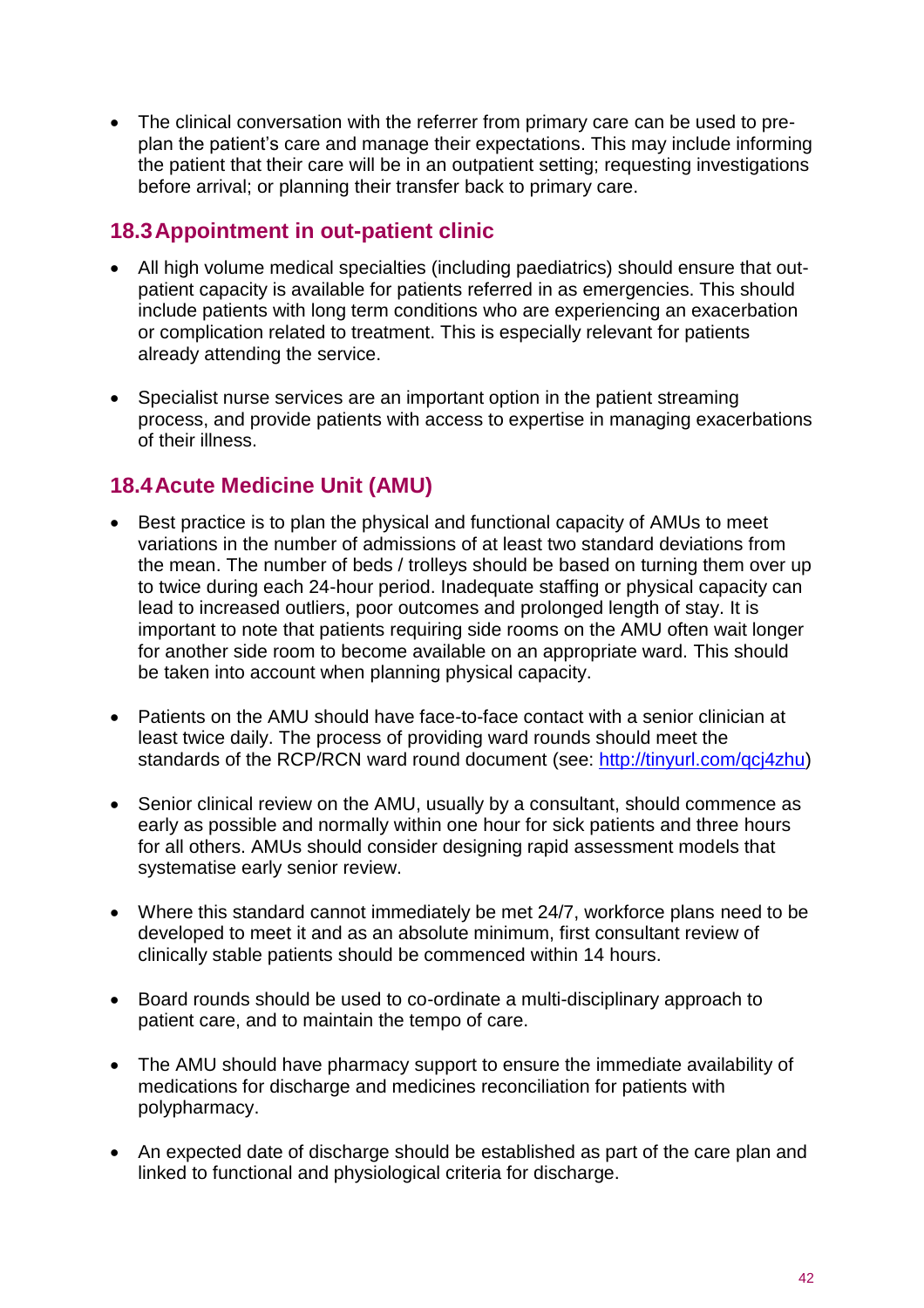- Specialty in-reach into an AMU should follow an agreed process, which can be based on attendance at board rounds or on request by senior decision makers. The transfer of patient care from the AMU to specialty teams should follow good handover guidance (e.g. using SBAR). Once a patient has been accepted as requiring inpatient specialty care, the patient should be reviewed daily by the specialty, even if remaining on the AMU or transferred to another ward.
- Senior therapy support to the AMU to facilitate the early assessment of patient mobility and functional capacity is important. Ready access to equipment such as walking aids and commodes is required, so that patients assessed as needing these aides will not be delayed unnecessarily.
- Discharge planning should begin on the AMU and include:
	- Anticipated discharge needs.
	- Place of discharge.
	- Discharge date and time.
	- Follow-up arrangements.
- Frail older people should be managed by clinicians competent to deliver comprehensive geriatric assessment. This is best delivered in a discrete area, either on the AMU or in a dedicated facility. Evidence suggests liaison services are neither effective nor cost-effective.

### <span id="page-42-0"></span>**19 Short stay medical units**

- It is good practice for acute hospitals to provide short stay medical units for patients with an anticipated length of stay of up to 72 hours. These are best colocated with assessment units as part of the AMU.
- Consultants should provide ward cover in blocks of more than one day to provide continuity of care and be present seven days a week and into the late evenings. This will reduce delays and improve outcomes.
- Twice daily, seven day a week face-to-face consultant review is an important feature of a really effective short stay service.

### <span id="page-42-1"></span>**20 Planning transfers of care from hospital to community**

The following good practice principles should be considered when designing processes for the safe and effective transfer of care of patients from hospital to community settings:

- From the time of admission, all patients (and their carers) need to know four things:
	- o *What is going to happen to me today?*
	- o *What is going to happen to me tomorrow?*
	- o *How well do I need to be before I can go home?*
	- o *When can I expect to go home?*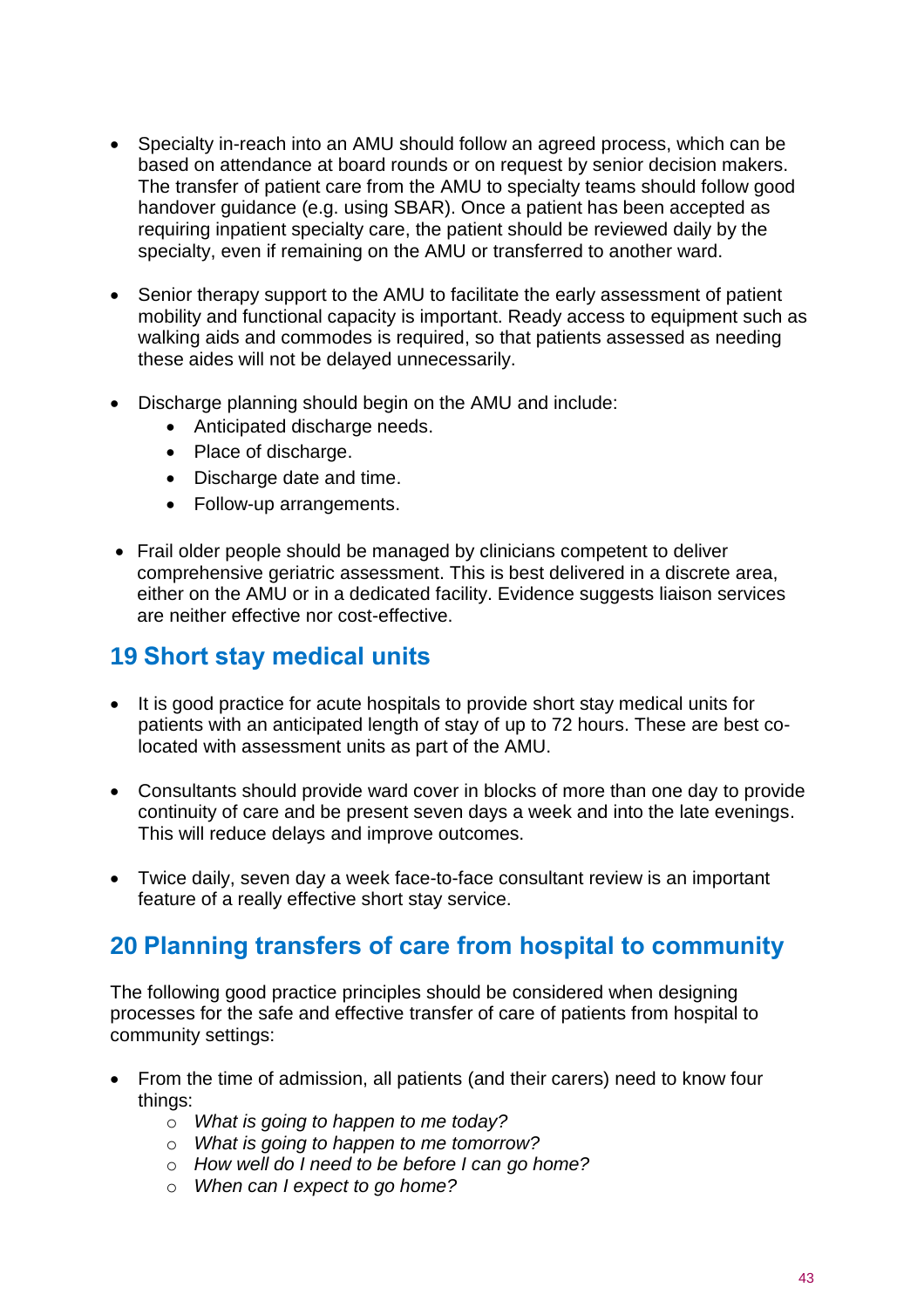- To answer these questions, every patient must have a medical care plan that contains:
	- o Clinical criteria for discharge (functional and physiological),
	- o linked with a patient specific expected date of discharge (EDD) and
	- o a differential diagnosis.
- EDDs should be set by a consultant. They should represent a reasonable judgement of when a patient will achieve their treatment goals (clinical criteria for discharge) and can leave hospital to recover and rehabilitate in a non-acute setting (usually in their normal place of residence).
- EDDs should be set no longer than 14 hours after admission.
- The progress of every patient towards their EDD should be assessed every day at a board or ward round led by a senior clinical decision maker, who should normally be a consultant. EDDs should only be changed with the agreement of the consultant.
- It is important that patients are actively engaged in the discharge process as this promotes realistic expectations and can improve outcomes, self-care ability and patient experience.
- It is essential that a hospital's discharge profile mirrors its decision-to-admit profile so that beds are available as admission decisions are made. In many cases, changing the discharge profile, so that all patients leave two or three hours earlier each day, will be sufficient. This can be achieved by ensuring that take-out drugs, discharge letters, transport, essential equipment and carers are all prepared. Of equal importance is a 'can-do' attitude amongst clinical staff, who should prioritise activities necessary to achieve prompt discharges.
- Maintaining a steady flow of transfers out of hospital over weekends and bank holidays is essential to avoid very high occupancy levels at the beginning of the week. Routine consultant weekend presence is necessary, supported by diagnostics, a multidisciplinary team and community health and social care services. Priorities should include seeing all potential discharges and patients with a NEWS score of >3.
- Patients should be transferred out of acute hospitals as soon as they cease to benefit from acute care (i.e. have achieved their clinical criteria for discharge). At every board and ward round, the following questions should be considered:
	- $\circ$  If the patient was being seen for the first time as an outpatient or in A&E, would admission to hospital be the only alternative to meet their needs?
	- o Considering the balance of risks, would the patient be better off in an acute hospital or in an alternate setting?
	- o Is the patient's clinical progress as expected?
	- o What needs to be done to help the patient recover as quickly as possible?
	- o What are the patient's views on their care and progress?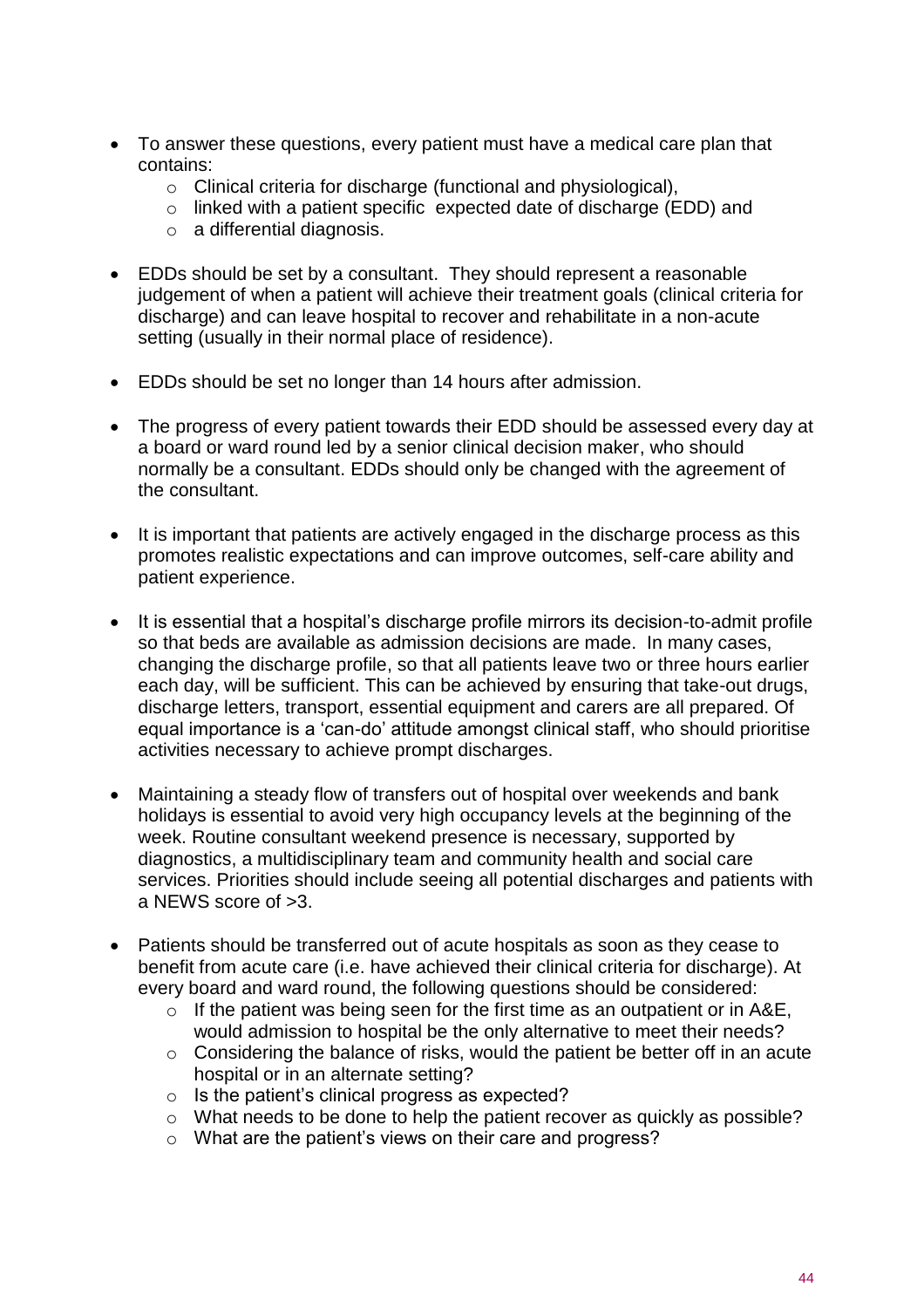- Providers should systematically maintain a list of patients who are no longer benefitting from being in an acute hospital. This list may include patients who are officially reported as having a delayed transfer of care (DTOC), but should not be limited to them. The term 'medically fit for discharge' should be avoided, as it is too vague to be helpful.
- Run charts (using statistical process control) of officially reported delayed transfers of care should be maintained to identify trends. Collaborative action by health and social care should be triggered where the number of DTOCs exceeds an agreed threshold (for example a statistically relevant trend above 3.5% of the permanently established bed base).
- Progress-chasing meetings should take place daily to review all patients who are no longer benefitting from acute inpatient care. Attendees should include NHS community services and social services staff. Attendees must be briefed on relevant patients and able to sign off actions on behalf of their organisations.
- Support services in the hospital, primary and community care setting must be available seven days a week and into the late evenings to ensure that the next steps in the patient's care pathway, as determined by the daily consultant-led review, can be taken.
- Primary and community care services should have access to appropriate senior clinical expertise (e.g. by phone), and where available an integrated care record, to mitigate the risk of emergency readmission.
- Responsive transport services must be available seven days a week.
- In addition to the above, all prolonged hospital stays above a locally defined level (e.g. 10 days) should be reviewed at least twice weekly. During such reviews, three key questions should be asked:
	- o Has the patient ceased to benefit from acute hospital care?
	- o What needs to be done now to expedite a safe discharge?
	- o What could or should have been done earlier in the patient's stay to prevent or mitigate a long length of stay?
- 'Discharge to assess' is the concept of planning post-acute care in the community, as soon as the acute episode is complete, rather than in hospital before discharge. This should be the default pathway, with non-acute bedded alternatives for the very few patients who cannot manage this. Many health communities have committed as a whole system to develop comprehensive pathways based on this principle.

### <span id="page-44-0"></span>**21 Bed management**

The following, good practice principles, should be considered to improve bed management: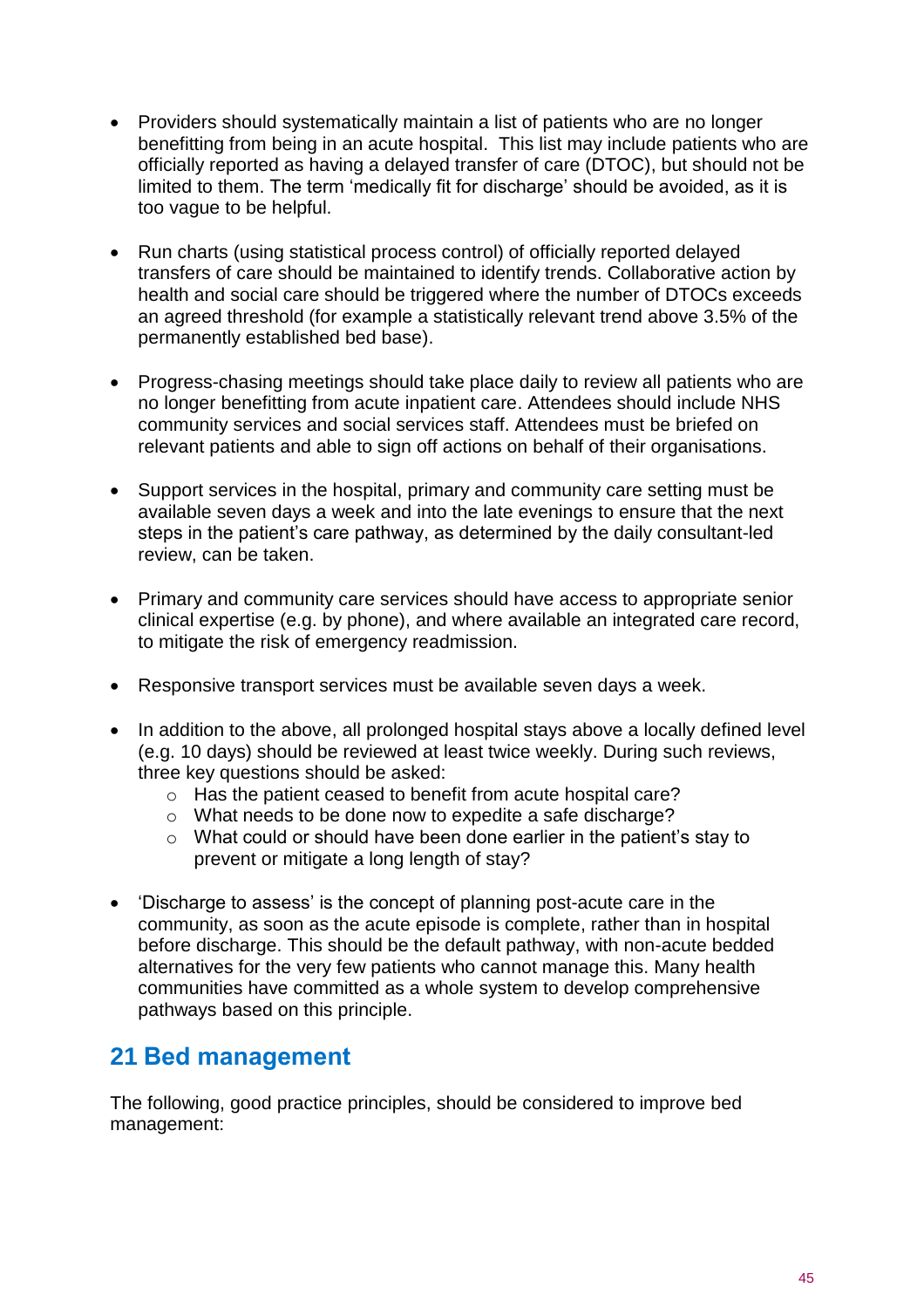- All acute and community hospitals and acute mental health inpatient wards need to maintain a real-time bed state that is widely and easily available to all staff. Predictive information (taking into account rolling averages and variation) on admissions and discharges throughout the day is needed to inform decision making.
- A dedicated named lead should be assigned for patient flow 24/7. This individual should be responsible for managing a clearly defined escalation process where demand for beds is predicted to exceed capacity.
- Acute hospitals should have agreed 'full capacity protocols' that are triggered when emergency departments (EDs) reach predefined occupancy levels. The protocol may include processes to transfer appropriate patients to inpatient wards to wait for beds to become free; to mobilise additional staff to move patients who have been assigned beds on wards out of the ED; and to trigger additional discharge board rounds.
- Following assessment, patients on acute medical units who require longer stay specialist management should be handed over to specialty teams, which should be responsible for managing them throughout their episode in hospital.
- Best practice is for adult patients with an expected length of stay of less than two midnights to be managed in a short stay unit (ideally co-located with the acute medical unit) and not transferred to a specialty bed unless clinically indicated.
- Handovers between consultants for non-clinical reasons and transferring patients to non-home wards as outliers are associated with poor clinical outcomes and should be avoided. Frail older people should never be transferred to inappropriate wards as outliers due to the high risk of decompensation, harm and extended length of stay.
- Frail older people should be managed assertively with the shortest possible length of stay in a specialist short stay unit for older people or, where a longer length of stay is justified, a ward specialising in acute medicine for older people. Such patients should not be transferred more than once following assessment on an acute medical unit.
- Acute hospitals should ensure that there are enough staff and beds on the AMU for the next 4-hours work (e.g. if the admission rate is between two and four patients an hour during daytime, then 16 beds and enough staff need to become available during that period to ensure adequate flow and timely assessments).

### <span id="page-45-0"></span>**22 Pathways for frail and vulnerable people**

The following, good practice principles, should be considered to help improve the safety and effectiveness of pathways for frail and vulnerable people.

 It is essential that frail older people (including those with dementia) receive care by a team of professionals competent to assess and manage their individual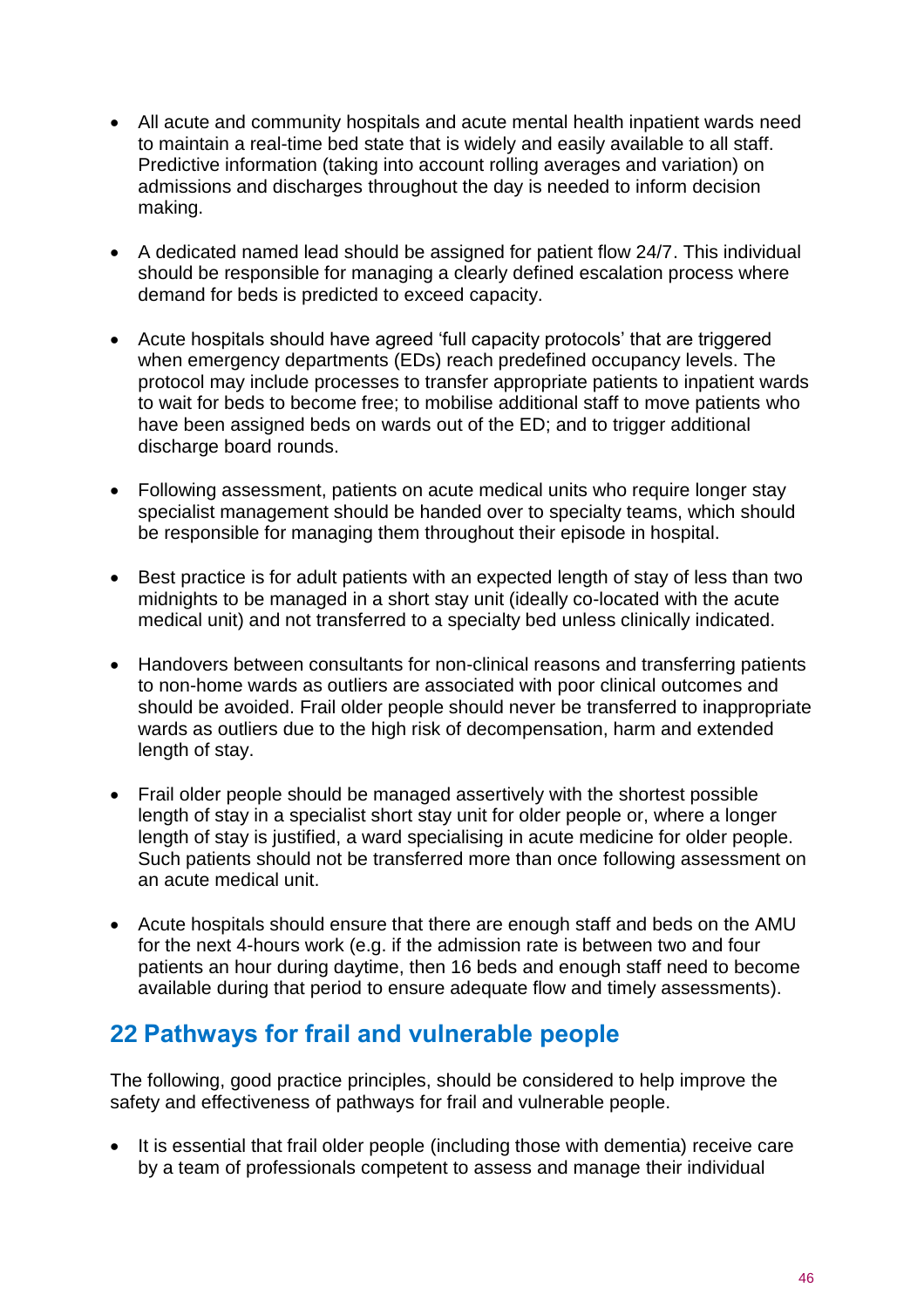needs. Early diagnosis and treatment will minimise time in an acute hospital while maintaining functional status or giving the best chance of restoration of function (see: [http://tinyurl.com/cebaqz3\)](http://tinyurl.com/cebaqz3)

- Best practice is to identify patients with frailty syndromes in the community and provide appropriate support (see: [http://tinyurl.com/msc9ctu\)](http://tinyurl.com/msc9ctu).
- Comprehensive geriatric assessment is the cornerstone of care. Teams may provide this from a ward base (including acute frailty units) or as a mobile team. Early identification of patients with frailty syndromes at the time of proposed admission is essential so that assessment is not delayed. Best practice is to deploy consultant led acute frailty teams at the front of the hospital pathway to identify patients with frailty. Where this is not possible, a suitable assessment tool may be used to identify patients with frailty (for example, see: [http://tinyurl.com/nkazj22\)](http://tinyurl.com/nkazj22)
- Usual functioning should be recorded on admission and used to inform clinical criteria for discharge. There should be goal setting by the multidisciplinary team aiming to attain sufficient functional status to allow the patient to return to their normal place of residence.
- It is essential for teams to ensure there is no further deterioration in physical and mental function while a patient is in hospital.
- There should be an agreed complex discharge planning process with shared responsibility for success between the acute trust, community and social care.
- Restorative care and parallel social care assessment should continue in a place of safe care (ideally the patient's usual place of residence) other than an acute hospital (the 'discharge to assess' model). If there is a wait for community capacity to become available, active re-enablement should start in the acute hospital as soon as the patient has met his/her clinical criteria for discharge. This should include helping patients to dress in their own clothes, to walk and exercise and to avoid unnecessary time in bed.
- Transfer to ongoing re-enablement services should be seamless, with a clear process to ensure that therapeutic goals are clearly communicated.
- Assessment of a patient's suitability for transfer to a community hospital can be done by any competent health care professional based on a patient's ability to benefit from a longer period of inpatient rehabilitation. It is vital for flow that patients waiting in acute hospitals for rehabilitation beds are pulled into them at the earliest opportunity.
- Other patient groups with vulnerabilities require additional considerations, input and adjustments to standardised care in order that their needs are fully recognised and met. These groups may include people with acquired brain injury and people with physical and learning disabilities. Trusts should develop vulnerable patient group pathways and processes (e.g. most trusts employ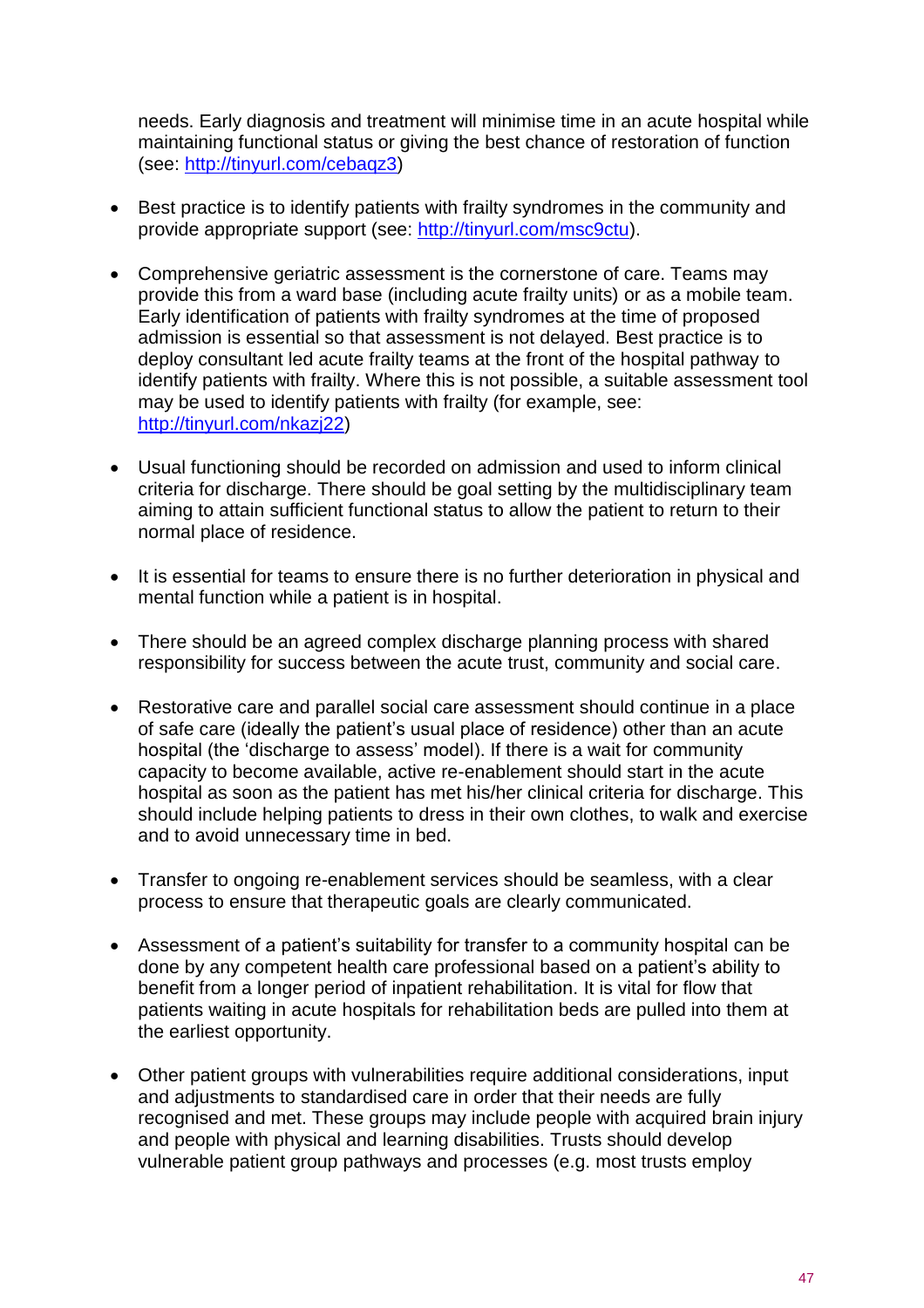learning disability liaison nurses to support development of pathways and train and assist staff around the specific issues that might arise or need addressing).

### <span id="page-47-0"></span>**23 General acute wards and specialty teams**

- There should be simple rules in place to standardise ward processes and minimise variation between individual clinicians and between clinical teams. Implementation of the SAFER bundle should be considered (see: [http://tinyurl.com/ngz67l3\).](http://tinyurl.com/ngz67l3))
- Ward round check lists should be used routinely (see: [http://tinyurl.com/pgrtzbw\)](http://tinyurl.com/pgrtzbw).
- Ward rounds should always include an appropriately senior nurse and other members of the multidisciplinary team (for best practice guidance on ward rounds, see: [http://tinyurl.com/nat2d7a\)](http://tinyurl.com/nat2d7a).
- Wherever possible, specialty consultants should work in teams, with at least one member of the team ward-based and responsible for inpatients as 'consultant of many days', while the remainder focus on other activities. Separating emergency from elective care enhances continuity and avoids conflicting responsibilities.
- Daily senior medical review (by a person able to make management and discharge decisions) must be normal practice seven days a week. Daily, early morning board rounds enable teams rapidly to assess the progress of every patient in every bed and address any delays and obstacles to treatment or discharge. A second, afternoon board round is best practice. Patients whose condition warrants face to face review should be identified by the nursing team and highlighted on the board round.
- All patients should have a consultant approved care plan containing an expected date of discharge and clinical criteria for discharge, set within 14 hours of admission.
- Morning discharges should be the norm, to reduce emergency department crowding, to allow new patients to be admitted early enough to be properly assessed and for their treatment plan to be established and commenced. The aim should be for 35% of the day's discharges to have left their wards by midday. This requires teams to prioritise activities associated with discharge.

### <span id="page-47-1"></span>**24 Surgery**

The following good practice principles should be considered when planning and delivering processes aimed to improve the safety and flow of patients requiring surgical assessment or intervention:

#### <span id="page-47-2"></span>**24.1Hospital care**

 Surgical resources should be planned to meet the daily demand for elective and emergency admissions. This can vary considerably by day of the week and time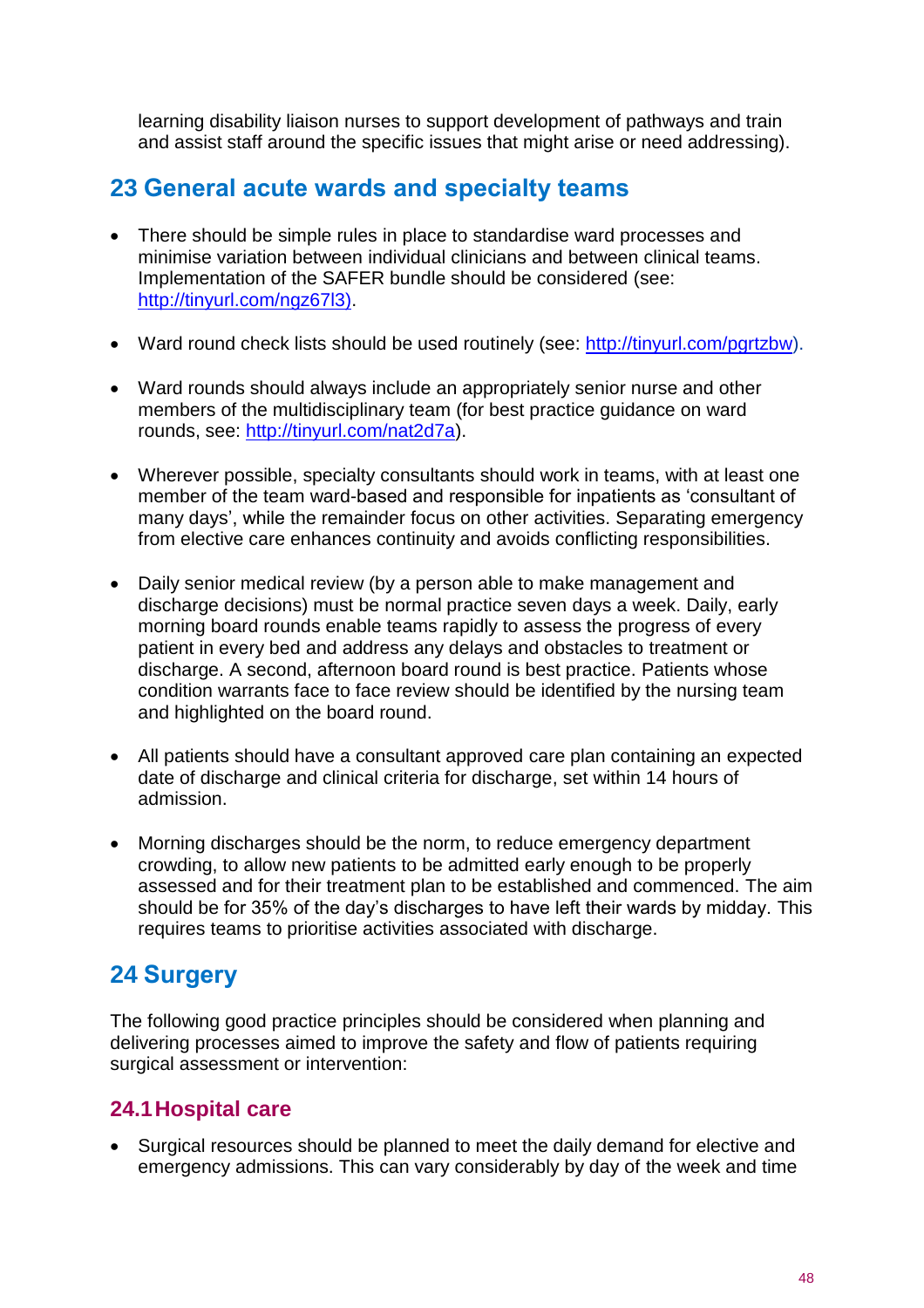of the day. Best practice is to model bed numbers on not less than two standard deviations from the mean demand, not on averages.

- Surgical treatment of acutely ill patients must take priority over planned, elective surgery when necessary. Adequate provision for urgent access to operating theatre time must be available such that it does not impact on elective operating for the efficient management of both patient pathways.
- Emergency centres should consider dedicated surgical assessment units. These may be nurse led, supported by consultant led surgical teams. There should be care pathways for common conditions such as abdominal pain and abscesses.
- A hospital offering emergency surgery should have a consultant of the day/many days model, where the surgical team has 24/7 access to dedicated and staffed emergency theatres and is free from all other commitments.
- A surgeon (at ST3 grade or above or a Trust Doctor with MRCS and ATLS) should be available to see and treat acutely unwell ED referrals at all times within 30 minutes and all routine referrals within 60 minutes. Resident doctors should be supported by consultants who are immediately available by phone and who can attend to provide senior support within 30 minutes of request (see Royal College of Surgeons standards at: [http://tinyurl.com/qdsd5oh\)](http://tinyurl.com/qdsd5oh). Surgery on high risk patients must be carried out by a consultant surgeon supported by a consultant anaesthetist.
- All trusts managing patients requiring emergency laparotomy should consider implementing the Emergency Laparotomy Pathway Quality Improvement Care Bundle (se[e: http://tinyurl.com/oulb8bl](file://ims.gov.uk/data/DH/London/SKH/NW098/NHS%20CB/Medical%20Directorate/Emergency%20Care%20Review%202013/Phase%202%20Programme%20Docs/Programme%20Products/Project%20Owned%20Products/4.2.1%20Patient%20Flow/:%20http:/tinyurl.com/oulb8bl) )
- All patients considered to be at high risk (>10% mortality) must be reviewed by a consultant in less than four hours (ideally within 60 minutes) if their management plan is undefined and they are not responding to treatment as expected.
- All patients should be reviewed by a consultant within 14 hours of admission and then twice daily while on the surgical assessment unit (SAU) and at least daily on inpatient wards until discharged.
- All patients should be set a consultant approved expected date of discharge as part of the care plan. This should be linked with clinical criteria for discharge.
- Many low risk surgical conditions can be managed through ambulatory emergency care units. These include uncomplicated head injuries, abscesses, kidney stones, urinary retention and early pregnancy bleeding. It is important that bed days are not used where ambulatory care is a viable option.
- Orthopaedic services should be supported by ortho-geriatricians. Hospitals should provide surgical units with proactive 'in-reach' from physicians and geriatricians. This can reduce length of stay significantly.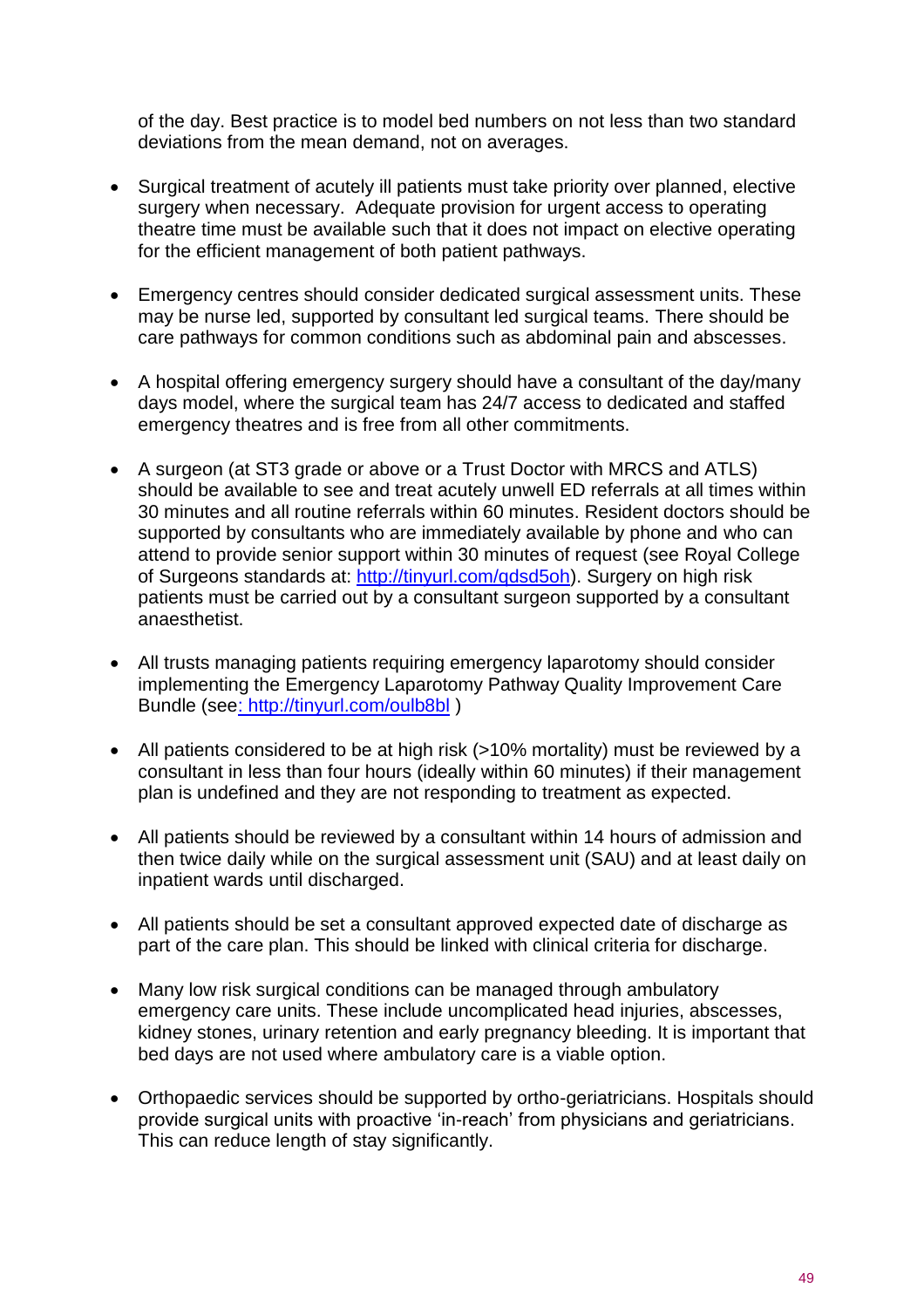Hospitals providing emergency care to children must have comprehensive paediatric facilities, 24/7 paediatric cover and paediatric nursing and anaesthetic support. They must also ensure that on-call surgeons have the training and competency to manage the emergency surgical care of children and young people (for a full discussion of surgical standards for children, see: <http://tinyurl.com/o3rsc4s> and the draft consultation document [http://tinyurl.com/q3ksntt\).](http://tinyurl.com/q3ksntt).)

### <span id="page-49-0"></span>**24.2Surgical networks**

- Hospital surgical services should be part of wider operational networks with an identified network lead. This particularly applies to emergency general surgery (see: [http://tinyurl.com/qgndpsb\).](http://tinyurl.com/qgndpsb).)
- Adult and paediatric emergency surgical services delivered within a network must have arrangements in place for image transfer, telemedicine and agreed protocols for bypass/transfer.
- Agreed guidelines and protocols for the transfer of critically ill patients must be in place, and regularly audited, to ensure patient safety.

### <span id="page-49-1"></span>**25 Care management and the role of social care**

- There should be a local agreement between health and social care services that packages of care can be restarted, without an automatic need for reassessment, where a patient's care needs remain largely unchanged. This can be facilitated by implementing a trusted assessor model.
- For the majority of patients, definitive assessment of social care needs should occur outside of hospital (see section 10).
- The multidisciplinary team should have same-day access to social care advice, ideally at the morning board round, or by phone.
- There should be a local agreement between health and adult social care to 'fund without prejudice' while responsibility for funding a patient's care is being established. This will allow assessment to take place outside hospital, ideally at home with support.
- Health and social care communities should work together to reach local agreement that all referral processes are as simple as possible (i.e. simple, short electronic documentation that is quickly and easily completed).
- Trusts in particular should ensure that the legal requirement of Assessment/Discharge Notices from acute trusts to social services - to share patient information (and the required response standards) - are understood and initiated by ward staff (see: [http://tinyurl.com/qz7csc7\)](http://tinyurl.com/qz7csc7). They should seek feedback from social care that notifications are appropriate to avoid wasting social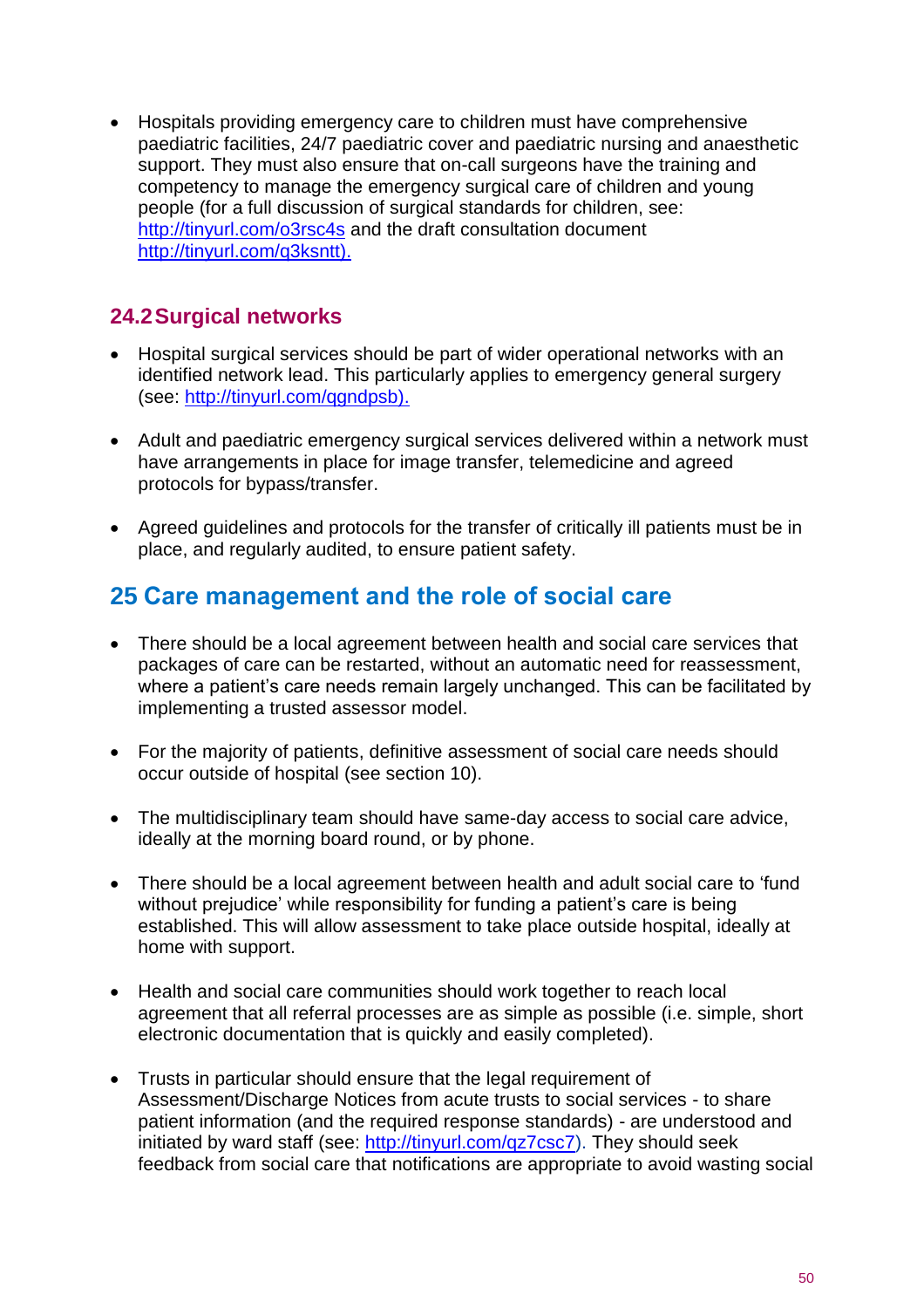workers' time. Embedding care managers, for the most complex patients, within wards encourages a proactive and co-operative approach.

### <span id="page-50-0"></span>**26 Managing Information**

Safe and efficient patient care requires effective, timely and appropriate transfer of key information that follows the patient through the healthcare system. This is particularly important in the urgent and emergency care system where, by definition, the patient is accessing care from outside of their routine care providers.

This section should be read in conjunction with the National Informatics Board strategy**:** *Using Data and Technology to Transform Outcomes for Patients and Citizens, A framework for Action (2014) (*[http://tinyurl.com/p2tetmd\)](http://tinyurl.com/p2tetmd).

#### <span id="page-50-1"></span>**26.1Principles of information flow in urgent care**

#### <span id="page-50-2"></span>**26.1.1 Enablers**

- The NHS Number must be used as the primary identifier along the patient pathway. All activity within an organisation must be able to be identified using it. It is mandatory to include the NHS number in all clinical correspondence.
- Systems should implement the GS1 standard for unique identification of patients using technology to support identification as patients move around the system. It is essential that access to patient information is auditable.
- Improved information flows and access to systems should be used as an opportunity to improve collaborative working. For example, shared information can allow clinicians in community pharmacies to support NHS 111.
- Ambulance services should develop plans to get access to the NHS Number, through solutions such as Spine mini-services or directly. This is a key building block in enabling information captured by ambulance services to be shared. This will also form the basis for use of electronic messaging of information between ambulance services and other parts of the urgent and emergency care system.

#### <span id="page-50-3"></span>**26.1.2 Access to data**

- While access to patient information should be governed by appropriate information governance controls, this must be balanced against the need to share information to enable integrated and effective care that is in best interests of patients of all ages, as highlighted by the Caldicott 2 principles.
- Patient consent for sharing information must be sought wherever possible, unless it is an emergency or otherwise in the patient's best interests.
- Access to core general practice information should be made available to all services in urgent and emergency care. This should include special patient notes (including any red flags), medicines and contra-indications, and allergies. In the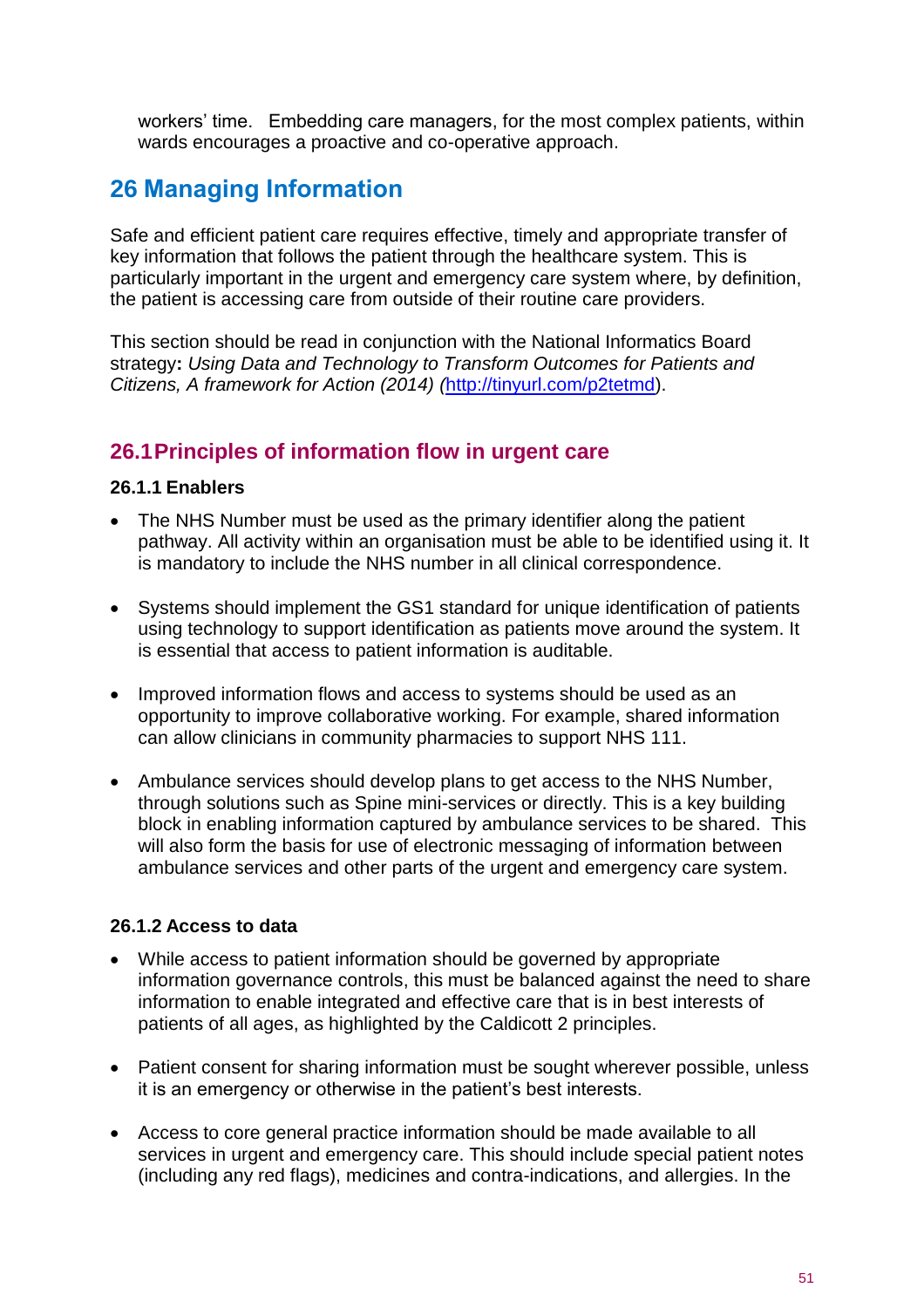absence of (or alongside) a local integrated digital patient care record (such as the Hampshire health record), the national summary care record (SCR) should be used, as it offers a low cost, high value solution to summary patient record access (see [http://tinyurl.com/opatmmq\)](http://tinyurl.com/opatmmq). The SCR is available to all clinicians across the NHS in England either through the web based application or suitably enabled clinical applications. The SCR should be used by community pharmacies as it becomes available from autumn 2015.

- As of June 2015, 96% of the English population have an SCR containing key details of their medication history and any known allergies and adverse reactions sourced from their GP record. With patient consent, further additional information can be added to the SCR by their GP practice such as significant past medical history and procedures, anticipatory care information, patient preferences and other relevant information often included in special patient notes. Inclusion of this additional information is encouraged to benefit patients in urgent and emergency care pathways. For more information, visit: <http://tinyurl.com/khg3868>
- Patient held information is valuable in empowering choice and increasing patient safety. Simple tools such as 'This Is Me' (from the Alzheimer's society: [http://tinyurl.com/p9wf5vp\)](http://tinyurl.com/p9wf5vp)) should be widely adopted across local health and social care communities.
- Carers are vital to a sustainable health care service and they should also have access to shared digital tools and information (such as access to the NHS Choices website) to support those they look after.

#### <span id="page-51-0"></span>**26.1.3 Efficient transfer of information**

- The first point of contact must be able to capture enough detail to enable appropriate advice and onward referral.
- Current guidance to NHS 111 is that a 'warm transfer' (i.e. with the call transferred to a person, rather than being added to a queue) must be used wherever possible. The SCR can support this by providing key information to clinical advisors.
- Electronic handover of care using standardised datasets is a key priority. The Academy of Medical Royal College's publication, "*Standards for the clinical structure and content of patient records"* should be followed to ensure that this is achieved safely.
- Electronic discharge summaries must be used to aid safe and effective transfers of care. The Academy of Medical Royal College's agreed headings should be used to provide consistency in the way that information is displayed.
- The NHS directory of services should be developed as a key source of information on local services and used strategically to support navigation and referral of patients to appropriate settings.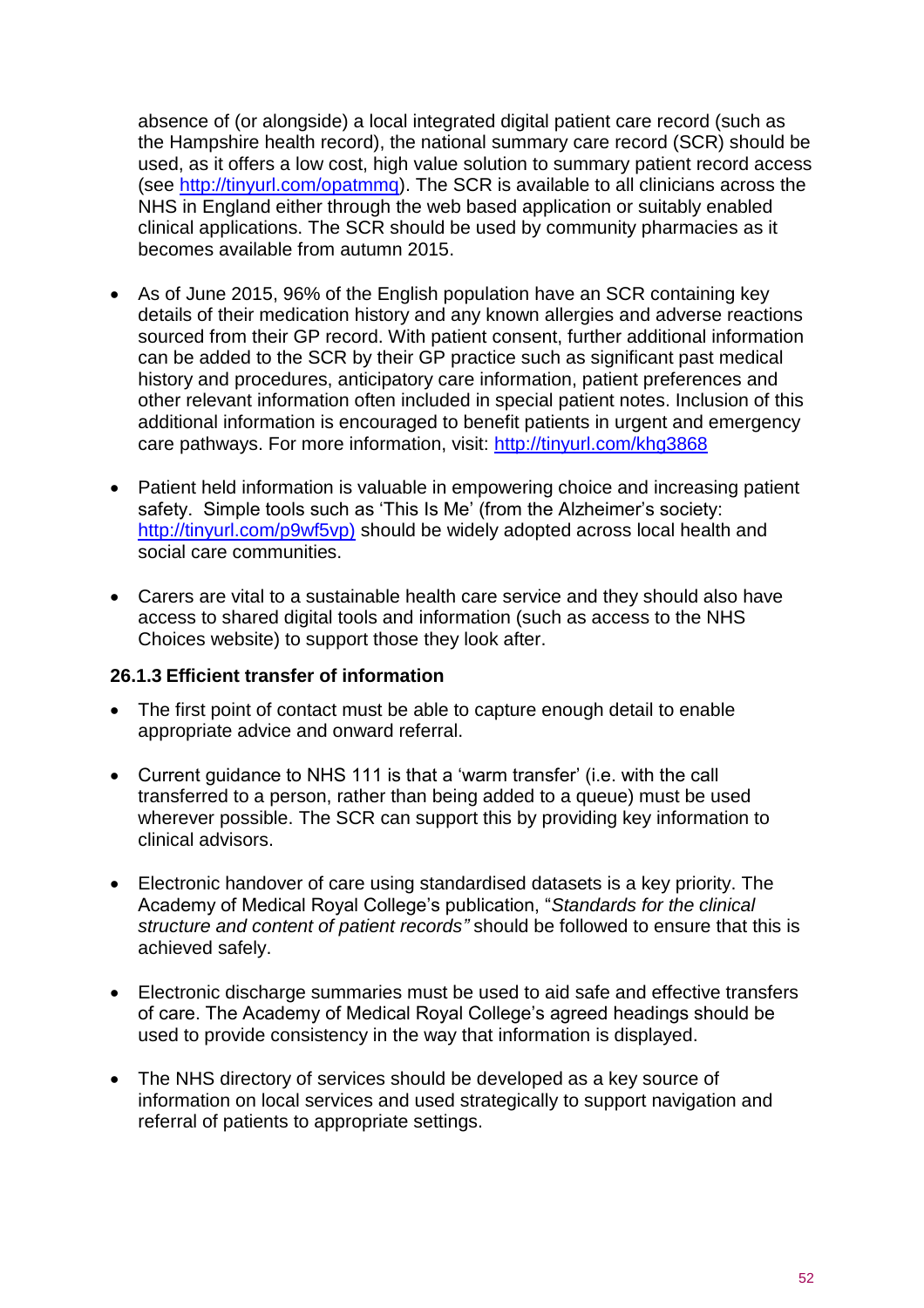- Wherever possible, systems should be designed so that relevant information arrives at a service ahead of the patient (e.g. ambulance services sharing information electronically prior to their arrival at ED; urgent repeat prescriptions being filled before a patient arrives at a community pharmacy).
- At the end of the episode of care, appropriate transfer of care documents should be relayed to the patient's GP and other relevant services, such as community pharmacy, to ensure continuity of care. The patient should also receive a copy.
- Data should be used to support the demand management of urgent and emergency care services. For example, repeat users of services can be identified and followed-up to address their specific care needs.

# **Reading List**

References to the following supporting information are included in this document:

The NHS Five Year Forward View [\(http://tinyurl.com/nhs5yearforwardview\)](http://tinyurl.com/nhs5yearforwardview).

Improving Patient Flow [\(http://tinyurl.com/patientflow\)](http://tinyurl.com/patientflow).

UECR Phase 1 Report Evidence Base [\(http://tinyurl.com/UECRph1EvBase\)](http://tinyurl.com/UECRph1EvBase).

Crowding and Exit Block in Emergency Departments [\(http://tinyurl.com/edcrowding\)](http://tinyurl.com/edcrowding).

Boarding – impact on patients, hospitals and healthcare systems [\(http://tinyurl.com/patientboarding\)](http://tinyurl.com/patientboarding).

The benefits of consultant delivered care [\(http://tinyurl.com/benefitsofcdc\)](http://tinyurl.com/benefitsofcdc).

A cost-benefit analysis of twice-daily consultant ward rounds and clinical input on investigation and pharmacy costs in a major teaching hospital in the UK [\(http://tinyurl.com/bmjopen\)](http://tinyurl.com/bmjopen).

Acute care toolkit 3 – acute medical care for frail, older people [\(http://tinyurl.com/acutecaretoolkit3\)](http://tinyurl.com/acutecaretoolkit3).

Acute care toolkit 10 – Ambulatory emergency care [\(http://tinyurl.com/acutecaretoolkit10](http://tinyurl.com/acutecaretoolkit10) ).

Oxford Journal - effectiveness of AMU's in hospitals: a systematic review [\(http://tinyurl.com/amureview\)](http://tinyurl.com/amureview).

Physical morbidity and mortality in people with mental illness [\(http://tinyurl.com/ncnkbar\).](http://tinyurl.com/ncnkbar))

Guidance for commissioners liaison mental health services to acute hospitals [\(http://tinyurl.com/p4lwkox\)](http://tinyurl.com/p4lwkox).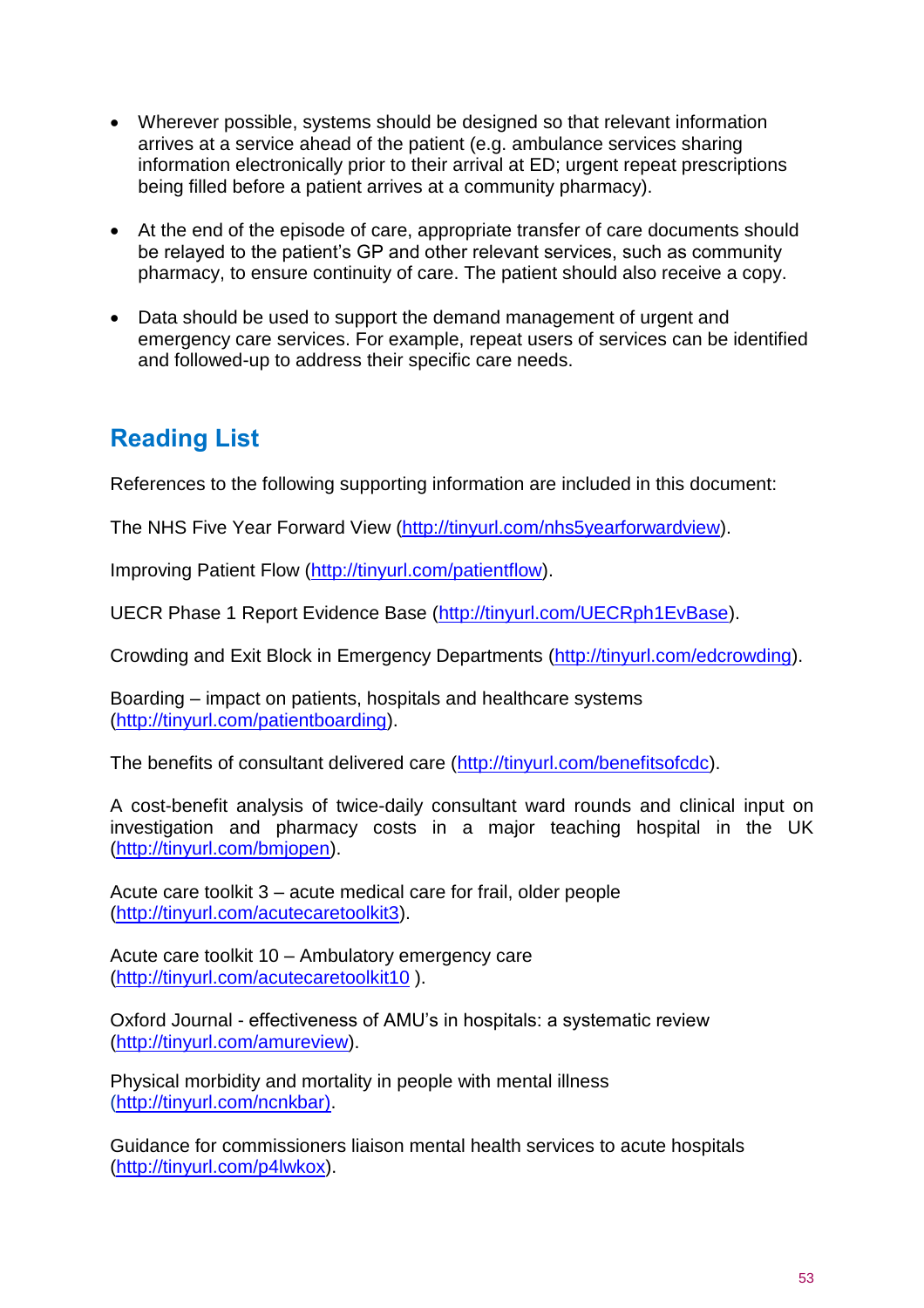Continuity of care for older hospital patients [\(http://tinyurl.com/mjjz97g\)](http://tinyurl.com/mjjz97g).

BMJ Open – Which features of primary care affect unscheduled secondary care use – a systematic review [\(http://tinyurl.com/qcuerdk\)](http://tinyurl.com/qcuerdk).

BMJ Research – Impact of centralising acute stroke services in English metropolitan areas on mortality and length of hospital stay [\(http://tinyurl.com/q82nk5q\)](http://tinyurl.com/q82nk5q).

British Journal of Surgery – Effect of regional trauma centralization on volume, injury severity and outcomes of injured patients admitted to trauma centres [\(http://tinyurl.com/klybmcn\)](http://tinyurl.com/klybmcn).

RCP Journal – The impact of consultant delivered multidisciplinary inpatient medical care on patient outcomes [\(http://tinyurl.com/m93duu3\)](http://tinyurl.com/m93duu3).

National audit of intermediate care summary report 2014[\(http://tinyurl.com/llgak9d\)](http://tinyurl.com/llgak9d).

RCP National Early Warning Score (NEWS) – standardising the assessment of acute-illness severity in the NHS [\(http://tinyurl.com/nn7oa7x\)](http://tinyurl.com/nn7oa7x).

Harvard Business Review – Promise based management: The essence of execution [\(http://tinyurl.com/p35uqmv\)](http://tinyurl.com/p35uqmv).

NHS Quality and Service Improvement Tools - SBAR [\(http://tinyurl.com/2arr26m\)](http://tinyurl.com/2arr26m).

Crisis Care Concordat – Mental Health [\(http://tinyurl.com/lbcnaq3\)](http://tinyurl.com/lbcnaq3).

Operational resilience and capacity planning for 2014/2015 [\(http://tinyurl.com/oa7ks5x\)](http://tinyurl.com/oa7ks5x).

Weather effects on health [\(http://tinyurl.com/Weather-effects\)](http://tinyurl.com/Weather-effects).

NHS Services seven days a week forum clinical standards [\(http://tinyurl.com/ngt79hp\)](http://tinyurl.com/ngt79hp).

Quality Watch – focus on preventable admissions [\(http://tinyurl.com/mjwz7mc\)](http://tinyurl.com/mjwz7mc).

Improving Health and Lives: Learning Disabilities Observatory – Hospital admissions that should not happen [\(http://tinyurl.com/m5syabd\)](http://tinyurl.com/m5syabd).

The Health Foundation – Evaluation: What to consider [\(http://tinyurl.com/n9b76jj\)](http://tinyurl.com/n9b76jj).

Interventions to reduce unplanned hospital admissions: a series of systematic reviews (Final Report) - [\(http://tinyurl.com/n9b76jj\).](http://tinyurl.com/n9b76jj).)

NCBI - Effect of telehealth on quality of life and psychological outcomes over 12 months [\(http://tinyurl.com/o5tralq\)](http://tinyurl.com/o5tralq).

BMJ - Effectiveness of paramedic practitioners in attending 999 calls from elderly people in the community [\(http://tinyurl.com/opyog4w\).](http://tinyurl.com/opyog4w).)

British Journal of Healthcare Management – avoidable acute hospital admissions in older people [\(http://tinyurl.com/k9zjl6h\)](file://ims.gov.uk/data/DH/London/SKH/NW098/NHS%20CB/Medical%20Directorate/Emergency%20Care%20Review%202013/Phase%202%20Programme%20Docs/Programme%20Products/Project%20Owned%20Products/4.2.1%20Patient%20Flow/(http:/tinyurl.com/k9zjl6h).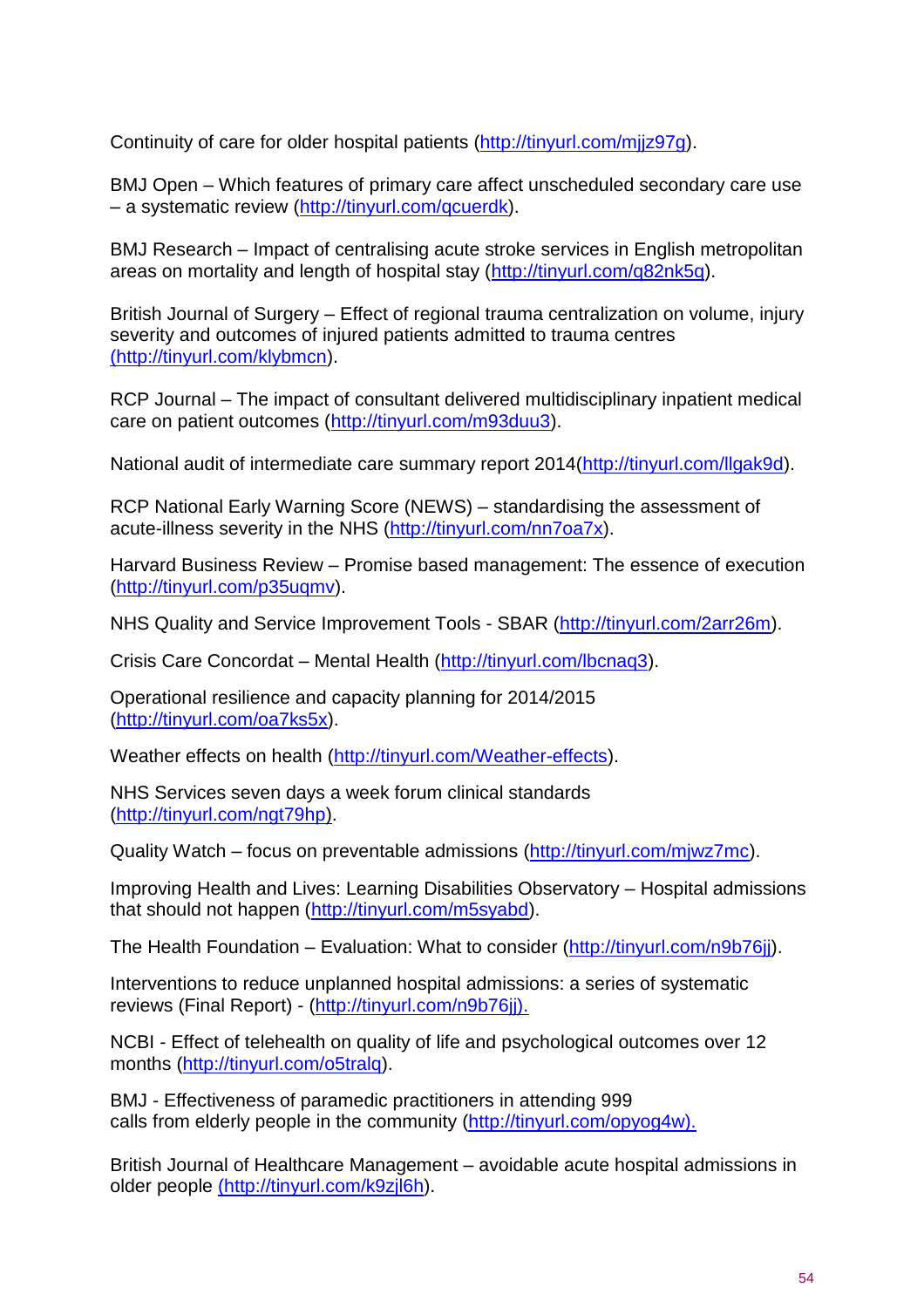International Journal of integrated care – reducing hospital bed use by frail older people: results from a systematic review of the literature [\(http://tinyurl.com/nhdcgys\)](http://tinyurl.com/nhdcgys).

Researchgate article – What the evidence shows about patient activation [\(http://tinyurl.com/q63eufg\)](http://tinyurl.com/q63eufg).

NHS outcomes framework – personalised care for long term conditions [\(http://tinyurl.com/nadg8kc\)](http://tinyurl.com/nadg8kc).

Primary Care Foundation – urgent care in general practice [\(http://tinyurl.com/og9qv7t\)](http://tinyurl.com/og9qv7t).

Alzheimers.org.uk factsheet: Changes in behaviour [\(http://tinyurl.com/nf9fbxl\)](http://tinyurl.com/nf9fbxl).

Gold Standards Framework in end of life care [\(http://tinyurl.com/qhvdbjp\)](http://tinyurl.com/qhvdbjp).

MPS – Dilemma: DNR orders [\(http://tinyurl.com/lk5tozp\)](http://tinyurl.com/lk5tozp).

BGS Commissioning Guidance – high quality healthcare for older care home residents [\(http://tinyurl.com/njtwllt\)](http://tinyurl.com/njtwllt).

NHS England: Community Pharmacy – helping provide better quality and resilient urgent care [\(http://tinyurl.com/o4mpq5k\)](http://tinyurl.com/o4mpq5k).

RPS – Hospital referral to community pharmacy: an innovators' toolkit to support the NHS in England [\(http://tinyurl.com/leb5vws\)](http://tinyurl.com/leb5vws).

Urgent Repeat Medication Requests Guide for NHS 111 Services: how to refer directly to pharmacy and optimise use of GP out of hours services (see [http://tinyurl.com/px7wps9\)](http://tinyurl.com/px7wps9).

HSCIC – summary care record rolled out to community pharmacists [\(http://tinyurl.com/pt9m75t\).](file://ims.gov.uk/data/DH/London/SKH/NW098/NHS%20CB/Medical%20Directorate/Emergency%20Care%20Review%202013/Phase%202%20Programme%20Docs/Programme%20Products/Project%20Owned%20Products/4.2.1%20Patient%20Flow/(http:/tinyurl.com/pt9m75t).)

NHS Interim Management and support – Primary Care in Emergency Departments: a guide to good practice [\(http://tinyurl.com/mbgauyk\)](http://tinyurl.com/mbgauyk).

Primary Care and Emergency Departments – Report from the Primary Care Foundation March 2010 [\(http://tinyurl.com/lqcstpv\)](http://tinyurl.com/lqcstpv).

Standards for children and young people in emergency care settings [\(http://tinyurl.com/kr4kmju\)](http://tinyurl.com/kr4kmju).

Mental Health Crisis Care Concordat: Improving outcomes for people experiencing mental health crisis [\(http://tinyurl.com/pbea9ub\)](http://tinyurl.com/pbea9ub).

London mental health crisis commissioning standards and recommendations [\(http://tinyurl.com/od97awv\)](http://tinyurl.com/od97awv).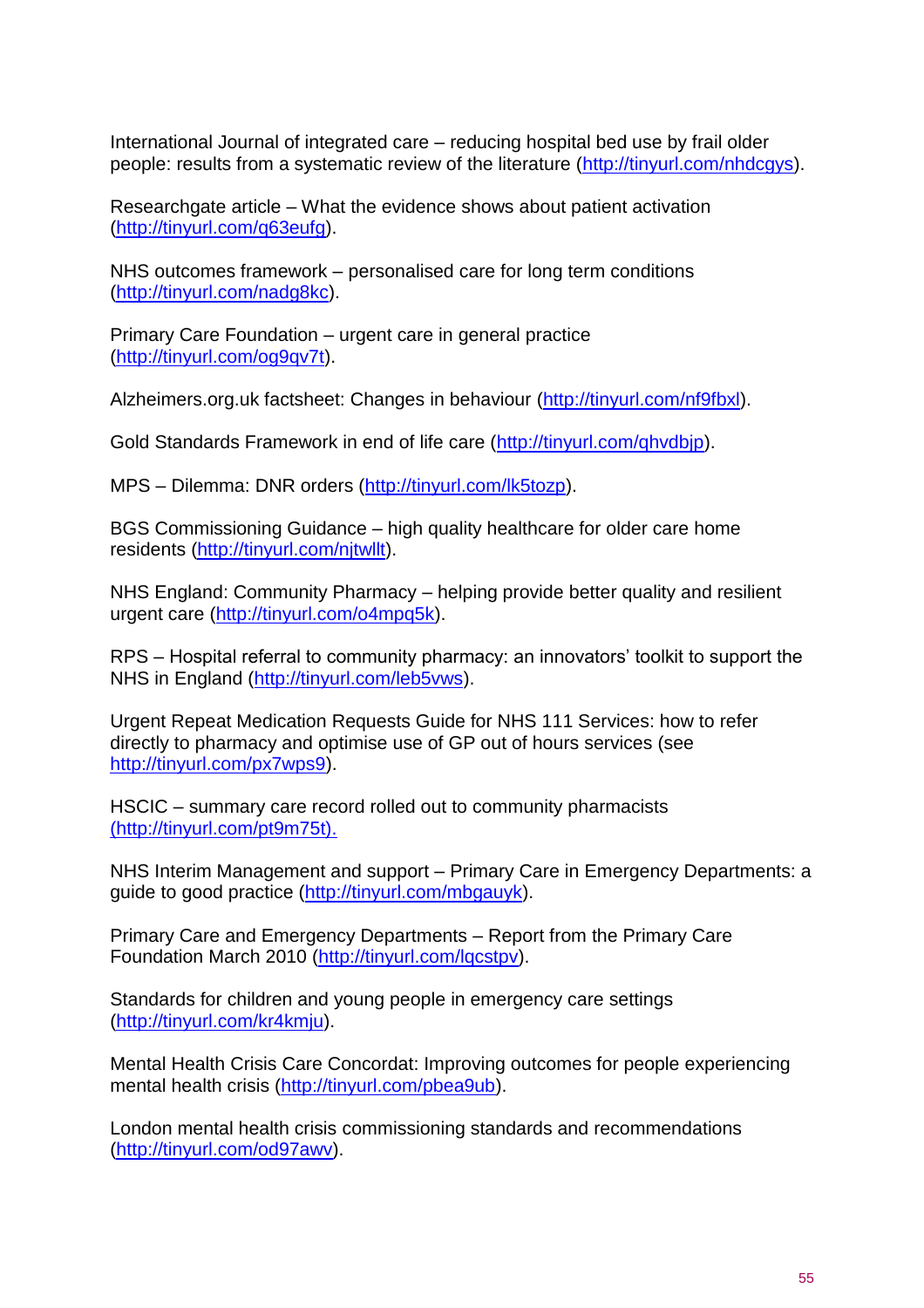NHS Choices: a guide to mental health services in England [\(http://tinyurl.com/nl8e9g3\)](http://tinyurl.com/nl8e9g3).

Annual Public Health Report 2014: Mental health and wellbeing in Kingston [\(http://tinyurl.com/pke76ca\)](http://tinyurl.com/pke76ca).

Bradford District Care Trust: Our acute care services [\(http://tinyurl.com/pke76ca\)](http://tinyurl.com/pke76ca).

Oldham mental health phone triage/raid pilot project evaluation report [\(http://tinyurl.com/oc2qkkm\)](http://tinyurl.com/oc2qkkm).

Hertfordshire Partnership University NHS Foundation Trust: Easier access, better care – single point of access success [\(http://tinyurl.com/ocfq5ue\)](http://tinyurl.com/ocfq5ue).

Mental Health Network NHS Confederation: Briefing Issue 228 November 2011- The benefits of Liaison Psychiatry [\(http://tinyurl.com/q5uq2v6\)](http://tinyurl.com/q5uq2v6).

Mental Health Partnerships: Developing models for liaison psychiatry services - Guidance [\(http://tinyurl.com/nffha7\)](http://tinyurl.com/nffha7).

NICE Self Harm: The short term physical and psychological management and secondary prevention of self-harm in primary and secondary care [\(http://tinyurl.com/pbpsbs6\)](http://tinyurl.com/pbpsbs6).

Facing the Future: Standards for acute paediatric services [\(http://tinyurl.com/o8nuj7f\)](http://tinyurl.com/o8nuj7f).

Safeguarding children and young people: roles and competencies for health care staff [\(http://tinyurl.com/kcorx6l\)](http://tinyurl.com/kcorx6l).

Short Stay Paediatric Assessment Units: Advice for Commissioners and Providers – January 2009 [\(http://tinyurl.com/npfgte4\)](http://tinyurl.com/npfgte4).

RCP/RCN Ward rounds in medicine: principles for best practice [\(http://tinyurl.com/qcj4zhu\)](http://tinyurl.com/qcj4zhu).

Quality care for older people with urgent and emergency care needs [\(http://tinyurl.com/cebaqz3\)](http://tinyurl.com/cebaqz3).

Toolkit for General Practice in supporting older people with frailty and achieving the requirements of the unplanned admissions enhanced service [\(http://tinyurl.com/msc9ctu\)](http://tinyurl.com/msc9ctu).

Dalhousie University Clinical Frailty Scale [\(http://tinyurl.com/nkazj22\)](http://tinyurl.com/nkazj22).

Safer patient flow bundle [\(http://tinyurl.com/ngz67l3\)](http://tinyurl.com/ngz67l3).

Quality and safety at the point of care: how long should a ward round take? [\(http://tinyurl.com/pgrtzbw\)](http://tinyurl.com/pgrtzbw).